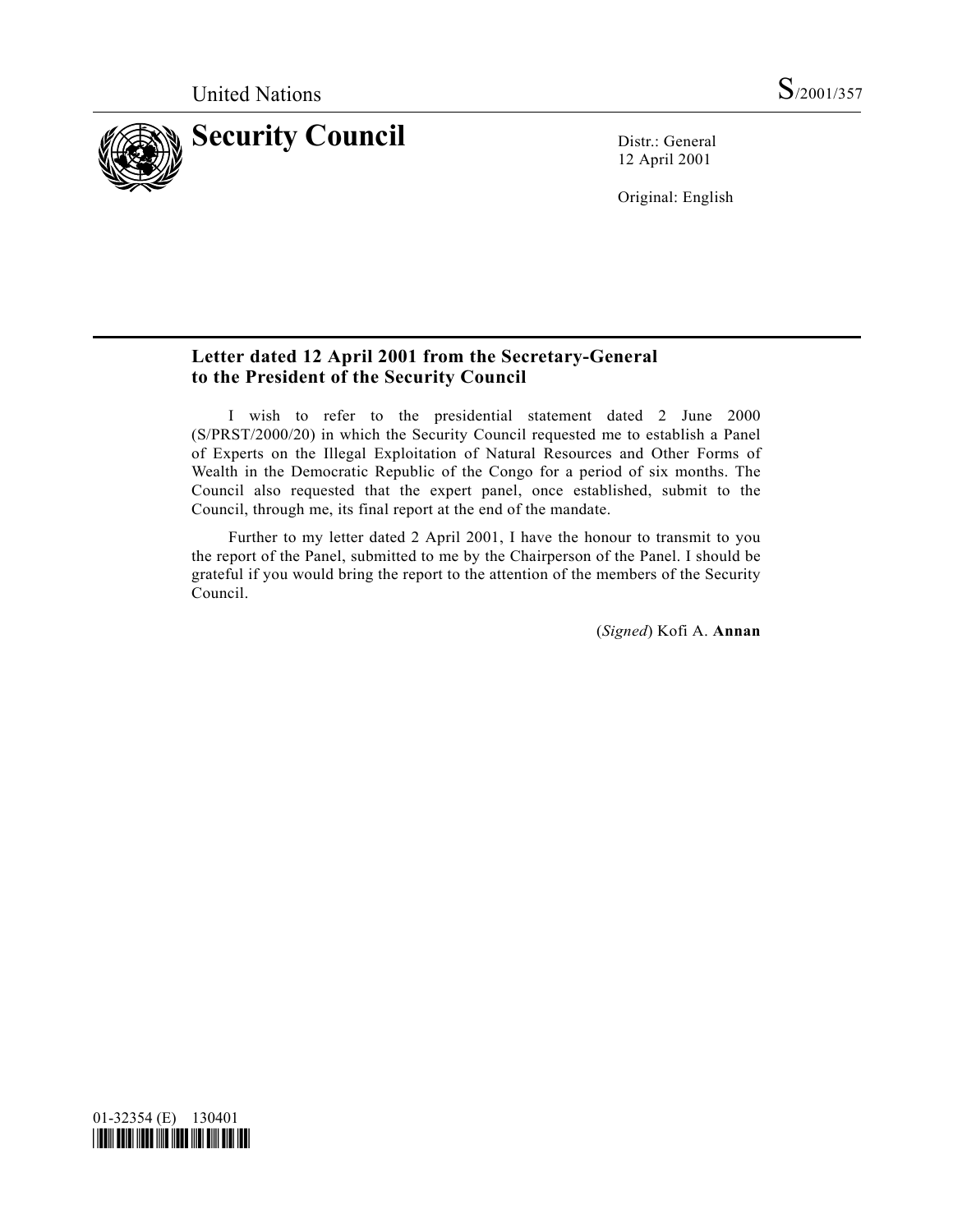## **Report of the Panel of Experts on the Illegal Exploitation of Natural Resources and Other Forms of Wealth of the Democratic Republic of the Congo**

## Contents

|          |                                                                                    |                                                                                 | Paragraphs  | Page           |
|----------|------------------------------------------------------------------------------------|---------------------------------------------------------------------------------|-------------|----------------|
| L        |                                                                                    |                                                                                 | $1 - 24$    | 3              |
|          | A.                                                                                 |                                                                                 | $4 - 8$     | 3              |
|          | B <sub>1</sub>                                                                     |                                                                                 | $9 - 16$    | $\overline{4}$ |
|          | $C$ .                                                                              |                                                                                 | $17 - 20$   | 5              |
|          | D.                                                                                 |                                                                                 | $21 - 24$   | 6              |
| H.       |                                                                                    | Illegal exploitation of natural resources and other forms of wealth             | $25 - 108$  | 6              |
|          | A.                                                                                 | Pre-existing structures that facilitated illegal exploitation                   | $26 - 31$   | 6              |
|          | <b>B.</b>                                                                          |                                                                                 | $32 - 45$   | 8              |
|          | $C$ .                                                                              |                                                                                 | $46 - 70$   | 9              |
|          | D.                                                                                 |                                                                                 | $71 - 86$   | 14             |
|          | E.                                                                                 |                                                                                 | $87 - 93$   | 17             |
|          | F.                                                                                 | Economic data: confirmation of the illegal exploitation of the natural          | $94 - 108$  | 19             |
| III.     |                                                                                    | Links between the exploitation of natural resources and the continuation of the | $109 - 212$ | 27             |
|          | A.                                                                                 |                                                                                 | $110 - 124$ | 27             |
|          | <b>B</b> .                                                                         |                                                                                 | $125 - 172$ | 29             |
|          | $C$ .                                                                              | Special features of the links between the exploitation of natural resources     | $173 - 180$ | 36             |
|          | D.                                                                                 |                                                                                 | $181 - 212$ | 37             |
| $IV_{-}$ |                                                                                    |                                                                                 | $213 - 218$ | 41             |
| V.       |                                                                                    |                                                                                 | $219 - 242$ | 42             |
| Annexes  |                                                                                    |                                                                                 |             |                |
| Ι.       | Sample of companies importing minerals from the Democratic Republic of the Congo   |                                                                                 |             | 46             |
| II.      | Countries visited and representatives of Governments and organizations interviewed |                                                                                 | 48          |                |
| III.     |                                                                                    |                                                                                 |             | 55             |
|          |                                                                                    |                                                                                 |             |                |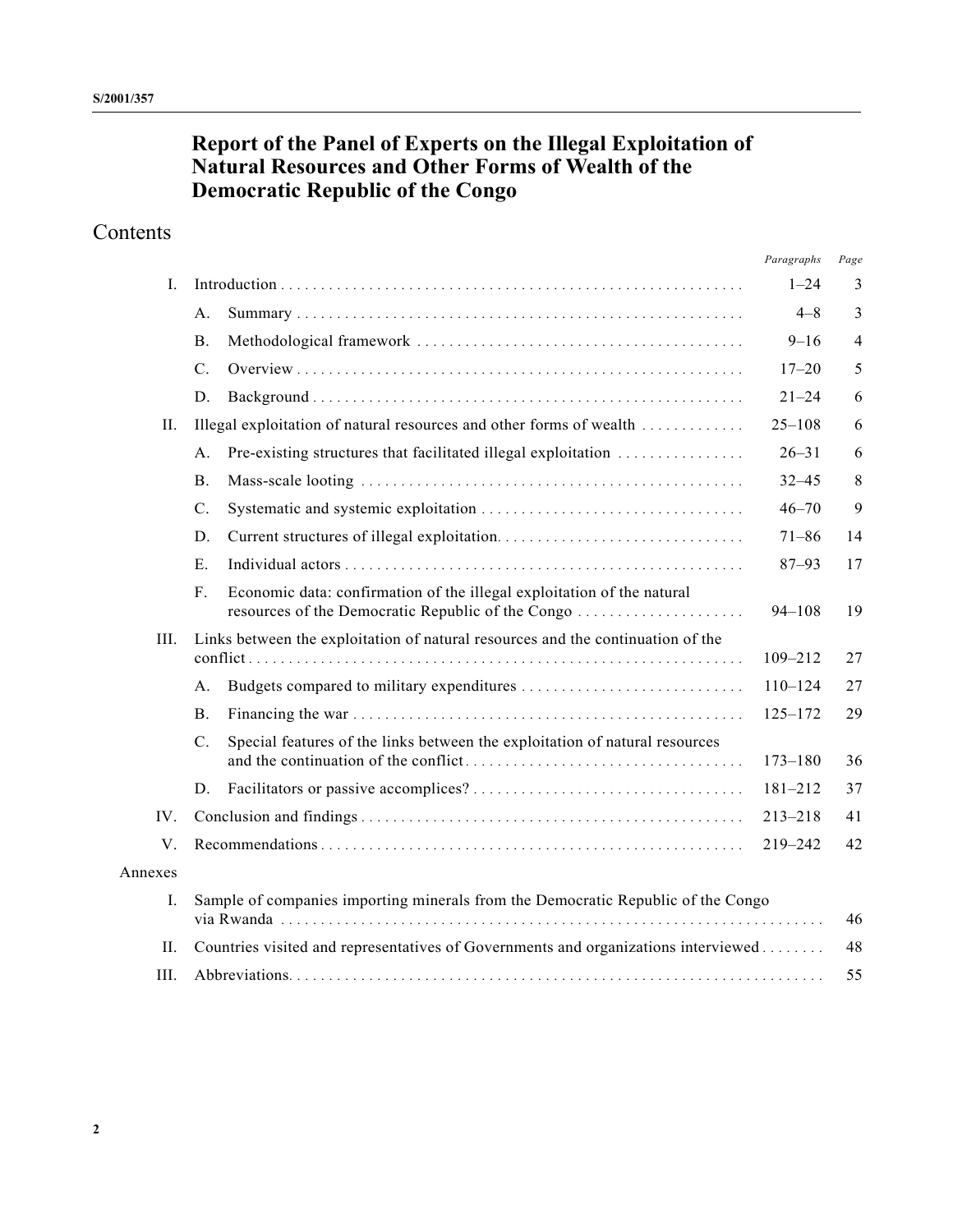## **I. Introduction**

1. By the statement of its President of 2 June 2000 (S/PRST/2000/20), the Security Council requested the Secretary-General to establish an expert panel on the illegal exploitation of natural resources and other forms of wealth of the Democratic Republic of the Congo, for a period of six months, with the following mandate:

- To follow up on reports and collect information on all activities of illegal exploitation of natural resources and other forms of wealth of the Democratic Republic of the Congo, including in violation of the sovereignty of that country;
- To research and analyse the links between the exploitation of the natural resources and other forms of wealth in the Democratic Republic of the Congo and the continuation of the conflict;
- To revert to the Council with recommendations.

2. The Secretary-General, in his letter to the President of the Security Council dated 31 July 2000 (S/2000/796), notified the President of the Security Council that the composition of the Panel was as follows:

Mme Safiatou Ba-N'Daw (Côte d'Ivoire) (Chairperson);

Mr. François Ekoko (Cameroon);

Mr. Mel Holt (United States of America);

- Mr. Henri Maire (Switzerland);
- Mr. Moustapha Tall (Senegal).

3. The Panel was assisted by a technical advisor, an associate political officer, an administrator and a secretary.

#### **A. Summary**

4. Illegal exploitation of the mineral and forest resources of the Democratic Republic of the Congo is taking place at an alarming rate. Two phases can be distinguished: mass-scale looting and the systematic and systemic exploitation of natural resources.

5. **Mass-scale looting**. During this first phase, stockpiles of minerals, coffee, wood, livestock and money that were available in territories conquered by the armies of Burundi, Rwanda and Uganda were

taken, and either transferred to those countries or exported to international markets by their forces and nationals.

6. **Systematic and systemic exploitation**. Planning and organization were required for this phase. The systematic exploitation flourished because of the preexisting structures developed during the conquest of power of the Alliance of Democratic Forces for the Liberation of Congo-Zaire. These pre-existing structures were improved over time and new networks for channelling extracted resources were put in place. However, the systemic exploitation used the existing systems of control established by Rwanda and Uganda. In both cases, exploitation was often carried out in violation of the sovereignty of the Democratic Republic of the Congo, the national legislation and sometimes international law, and it led to illicit activities. Key individual actors including top army commanders and businessmen on the one hand, and government structures on the other, have been the engines of this systematic and systemic exploitation.

7. The consequence of illegal exploitation has been twofold: (a) massive availability of financial resources for the Rwandan Patriotic Army, and the individual enrichment of top Ugandan military commanders and civilians; (b) the emergence of illegal networks headed either by top military officers or businessmen. These two elements form the basis of the link between the exploitation of natural resources and the continuation of the conflict. Other contributing factors however exist — the roles played by some entities and institutions, and the opportunistic behaviour of some private companies and influential individuals, including some decision makers in the Democratic Republic of the Congo and Zimbabwe. Some leaders in the region bear a direct responsibility. The Panel concludes that tough measures must be taken to bring to an end the cycle of exploitation of the natural resources and the continuation of the conflict in the Democratic Republic of the Congo.

8. The Panel's recommendations revolve around six broad themes: (1) sanctions against countries and individuals involved in the illegal activities; individuals involved in the (2) preventive measures to avoid a recurrence of the current situation; (3) reparations to the victims of the illegal exploitation of natural resources; (4) design of a framework for reconstruction; (5) improvement of international mechanisms and regulations governing some natural resources; and (6) security issues.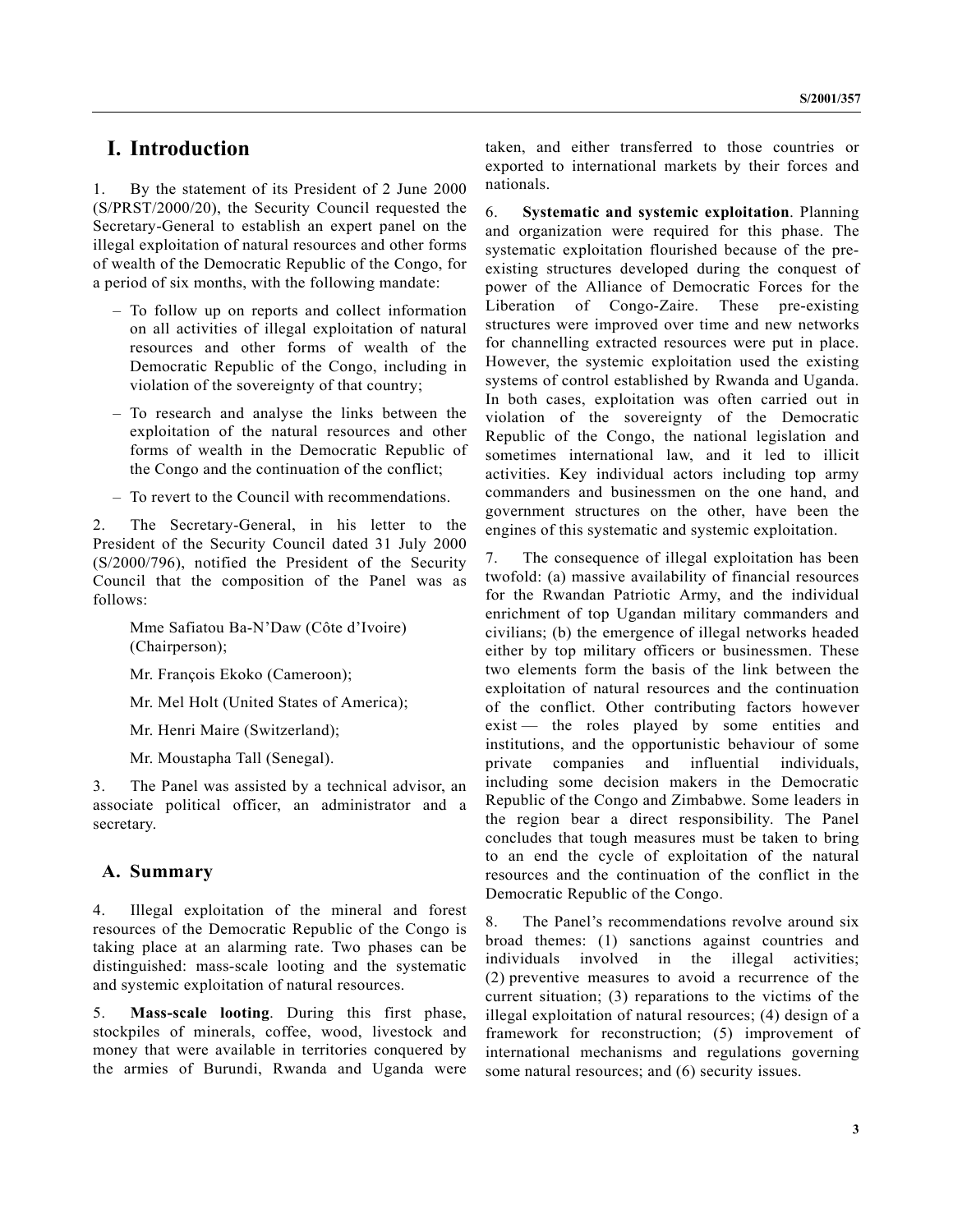### **B. Methodological framework**

9. **Methodology**. Owing to the nature of the work and the complexities of the issues, a methodology that allows flexible data collection was essential in order to complete this project. The Panel has therefore utilized:

(a) Primary data collection. Official documentation from ministries and other institutions as well as recorded minutes of meetings involving various relevant actors;

(b) Secondary sources. Reports, workshop proceedings, published and unpublished literature;

(c) Interviews. Structured, semi-structured and open interviews as well as interviews resulting from various network referrals.

10. A vast amount of data was obtained from three essential sources:

(a) Countries and other entities involved in the conflict in the Democratic Republic of the Congo, namely: Angola, Burundi, the Democratic Republic of the Congo, Namibia, Rwanda, Uganda, Zimbabwe, RCD-Goma and RCD-ML;

(b) "Third-party" sources such as Belgium, Cameroon, China, Denmark, France, Germany, Kenya, the Netherlands, the United Kingdom of Great Britain and Northern Ireland, the United Republic of Tanzania, the United States of America, Switzerland, various United Nations agencies, the International Monetary Fund, the World Bank, the World Trade Organization, OECD, the International Coffee Organization, De Beers, the Diamond High Council, the International Diamond Manufacturers Association, the University of Maryland, the World Resource Institute and CIFOR;

(c) Various individual actors and stakeholders who expressed an interest for various reasons in sharing their knowledge and understanding with the Panel.

11. The production and export data series available for the analysis cover the period 1995-2000. Data were systematically analysed separately and then compared with one another. Comparative analysis thus contributed to the Panel's ability to develop a good understanding of the issues. In addition, the Panel sought to cross-check every item of information received. In relation to this and to the extent possible, Panel members attempted to speak to individuals

against whom serious allegations were made. When access to those key witnesses or primary actors was denied, Panel members often relied on their closest collaborators for insight. The Panel however faced a problem of imbalance in the acquisition of data. Indeed data was abundant for Rwanda, Uganda, RCD-Goma, RCD-ML and MLC. This is partly due to the high number of insiders living in the Democratic Republic of the Congo and in Europe who were directly involved with those entities and who offered to share almost everything they knew or had experienced or gathered as documentation while they were involved with them. The same quantity and quality of data were not available for Angola, Namibia or Zimbabwe, although the Panel visited those countries. This constraint can be felt in the report. Overall the report was written using the empirical method combined with the economic analysis of data collected, supported by elements of evidence.

12. **Establishing boundaries**. Geographically, data were gathered for occupied and non-occupied territories within the Democratic Republic of the Congo as well as for any country involved in the conflict or of other strategic importance, geographic, financial or other. With respect to natural resources, the Panel focused on minerals, forest and agricultural products and other forms of wealth, primarily taxes. Given the high number of natural resources found in the Democratic Republic of the Congo, the high level of exploitation by numerous parties, and the limited time and resources available to the Panel, the following criteria for the selection of resources to be examined were developed:

- The commercial value of the resources in absolute terms;
- The interest of parties in the resources;
- The scale of exploitation.

13. Based on these criteria, three categories of products were of primary consideration: (a) mineral resources, primarily coltan, diamonds, gold and cassiterite; (b) agriculture, forests and wildlife, including timber, coffee and ivory; and (c) financial products, mainly in regard to taxes. Copper, cobalt, livestock, gorillas, okapis, tobacco, tea, palm oil and land allocation deserved to be among the resources and products to be studied. Some did not meet established criteria, however, and for others, such as copper and cobalt, time constraint was the main reason for a lack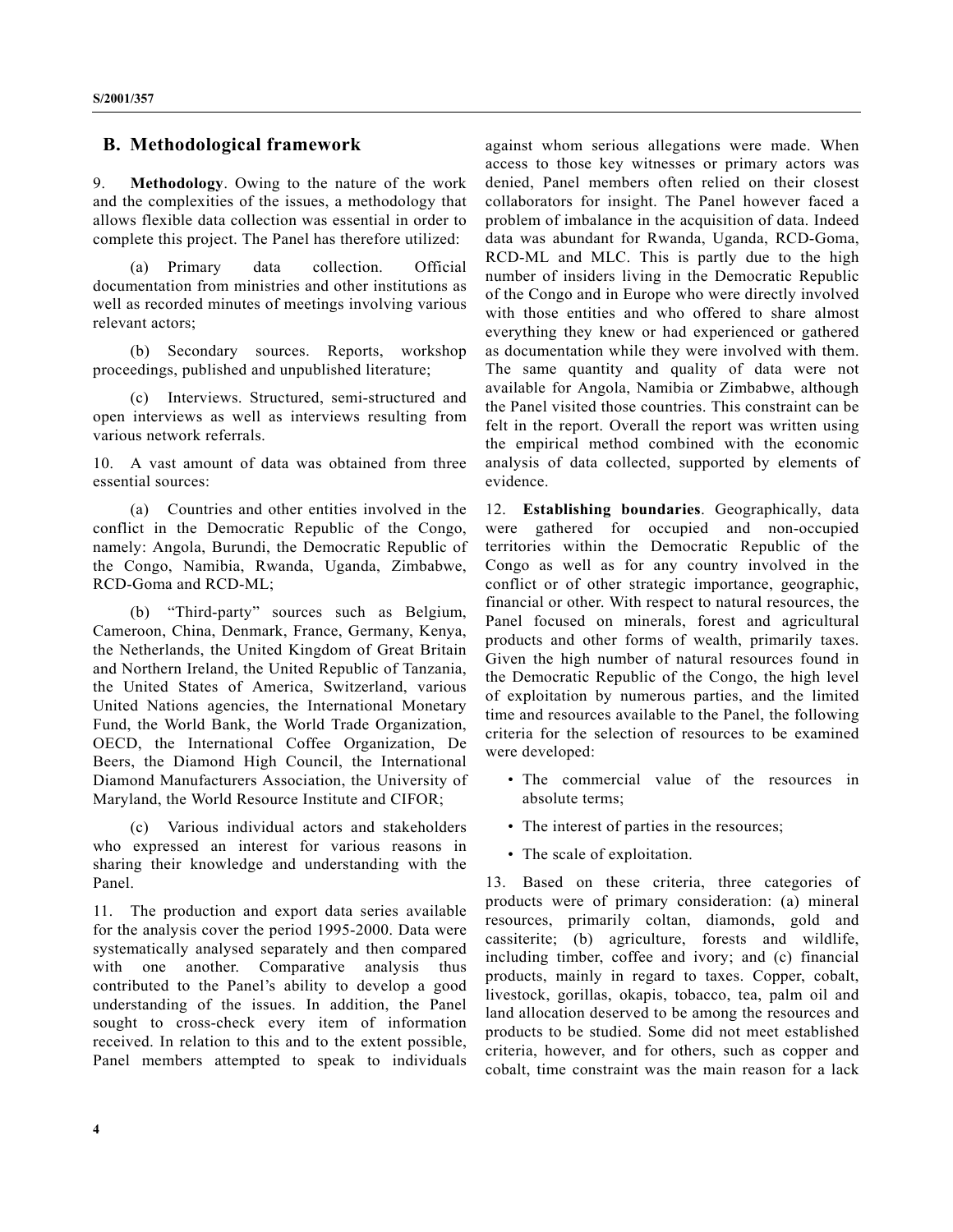of study. These resources are touched upon in the report for illustrative purposes, but were not systematically studied.

14. **Defining the key concepts**. In determining the parameters of the project the definition or interpretation of illegality and exploitation was vigorously debated.

15. *Illegality*. The most contentious concept in the mandate has been the term "illegality" with regard to exploitation. Almost all actors in the conflict and observers requested a clear definition of illegality. In the Panel's view, the understanding of illegality is underpinned by four elements all related to the rule of law, namely:

(a) Violation of sovereignty. The first element is based on the Security Council's understanding of illegality as described in the Panel's mandate (see the statement of the President of the Security Council of 2 June 2000 (S/PRST/2000/20)). This posits that all activities — extraction, production, commercialization and exports — taking place in the Democratic Republic of the Congo without the consent of the legitimate government are illegal. This interpretation suggested that only non-invited forces and their nationals are carrying out illegal activities in the Democratic Republic of the Congo.

(b) Respect by actors of the existing regulatory framework in the country or territory where they operate or carry out their activities. The Panel considers that if authorities exerting effective power and control over their sovereign area recognize or set up a regulatory framework to govern the use or exploitation of resources, this framework shall be respected. Failure to do so may lead to the infringement of the law and, therefore, activities considered illegal or unlawful. In this case, the Panel deems illegality to be the carrying out of an activity in violation of an existing body of regulations.

(c) The discrepancy between widely accepted practices in trade and business and the way business is conducted in the Democratic Republic of the Congo. In this category, the Panel has considered that the use and abuse of power by some actors fall into the category of illegality. This includes forced monopoly in trading, the unilateral fixing of prices of products by the buyer, the confiscation or looting of products from farmers, and the use of military forces in various zones to

protect some interests or to create a situation of monopoly.

(d) The violation of international law including "soft" law. The Panel considers that business activities carried out in violation of international law are illegal.

The Panel utilized the aforementioned elements in a complementary manner, refusing to be exclusive or to focus on one single element. On the basis of discussions with different members of the Security Council, the Panel has interpreted the wish of the Security Council to be a broad interpretation of the concept of illegality.

16. *Exploitation*. The Panel opted for a broad understanding and interpretation of exploitation. Exploitation was used beyond the mere consideration of production and extraction. It was viewed as all activities that enable actors and stakeholders to engage in business in first, secondary and tertiary sectors in relation to the natural resources and other forms of wealth of the Democratic Republic of the Congo. The broad interpretation enabled the Panel to look into extraction, production, commercialization and exports of natural resources and other services such as transport and financial transactions.

### **C. Overview**

17. This section offers a general overview of the report. Initially, the Panel examined the pre-existing structures that have facilitated the illegal exploitation of natural resources in the Democratic Republic of the Congo. These elements encompass the financial/commercial links and the transportation networks that essentially laid the foundation for the current situation of illegal exploitation.

18. The Panel then reviewed the primary processes by which the natural resources are physically exploited by the occupying forces, primarily Rwanda and Uganda, in conjunction with their respective rebel counterparts in the Democratic Republic of the Congo. Subsequently, the current structures of exploitation were discussed in order to demonstrate the evolution of the process to its present state. Selected individuals were then profiled to illustrate the extent to which this is an organized and embedded venture. Economic data were then analysed to confirm the findings described above.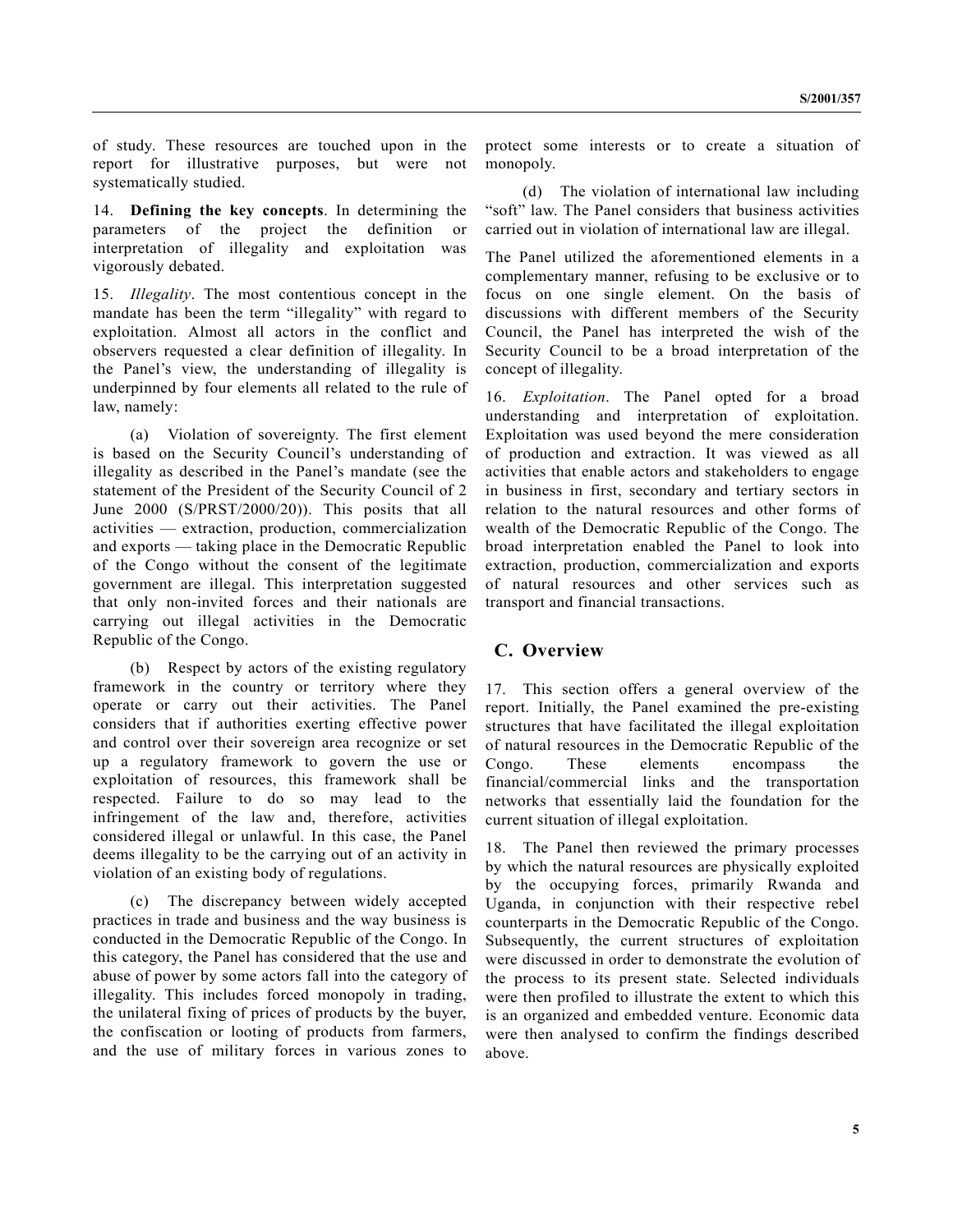19. The focus then moved to exploring the complexities of the links between the continuation of the conflict and the exploitation of resources through the use of specific country examples. The aim is to demonstrate the varying means by which power structures can manipulate situations for the most favourable outcome. This section is directly linked to the previous one and, in some cases, information overlapped. This was unavoidable because of the intricate nature of the problem at hand.

20. The report goes on to discuss more incidental elements in this exploitation, which are nonetheless important and relevant: official and non-official fronts utilized as well as the facilitators or passive accomplices within the processes. The report concludes with a summary of the findings and recommendations for action.

## **D. Background**

21. The Democratic Republic of the Congo is located in the heart of equatorial central Africa and has an area of 2,267,600 square kilometres and a current population estimated at 50 million. The Democratic Republic of the Congo is endowed with a unique biodiversity, vast mineral and forest resources, and rich soils conducive to agriculture (see map). These favourable conditions, concentrated in the eastern regions, are the setting for the current ongoing occupation and struggle to exploit these natural resources.

22. The initial disruption, predominantly affecting the eastern Democratic Republic of the Congo, began with the 1994-1995 refugee crisis in the region, spawned by the war in neighbouring Rwanda. The sudden influx of hundreds of thousands of refugees, including members of the Interahamwe, created a new demographic dynamic in the subregional population, abruptly disturbed the delicate balance of the ecosystems and generated a new security situation along the border between the Democratic Republic of the Congo and Rwanda.

23. The situation further deteriorated in 1996 with the war between the Zairian forces and the Alliance of Democratic Forces for the Liberation of Congo-Zaire (AFDL), the rebel movement led by the late Laurent-Désiré Kabila and supported by the Angolan, Rwandan and Ugandan forces. This AFDL-led conquest of then

eastern Zaire fundamentally altered the composition of the regional stakeholders and the distribution of natural resources. Previously, the distribution norm was (via legal and illegal channels) through locally based Congolese, mostly civilian-managed, business operations. However, these traditional modes were quickly overtaken by new power structures. Along with new players came new rules for exploiting natural resources. Foreign troops and their "friends" openly embraced business in "liberated territories", encouraged indirectly by the AFDL leader, the late President Kabila.

24. In August 1998, fighting erupted again in the northern, western and eastern parts of the Democratic Republic of the Congo, this time between Rwandan and Ugandan troops and the Congolese army, with the assistance of Angolan, Namibian and Zimbabwean armies, as well as Sudanese and Chadian forces. The last two countries have since withdrawn their soldiers from the Democratic Republic of the Congo.

## **II. Illegal exploitation of natural resources and other forms of wealth**

25. The illegal exploitation of resources by Burundi, Rwanda and Uganda took different forms, including confiscation, extraction, forced monopoly and pricefixing. Of these, the first two reached proportions that made the war in the Democratic Republic of the Congo a very lucrative business. Prior to defining the type and manner of illegal exploitation, however, it is important to examine the pre-existing structures which facilitated this process.

## **A. Pre-existing structures that facilitated illegal exploitation**

 $26.$  Illegal exploitation<sup>1</sup> by foreigners aided by the Congolese began with the first "war of liberation" in 1996. The AFDL rebels, backed by Angolan, Rwandan and Ugandan soldiers conquered eastern and southeastern Zaire. As they were advancing, the then AFDL leader, the late Laurent-Désiré Kabila, signed contracts with a number of foreign companies. Numerous accounts and documents suggest that by 1997 a first

**\_\_\_\_\_\_\_\_\_\_\_\_\_\_\_\_\_\_**

<sup>1</sup> In the context of the Panel's mandate.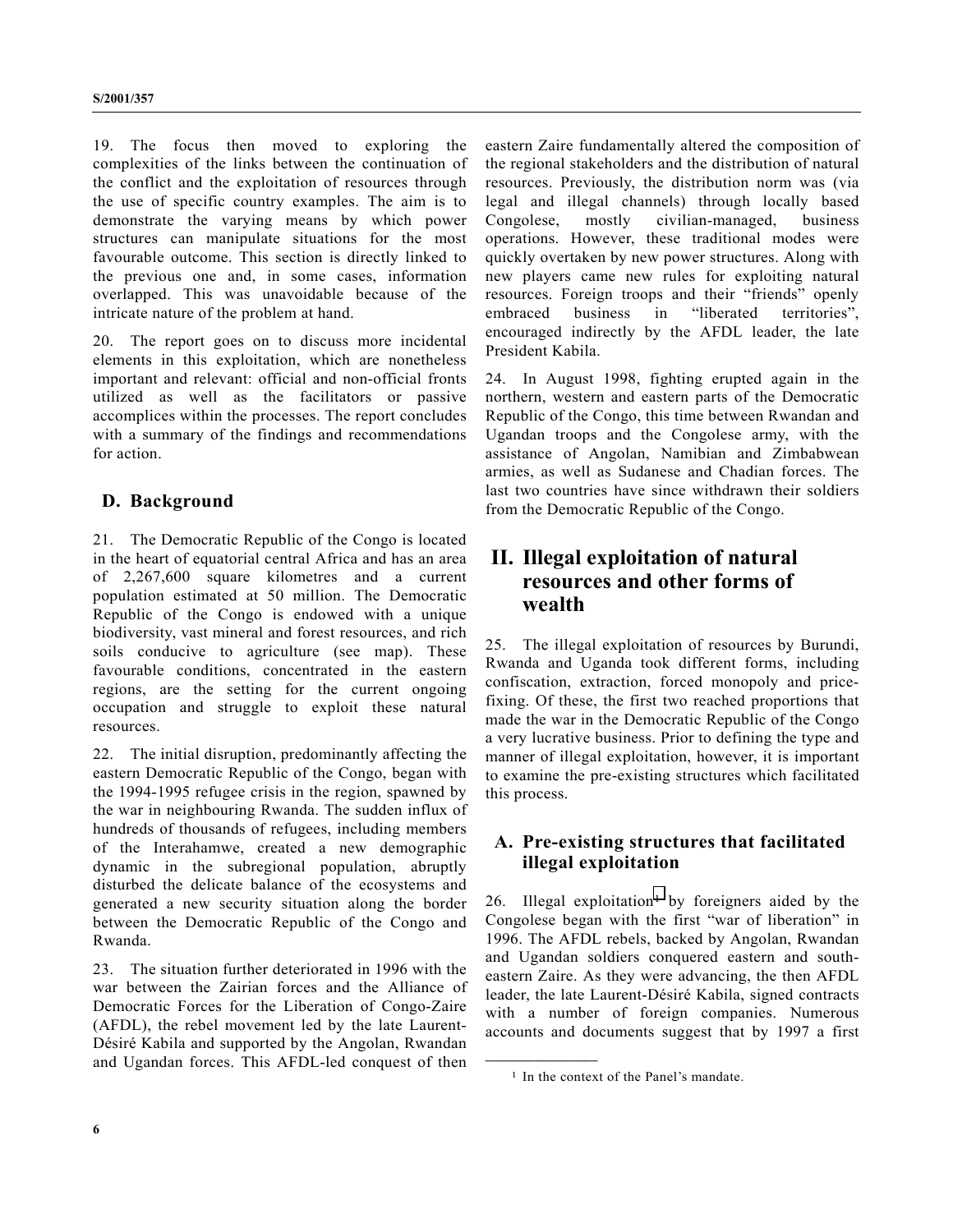wave of "new businessmen" speaking only English, Kinyarwanda and Kiswahili had commenced operations in the eastern Democratic Republic of the Congo.2 Theft of livestock, coffee beans and other resources began to be reported with frequency. By the time the August 1998 war broke out, Rwandans and Ugandans (top officers and their associates) had a strong sense of the potential of the natural resources and their locations in the eastern the Democratic Republic of the Congo. Some historians have argued that Ugandan forces were instrumental in the conquest of areas such as Wasta, Bunia, Beni and Butembo during the first war.

27. Numerous accounts in Kampala suggest that the decision to enter the conflict in August 1998 was defended by some top military officials who had served in eastern Zaire during the first war and who had had a taste of the business potential of the region. Some key witnesses, who served with the Rally for Congolese Democracy rebel faction in early months, spoke about the eagerness of Ugandan forces to move in and occupy areas where gold and diamond mines were located. Other sources informed the Panel that, late in September 1998, they were already engaged in discussions with General Salim Saleh on the creation of a company that would supply the eastern Democratic Republic of the Congo with merchandise, and on the import of natural resources. The project never materialized in this form, but the sources reportedly also discussed this and other business venture possibilities with the President of Uganda, Yoweri Museveni.

28. There are strong indications that, if security and political reasons were the professed roots of the political leaders' motivation to move into the eastern Democratic Republic of the Congo, some top army officials clearly had a hidden agenda: economic and financial objectives. A few months before the 1998 war broke out, General Salim Saleh and the elder son of President Museveni reportedly visited the eastern Democratic Republic of the Congo. One month after the beginning of the conflict, General James Kazini was already involved in commercial activities. According to very reliable sources, he knew the most profitable sectors and immediately organized the local commanders to serve their economic and financial objectives.

**\_\_\_\_\_\_\_\_\_\_\_\_\_\_\_\_\_\_**

29. **Financial and commercial links**. During the early months of the rebellion, the financial setting and networks were already in place. At the heart of the financial setting is the Banque de commerce, du développement et d'industrie (BCDI) located in Kigali. According to some sources, there was an understanding between the President of Rwanda, Paul Kagame, President Museveni and the late Laurent-Désiré Kabila on the collection and use of financial resources during the time of the AFDL rebellion. This collaboration led many sources to believe that the three leaders were shareholders in BCDI. But this was not the case.

30. The following example illustrates the nature of the financial transactions and links involving BCDI, Citibank New York as a corresponding bank, and some companies and individuals. In a letter signed by J. P. Moritz, General Manager of Société minière de Bakwanga (MIBA), a diamond company, and Ngandu Kamenda, the General Manager of MIBA ordered a payment of US\$ 3.5 million to la Générale de commerce d'import/export du Congo (COMIEX),<sup>3</sup> a company owned by late President Kabila and some of his close allies, such as Minister Victor Mpoyo, from an account in BCDI through a Citibank account. This amount of money was paid as a contribution from MIBA to the AFDL war effort.

31. **Transportation networks**. Illegal activities also benefited from the old transportation network that existed prior to the 1998 war. This network consists of key airlines and trucking companies, a number of which aided AFDL troops in their war against the Mobutu regime. The pattern of transport remains similar today: merchandise or arms are flown in and natural resources or their products are flown out. For example, Aziza Kulsum Gulamali, a businesswoman operating within the region for some time, utilized this network even in the 1980s. She contracted Air Cargo Zaire to transport arms to the FDD Hutu rebels in Burundi and smuggled cigarettes on the return flight. Since 1998, aircraft also fly from the military airports at Entebbe and Kigali, transporting arms, military equipment, soldiers and, for some companies, merchandise. On the return flights, they will carry coffee, gold, diamond traders and business representatives and, in some cases, soldiers. The Panel

**\_\_\_\_\_\_\_\_\_\_\_\_\_\_\_\_\_\_**

<sup>2</sup> Cross-border commercial exchanges between people of the region have traditionally existed.

<sup>3</sup> COMIEX is registered as follows: immatriculé No. 43797, identification nationale No. 31837T, Siège sociale Kinshasa/Gombé No. 4 Avenue de la Justice. Administrateur Directeur générale: Frédéric Kabarele.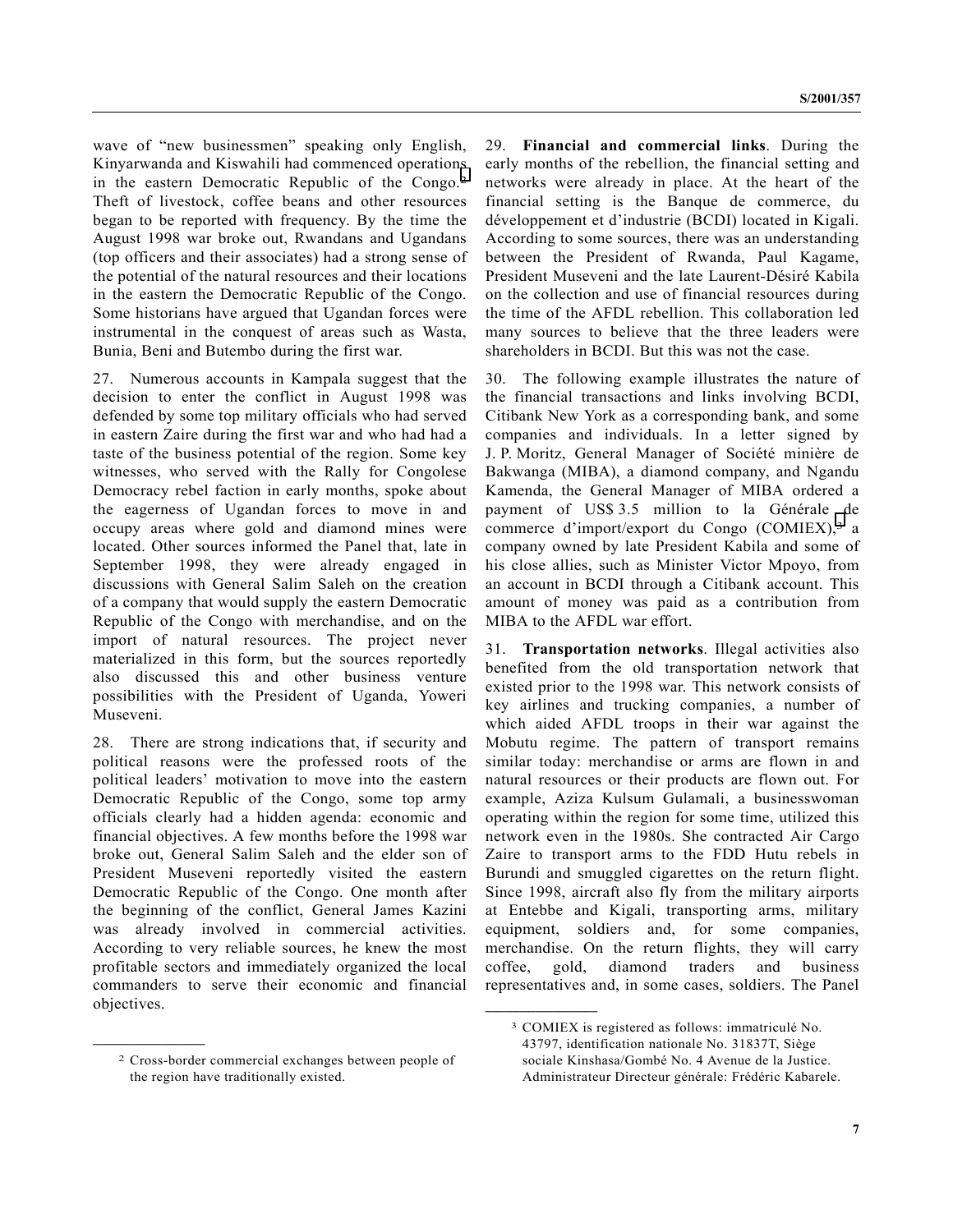concludes that these pre-existing networks and structures constitute the basis for the current exploitation of the natural resources of the Democratic Republic of the Congo.

### **B. Mass-scale looting**

32. Between September 1998 and August 1999, occupied zones of the Democratic Republic of the Congo were drained of existing stockpiles, including minerals, agricultural and forest products and livestock. Regardless of the looter, the pattern was the same: Burundian, Rwandan, Ugandan and/or RCD soldiers, commanded by an officer, visited farms, storage facilities, factories and banks, and demanded that the managers open the coffers and doors. The soldiers were then ordered to remove the relevant products and load them into vehicles. The Panel received numerous accounts and claims of unlawful removal of products by Rwandan or Ugandan armies and their local RCD allies. The Panel has chosen to illustrate this point with some examples.

33. In the mining sector, SOMINKI (Société minière et industrielle du Kivu) had seven years' worth of columbo-tantalite (coltan) in stock in various areas. From late November 1998, Rwandan forces and their RCD allies organized its removal and transport to Kigali. Depending on the sources, between 2,000 and 3,000 tons of cassiterite and between 1,000 and 1,500 tons of coltan were removed from the region between November 1998 and April 1999. A very reliable source informed the Panel that it took the Rwandans about a month to fly this coltan to Kigali. The Panel, however, received official documents including one in which RCD acknowledged removing 6 tons of coltan and 200 tons of cassiterite from SOMINKI for a total of US\$ 722,482.

34. Late in late August 1998, General Kazini's soldiers absconded with the stockpiles of timber belonging to the logging company Amex-bois, located in Bagboka. In December that year, the same General ordered the confiscation of all the stocked timber belonging to the logging company La Forestière. General Kazini was reportedly seen in the area at least twice during the period when the looting occurred and temporarily established his headquarters in the area.

35. Then, in January 1999, in Equateur Province, Jean-Pierre Bemba and General Kazini organized a large operation for the confiscation of coffee beans. Mr. Bemba initiated, encouraged and perpetuated such practices in the Province. In a written letter to one of his commanders, he urged him to release a bigger vehicle he was using because it was needed urgently. The source indicated that this was later used to carry away tons of coffee beans. A participant in this operation, who has since left the movement, explained that two months were required to remove the enormous quantities of coffee. In the past, this province produced 60 per cent of the country's robusta coffee. The localities of Bumba, Lisala, Bosonzo, Binga and Mindembo for a year did not have coffee stocks to export because of these seizures. The Société congolaise du café, the largest owner of coffee stocks in the area, went bankrupt. The mass-scale looting reached such levels that, in one instance, Mr. Bemba seized 200 tons of coffee beans from the SCIBE company, which was owned by his father, Saolona Bemba. The matter remains unresolved in court.

36. In some cases, factories were dismantled or machinery spare parts were taken away, as in the case of the sugar factory of Kaliba in South Kivu. When the Panel asked about the dismantling of some factories, the RCD cabinet replied that investors were free to dismantle their factories and relocate wherever they wanted. In essence, RCD recognized the phenomenon, but explained it in terms of the investors' decision to relocate the factories while taking the raw materials from the Democratic Republic of the Congo. Cars and other items were apparently also taken from the country, as statistics on Ugandan registered cars reflected an increase of about one quarter in 1999.

37. The financial sector was not left untouched either. A defector from RCD who participated in some looting informed the Panel that Rwandan soldiers systematically targeted local banks as soon as they conquered a town. In many cases, they would use the RCD soldiers to collect the money while those who were armed would surround the bank. For example, the Kisangani Bank, a branch of the central bank, received a visit of RCD staff accompanied by Rwandan soldiers. Depending on the source (central bank in Kinshasa or eyewitness), anywhere between \$1 million and \$8 million worth of Congolese francs was taken. The Panel was told that the operation took place a couple of days after the central bank and Ministry of Finance officials deposited money to pay civil servants and old Congolese franc notes were replaced by new ones.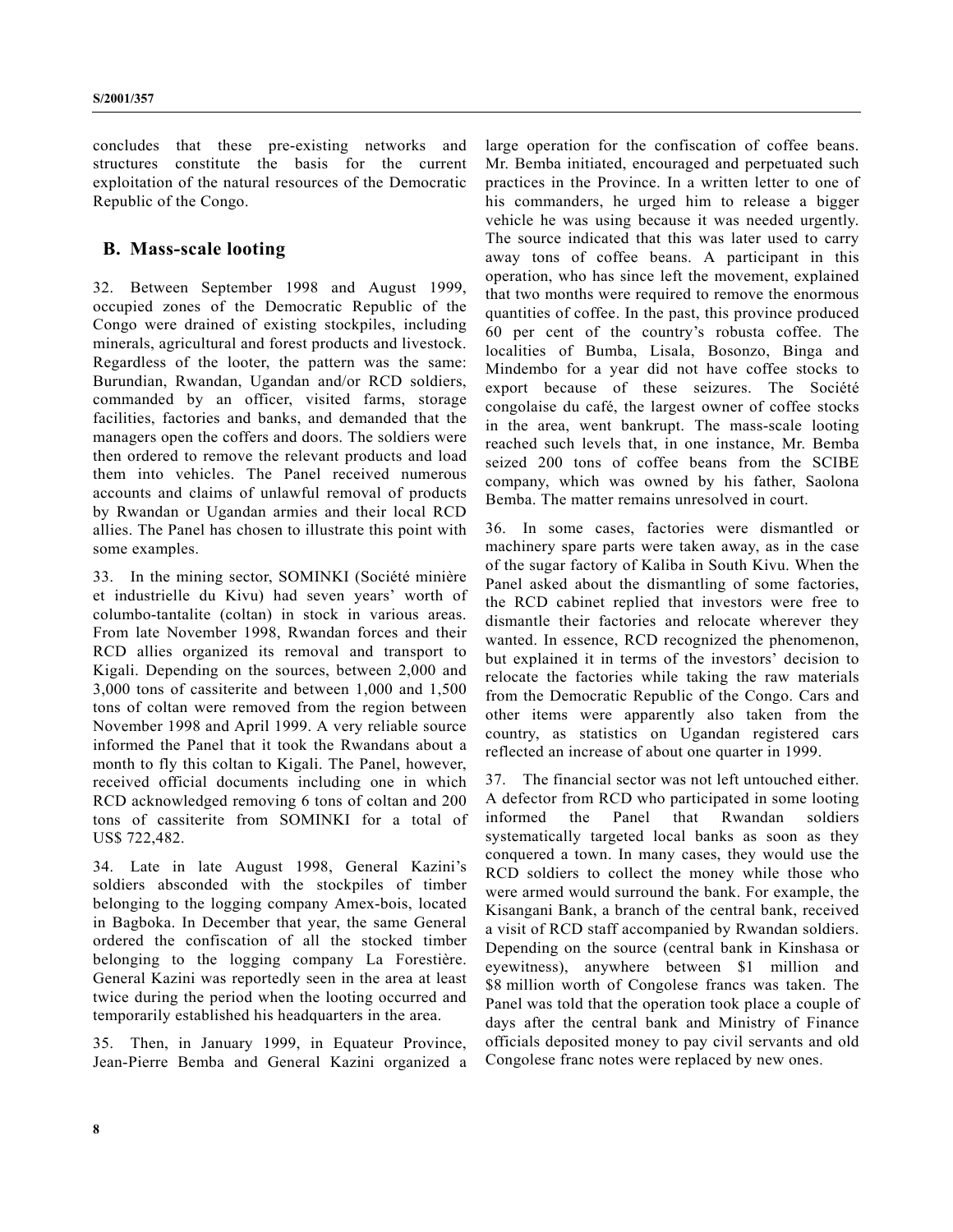38. Under the escort of soldiers, the money was taken to the Palm Beach Hotel. The hotel management recalled that bags full of money were stored in one of the rooms and that during those few days armed soldiers who could not speak Lingala (the most commonly spoken Congolese language) guarded the hotel premises. Could such an operation involving a number of armed soldiers be carried out without the knowledge and consent of the highest Rwandan commander in the Democratic Republic of the Congo?

39. Aides of Jean-Pierre Ondekane (an RCD leader) reportedly collected the money from the Palm Beach Hotel, flew with it to Goma and handed it over to Emmanuel Kamanzi (former chief of the Finance Department of RCD), who then flew on to Kigali. The Panel could not identify the final recipient of the money or how much disappeared between Kisangani, Goma and Kigali. However, some sources told the Panel that Mr. Kamanzi was imprisoned briefly at some point after this transaction. According to the same sources, he had apparently helped himself to the money he was ordered only to transport. Mr. Kamanzi told friends that he simply took a break of two months in Kigali.

40. During the period when this operation was under way, in Equateur Province, Mr. Bemba's men visited several banks. According to a reliable source Mr. Bemba's instructions to his soldiers were to systematically empty the bank once a town was captured. His troops took an equivalent of \$400,000 from the Banque commerciale du Congo branch in Bumba, \$500,000 in Lisala, and approximately \$600,000 in Gemena.

41. The pilfering was also occurring in Kinshasa. The Panel has evidence of a widespread practice by which the late President Kabila would by proxy have companies give a certain percentage of their profits. For example, certain oil companies in the Democratic Republic of the Congo, under the umbrella of *taxe parafiscale*, were delivering sums of money, in hard cash, daily or weekly to the late President via his Minister, friend and right-hand man, Mr. Mpoyo. Other companies, such as MIBA, were asked to hand over part of their profits to the late President's regime, and all parastatals and important private companies were invited to open bank accounts in the Banque de commerce et du développement (BCD) (see para. 78).

42. However, over time the mass-scale looting described above diminished and theft by individual soldiers became more visible. For example, in Bunia, during Panel discussions, local non-governmental organizations, eyewitnesses and victims mentioned cases in which Congolese civilians were injured or murdered for resisting the attempted seizure of property by the RCD rebels and foreign soldiers. In Bukavu, individuals have told Panel members how Rwandan soldiers confiscated their life savings in dollar notes and some of the gold they were buying and keeping as *monnaie refuge* in the face of the repeatedly devalued Congolese franc. Partially, this has contributed to the increasing resentment felt by the Congolese population towards foreign soldiers and some rebels.

43. The lootings of manufacturing plants, stocks and private property were not only acts of isolated individual soldiers but were encouraged, sometimes organized and coordinated, by the highest army commanders of both Rwanda and Uganda.

44. General Kazini used the same method to facilitate looting activities. He would appoint loyal commanders and reliable civilian Congolese in the civil administration in areas potentially rich in natural resources in order to secure his networks. This was exactly the case in Ituri, where he appointed Adele Lotsove in 1999 (see para. 71). In turn, these top layers of collaborators, colonels and majors utilized their right-hand men to carry out the actual looting.

45. The Panel has strong indications after talking to numerous witnesses (key and others) that key officials in the Governments of Rwanda and Uganda were aware of the situation on the ground, including the looting of stocks from a number of factories. In some cases, the level of production of mineral resources would have alerted any government, such as those of gold for Uganda and coltan for Rwanda (from 99 tons in 1996 to 250 tons in 1997).

#### **C. Systematic and systemic exploitation**

46. **Extraction phase**. The mass-scale looting carried out on many levels within the Democratic Republic of the Congo by rebels and foreign soldiers overshadowed extraction activities during the first 12 months of the second war. When resource stockpiles were looted and exhausted by occupying forces and their allies, the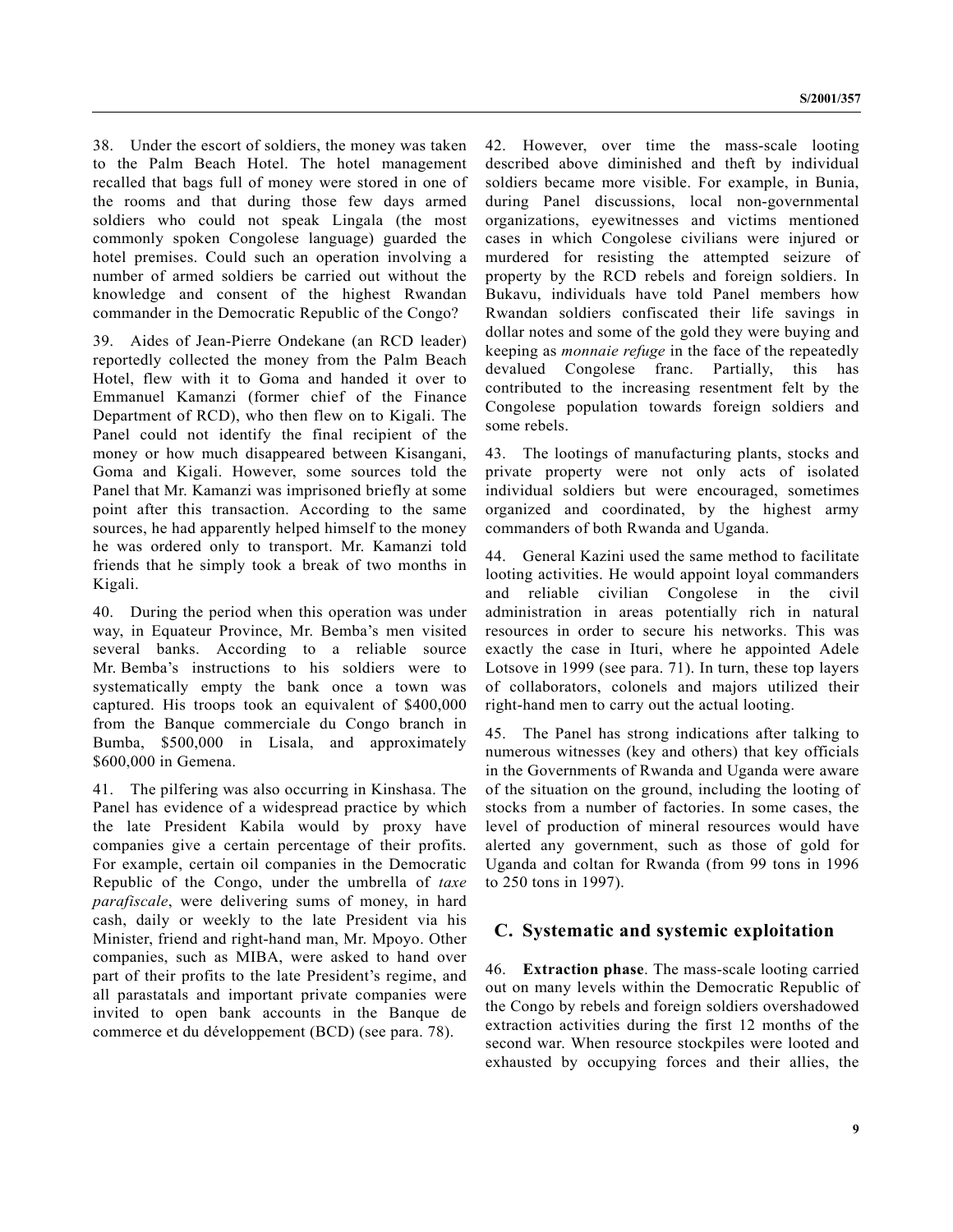exploitation evolved to an active extraction phase. Both Congolese (civilians and soldiers) and foreigners (civilians and soldiers) became involved in the extraction of natural resources. This section highlights one particular case study rather than offering a number of shorter illustrative examples. The study will in effect demonstrate how a company used illicit business practices and complicity with occupying forces and the Government as well as its international connections to exploit the natural resources of the Democratic Republic of the Congo.

47. **DARA-Forest case study**. A Ugandan-Thai forest company called DARA-Forest moved to the Ituri area late in 1998. In March 1998, DARA-Forest applied for a licence to carry out logging activities in the Democratic Republic of the Congo, but was denied a forest concession by the Kinshasa authorities. In 1999, the company began to buy production by hiring individuals to harvest timber and then sell it to the company. Initially, these individuals were Congolese operating in partnership with Ugandans. The same year, DARA engaged in industrial production with the construction of a sawmill in Mangina. By 2000, it had obtained its own concession from RCD-ML. Analysis of satellite images over a period of time reveals the extent to which deforestation occurred in Orientale Province between 1998 and 2000. The most harvested forests in the areas were around Djugu, Mambassa, Beni, Komanda, Luna, Mont Moyo and Aboro. This logging activity was carried out without consideration of any of the minimum acceptable rules of timber harvesting for sustainable forest management or even sustainable logging.

48. Timber harvested in this region, which is occupied by the Ugandan army and RCD-ML, has exclusively transited or remained in Uganda. Our own investigation in Kampala has shown that mahogany originating in the Democratic Republic of the Congo is largely available in Kampala, at a lower price than Ugandan mahogany. This difference in price is simply due to the lower cost of acquisition of timber. Timber harvested in the Democratic Republic of the Congo by Uganda pays very little tax or none at all. In addition, customs fees are generally not paid when soldiers escort those trucks or when orders are received from some local commanders or General Kazini. Timber from the Democratic Republic of the Congo is then exported to Kenya and Uganda, and to other continents. The Panel gathered from the Kenyan port authorities

that vast quantities of timber are exported to Asia, Europe and North America.

49. The Panel also discovered during its investigation that individual Ugandan loggers violated forestry legislation, recognized by their ally RCD-ML, by logging (extracting) the timber directly. According to the Congolese legislation on the *permis de coupe*, only individual Congolese nationals are allowed to harvest timber and only in small quantities. Foreigners must apply for the larger concessions. Initially, Ugandans operated in partnership with a Congolese permit holder. Soon, the Ugandans began to pay the Congolese to sub-lease the permit and, subsequently, to obtain the licence in direct violation of the law.

50. Timber extraction in the Democratic Republic of the Congo and its export have been characterized by unlawfulness and illegality. Besides extracting timber without authorization in a sovereign country and in violation of the local legislation, DARA-Forest consistently exported its timber without any certification procedure. It tried to approach some certification bodies licensed by the Forest Stewardship Council. These bodies requested documentation and elements that the company failed to provide. Yet DARA-Forest exported timber in violation of a normal procedure generally required and accepted by the international forest community and gradually considered to be international "soft law". Companies importing this uncertified timber from DARA-Forest were essentially in major industrialized countries, including Belgium, China, Denmark, Japan, Kenya, Switzerland and the United States of America.

51. The Panel also realized that DARA Great Lakes Industries (DGLI), of which DARA-Forest is a subsidiary, along with a sister company in Uganda, Nyota Wood Industries, is in collusion with the Ministry of Water, Land and Forests of Uganda in establishing a scheme to facilitate the certification of timber coming from the Democratic Republic of the Congo. In May 2000, DGLI signed a contract for forest stewardship certification with SmartWood and the Rogue Institute for Ecology and Economy in Oregon, United States of America. On 21 March 2000, the Director of the DARA group, Prossy Balaba, sent a letter to the Commissioner asking him to allow an official of SmartWood to visit certain forests, such as Budongo and Bugoma; he was due to visit the region in mid-April. The visit was meant to deceive the official by presenting those forests as the ones for which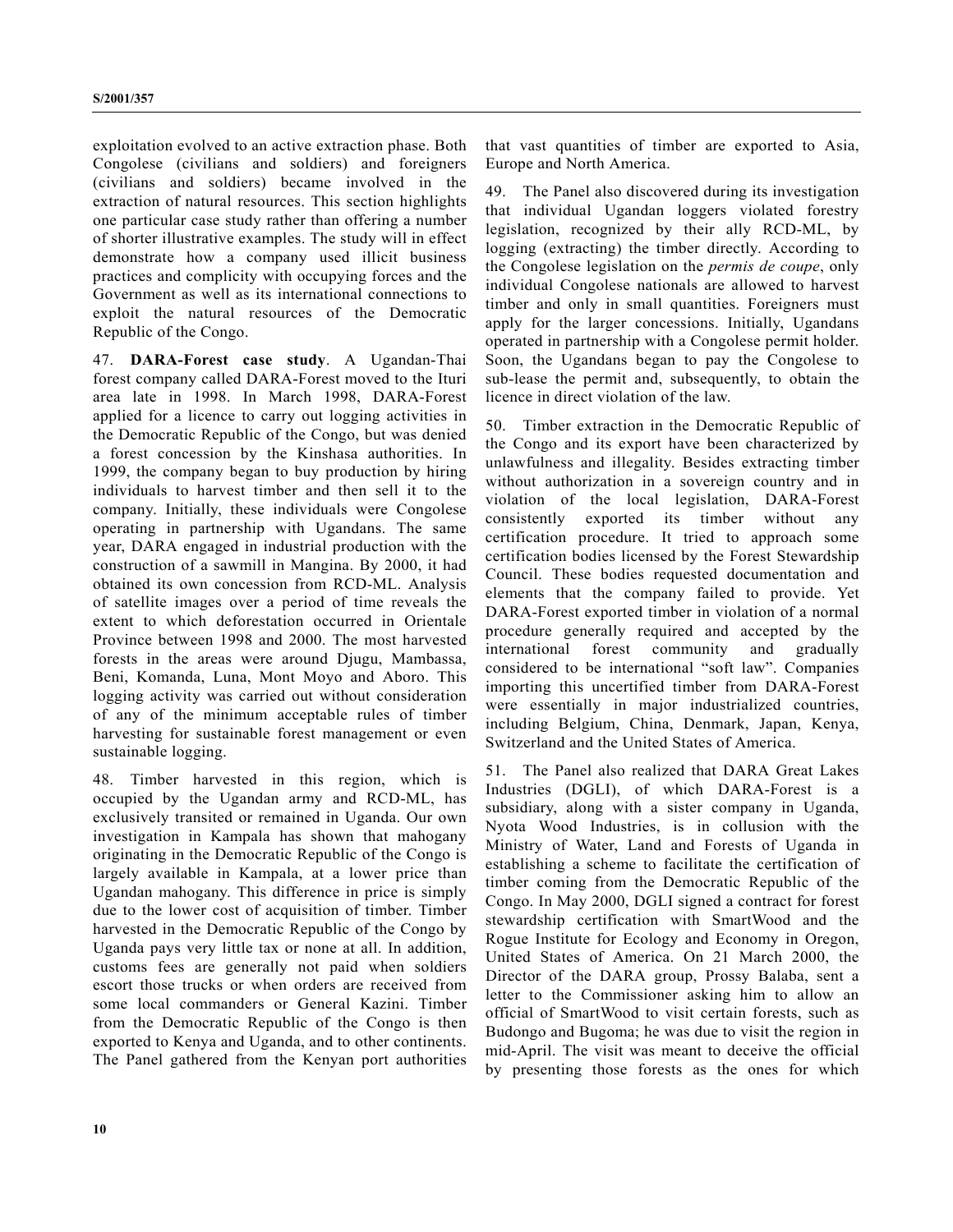certification was sought and to convince SmartWood to work for the certification of their timber. Indeed, when the visit took place, from 14 to 16 April, the DARA group had not even applied for the concession of the Budongo forest (Uganda). It was only on 5 July 2000 that John Kotiram of the DARA group wrote to the Commissioner to request the concession on the Budongo forest.

52. The idea behind this is to use Budongo forest as a model of forests from which timber is harvested and which comply with the international requirements for certification, in order to certify timber coming from the Democratic Republic of the Congo for which basic elements of certification do not exist. Future plans for beating the international system are already in place. According to internal documents of DGLI, DARA-Forest will import timber from the Democratic Republic of the Congo into Uganda, which will be processed for different types of products in the new plant in Namanve for the sawmilling of hardwood, both imported from the Democratic Republic of the Congo and harvested in Uganda. DGLI partners in this new scheme include DARA Europe GmbH Germany, Shanton President Wood Supply Co. Ltd China, President Wood Supply Co. Ltd Thailand, DARA Tropical Hardwood, Portland, Oregon, United States of America. The distribution of sales of the company is thought to remain the same, about 30 per cent to the Far East, China, Japan and Singapore, 40 per cent to Europe and 25 per cent to North America. DARA Great Lakes Industries shareholding and management is between Thai and Ugandan nationals, among them John Supit Kotiran and Pranee Chanyuttasart of Thailand and Prossy Balaba of Uganda. Some unconfirmed information indicates that members of President Museveni's family are shareholders of DGLI, although more investigation is needed.

53. The DARA group also established another scheme to carry out fraudulent activities in the Democratic Republic of the Congo. The objects of DGLI range from logging to financial and industrial activities. Because of the confusion created between DARA-Forest, which received a concession from RCD, and DGLI, DARA-Forest has also been dealing in diamonds, gold and coltan. The Panel has received reports from the custom posts of Mpondwe, Kasindi and Bundbujyo of the export from the Democratic Republic of the Congo of minerals such as cassiterite and coltan in trucks. During the Panel's visit to Bunia it

was reported that other products were loaded in trucks which are supposed to carry timber only; it is likely that coltan and cassiterite were these products. Moreover, the fraud extends to the forging of documents and declarations "originating" in Kinshasa.

54. The logging rate was alarming around Butembo, Beni, Boga and Mambassa. The RCD-ML administration acknowledged its lack of control over the rate of extraction, the collection of taxes on logging activities and the customs fees at the exit points. On the basis of eyewitness accounts, satellite images, key actors' acknowledgements and the Panel's own investigation, there is sufficient evidence to prove that timber extraction is directly related to the Ugandan presence in Orientale Province. This has reached alarming proportions and Ugandans (civilians, soldiers and companies) are extensively involved in these activities. In May 2000, RCD-ML attributed a concession of 100,000 hectares to DARA-Forest. Since September 1998, overall DARA-Forest has been exporting approximately  $48,000 \text{ m}^3$  of timber per year.

55. **Other extraction schemes**. Burundians and Rwandans have also extracted timber or have been associated with Congolese loggers. Roads to evacuate timber from places deeper in the forest are in a very bad state. Yet Congo timber, as it is referred to in Bujumbura, is readily available in Burundi and Rwanda. Some Burundians, however, are also involved in the harvesting of bark from prunus Africana. This tree is known and used in medicine for prostate treatment. Statistics gathered from the Tanzanian Port Authority clearly indicate that Burundi exported those barks in 1998 and 1999. Prunus Africana is not found in Burundi, however, but rather in the forests of South Kivu.

56. **Mining sector**. In the mining sector, direct extraction was carried out in three ways, namely (a) by individual soldiers for their own benefit; (b) by locals organized by Rwandan and Ugandan commanders; and (c) by foreign nationals for the army or commanders' benefit.

57. The Panel came across a number of cases in which soldiers were directly involved in mining in Watsa. In September 1999, the UPDF local commander demanded the extraction of gold on the pillars of the Gorumbwa mine galleries in which dynamite was used. On 9 September, the galleries collapsed, leading to the death of a number of Congolese miners. Some months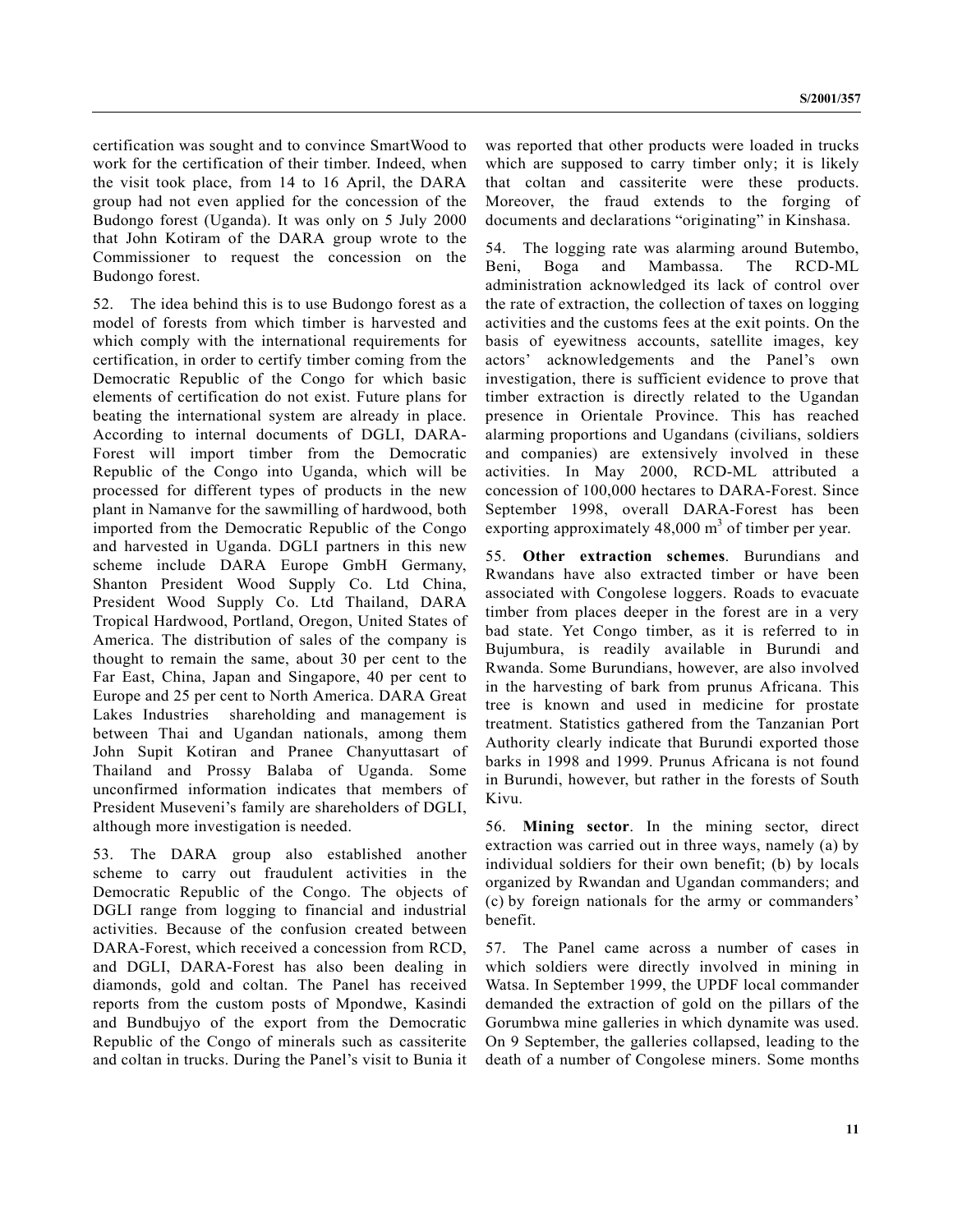later, Ugandan soldiers who came to mine in the same area contracted respiratory disease. Other returning UPDF soldiers have themselves told friends how they operated in order to acquire the gold. From these accounts, it appears that, even when the local commanders were informed about these activities, there was an acceptable level of tolerance. Although the Panel qualifies this behaviour as passive complicity on the part of some commanders, it is not clear whether soldiers shared the acquired minerals with their allies.

58. Local Congolese have been mining for years for their own benefit. The novelty of their involvement lies in the fact that some of them were used as "convincible labour" to mine gold, diamonds or coltan. In the Bondo locality within Equateur Province, young men from 12 to 18 years were recruited by Jean-Pierre Bemba. The Ugandan allies trained the recruits and shared with them the idea that the Ugandan army was an "army of development" that aimed at improving ordinary people's living conditions. After the one-hour morning physical training session, they were sent to gold mines to dig on behalf of the Ugandans and Mr. Bemba. According to eyewitnesses, in Kalima, RPA commander Ruto enrolled two teams of local Congolese to dig coltan; these Congolese worked under the heavy guard of Rwandan soldiers.

59. In the Kilo-Moto mineral district, Ugandan local commanders and some of the soldiers who guarded the different entry points of the mining areas allowed and encouraged the local population to mine. The arrangement between the soldiers and the miners was that each miner would leave at the entry/exit point one gram of gold every day. A key informant of the Panel indicated that on average 2,000 individuals mined this large concession six days a week. This source, confirmed by other sources, informed the Panel that it was so well organized that the business ran smoothly. On average 2 kg of gold are delivered daily to the person heading the network.

60. The last pattern of organized extraction by the occupying forces involves the import of manpower for mining. Occupying forces brought manpower from their own countries and provided the necessary security and logistics. In particular, Rwanda utilized prisoners to dig coltan in exchange for a sentence reduction and limited cash to buy food. The Panel was recently informed that there is a presence of 1,500 Rwandan prisoners in the Numbi area of Kalehe. According to the same report, these prisoners were seen mining

coltan while guarded by RPA soldiers. Human Rights Watch also reported the same information in March 2001. This recent report confirms numerous other reports and eyewitness accounts of the involvement of prisoners, some of whom are former refugees.

61. **Impact on wildlife**. Wildlife has also suffered a great deal from the conflict. Numerous accounts and statistics from regional conservation organizations show that, in the area controlled by the Ugandan troops and Sudanese rebels, nearly 4,000 out of 12,000 elephants were killed in the Garamba Park in northeastern Democratic Republic of the Congo between 1995 and 1999. The situation in other parks and reserves is equally grave, including Kahuzi-Biega Park, the Okapi Reserve and Virunga Park. The number of okapis, gorillas and elephants has dwindled to small populations. In the Kahuzi-Biega Park, a zone controlled by the Rwandans and RCD-Goma and rich in coltan, only 2 out of 350 elephant families remained in 2000. There is serious concern among conservationists that the rest fled of their own accord or were killed, as two tons of elephant tusks were traced in the Bukavu area late in 2000. Already by April 2000, about three tons of tusks were temporarily seized by RCD-ML in Isiro. After strong pressure from Uganda, the cargo was released and transferred to Kampala.

62. The Panel has indications that, in most cases, poaching of elephants in violation of international law (Convention on International Trade in Endangered Species of Wild Fauna and Flora (CITES)) was well organized. Either soldiers hunted directly with the consent of the commander or they provided equipment and protection to local villagers to execute the task with the objective of collecting elephant tusks. For example, in August 2000, UPDF Colonel Mugeni and a crew of his soldiers were discovered with 800 kg of elephant tusks in their car near Garamba Park. The Government of Uganda received detailed notification of this incident. Eyewitnesses reported to the Panel several incidents that involved Rwandan soldiers in the trading of elephant and buffalo meat. In the Bukavu and Goma areas, there appears to be a pattern: high commanders take the tusks, soldiers negotiate the wholesale price with some locals, and the locals sell the meat in the market place as retailers.

63. Harvesting of coffee by non-owners has been another feature of the exploitation of natural resources. Jean-Pierre Bemba, the leader of MLC and now the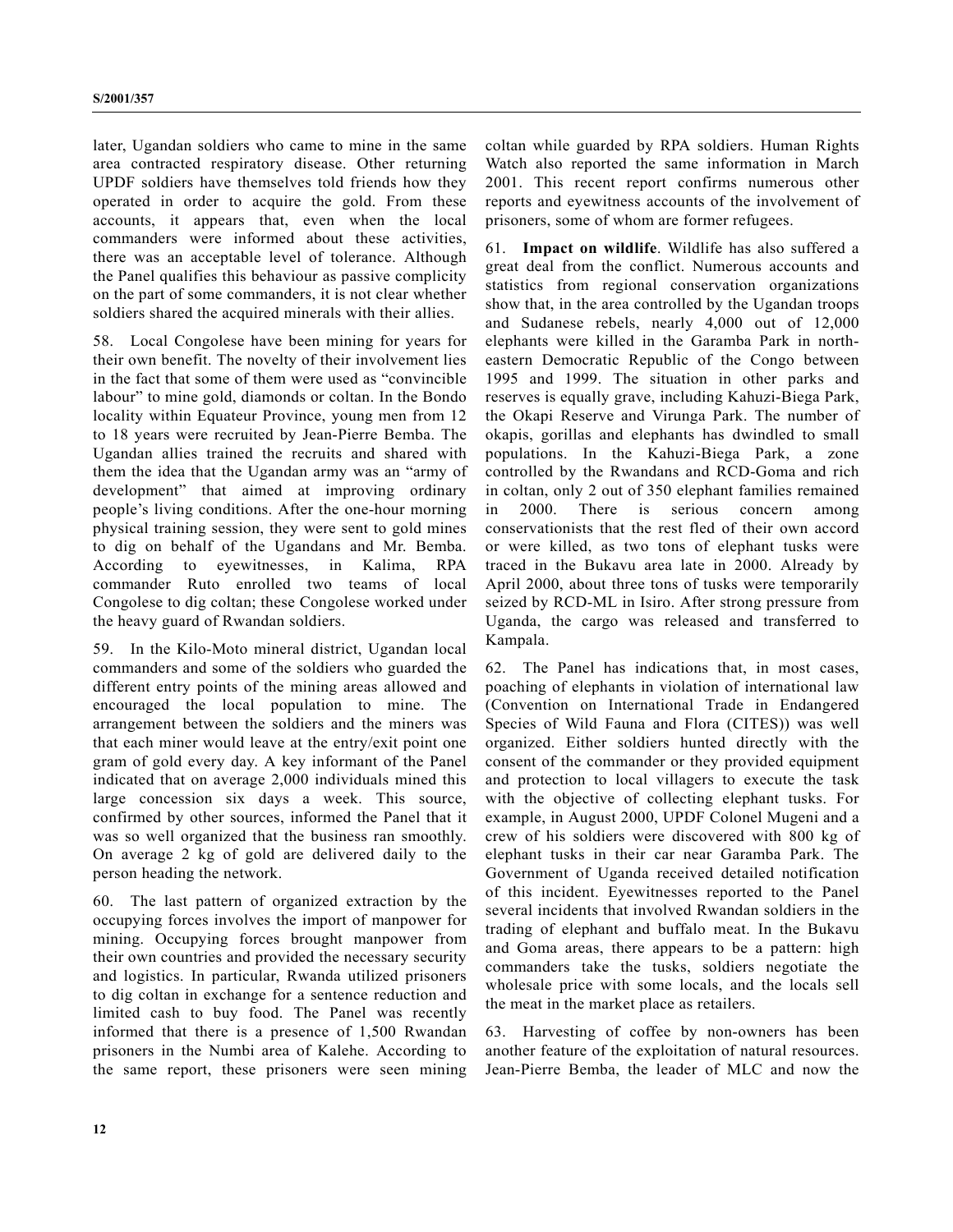President of the Front de libération du Congo, a partner in the coffee business with General Kazini, has been harvesting coffee directly from plantations he does not own. During our visit to Gbadolite, some locals mentioned that coffee was harvested by Mr. Bemba's men from some private plantations that belonged to individuals who had fled the region.

64. **Monopolies and price-fixing.** In addition to looting and extracting resources, rebels and Rwandan and Ugandan troops have abused the commerce and trade system. In some cases, they forced locally owned and some foreign-owned businesses to close down. The methods used varied from looting to harassing the owners. The end objective was to gain control of local commerce. The result is unprecedented control of the economy of the eastern and north-eastern Democratic Republic of the Congo. During its field visit, the Panel noted that consumer goods and other merchandise found in Gbadolite and Bunia originated mostly in Uganda. During its field visit to Bunia, the Panel members witnessed the unloading of beer crates from an aircraft coming from Uganda. In Gbadolite, most cigarettes, beverages, toilet paper etc. are imported from Uganda. Equally, goods in Kisangani, Bukavu and Goma come mainly from Burundi or Rwanda. Imported goods for the occupied zones arrive via the ports of Mombasa and Dar es Salaam. This was confirmed during the Panel's visit to the customs services (Internal Revenue Authority) in Kampala. Furthermore, depending on the importer of the goods, taxes are not paid. The failure to pay taxes, especially in Orientale Province, was acknowledged to the Panel by RCD-ML during our discussions in Bunia in October 2000.

65. Rwandan and Ugandan troops and their Congolese allies have also been exploiting local farmers. They have imposed prices and conditions on the farmers. In one instance, a farmer living near the Ubangi River, 20 km from Gbadolite, explained to a member of the Panel how he is dependent on the coffee dealers for the supply of the bags imposed by the coffee collectors (buyers). Failure to use these bags leads to an automatic reduction in the price of the coffee. These bags are not produced in the eastern Democratic Republic of the Congo and they have to buy them.

66. In another instance, one woman explained how she and her husband could no longer sell their palm oil to the neighbouring Central African Republic or ship it to Kinshasa for a better price. The control of trade and other business networks for commercial crops, such as coffee and palm oil, is almost total within the occupied zones. This translates into a de facto monopoly like the one Jean-Pierre Bemba has on coffee exports in Equateur Province. The locals who desperately remain in the villages work more for less, if anything at all. Humanitarian organizations working in the occupied zones told the Panel stories of a number of women in some villages who have simply stopped taking their children to the health centres because they no longer possess simple items of clothing to preserve their dignity.

67. Exploitation of resources becomes even more questionable, as some of the players not only produce counterfeited Congolese francs, but use them to purchase natural resources. According to reliable sources, the Victoria Group, whose key shareholder is General Khaleb Akandwanaho, alias Salim Saleh, was involved in the making of counterfeit Congolese francs. These notes are used for the purchase of commercial crops, primarily coffee. A very reliable source told the Panel that in mid-1999 Jean-Pierre Bemba ordered the production of 100-franc Congolese notes. Simultaneously the Victoria Group also produced counterfeit Congolese francs. By the end of 1999, Equateur Province was flooded with counterfeit Congolese currency so that Mr. Bemba decided to suspend all 100-franc notes, including the ones he had produced, so as to stop inflation in the areas he controlled.

68. The Panel has evidence that the illegal exploitation of natural resources goes beyond mineral and agricultural resources. It is actively occurring also in respect of financial transactions, taxes and the use of cheap labour, which our mandate qualified as other forms of wealth. Local banks and insurance companies operating in Goma, Bukavu, Kisangani, Bunia and Gbadolite deal directly with Kigali or Kampala. A system of tax collection — enforced in some cases has been implemented by MLC, RCD-ML and RCD-Goma with their established Ugandan and Rwandan counterparts. In the rebels own words, these taxes are aimed at "financing or supporting the war effort". Indeed, part of the funds collected is sent to Kigali (in the case of RCD-Goma). In the case of the former RCD-ML and MLC, not only was part of the taxes sent to Kampala but also individual colonels would claim direct payment from RCD-ML. In Bunia and Bukavu,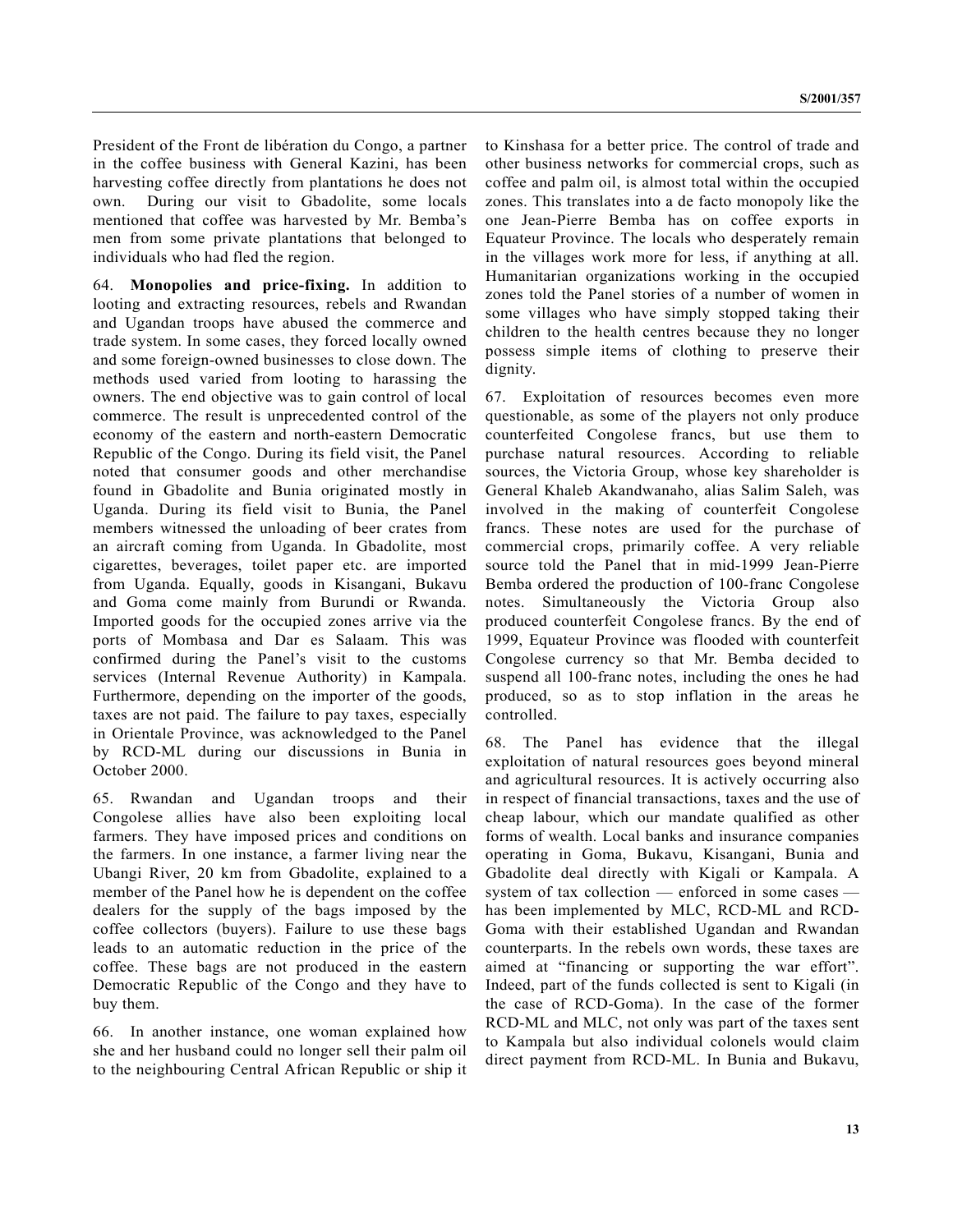people protested, demonstrated and denounced this practice of abuse. In areas controlled by Mr. Bemba, peasants carrying palm oil on bicycles have to pay taxes on the bicycles.

69. The use of child labour is also rampant in the occupied territories. Some children are reportedly mining gold in the Kilo Moto mines. In Equateur Province, some children were seen in the diamond mines. The Panel members witnessed the presence of young MLC recruits at Gbadolite airport and in the city. They were at the airport waiting for a flight, having recently completed their military training.

70. The aforementioned demonstrates that the procedures and processes for exploiting the natural resources of the Democratic Republic of the Congo are continuously evolving. Occupying forces began with the easiest method, looting stockpiles. As the wells ran dry, they developed efficient means of extracting the additional resources necessary to keep the coffers full. Eventually, any means necessary was recognized as a legitimate mode of acquisition. From all the evidence offered above, it appears that this process will continue to evolve as is deemed necessary.

## **D. Current structures of illegal exploitation**

71. **Administrative structures**. The illegal exploitation of natural resources is facilitated by the administrative structures established by Uganda and Rwanda. Those countries' leaders directly and indirectly appointed regional governors or local authorities or, more commonly, appointed or confirmed Congolese in these positions. Typical examples are, on the Ugandan side, the appointment of the Governor of Ituri Province. On 18 June 1999, Ugandan General Kazini appointed as Governor of this Province Adele Lotsove, a Congolese who had already been employed by the Mobutu and Kabila administrations. Information gathered clearly indicates that she was instrumental in the collection and transfer of funds from her assigned administrative region to the Ugandan authorities in 1999. According to some sources, she also contributed to the reallocation of land from Lendus to Hemas. On the Rwandan side, according to one reliable source, Rwandan authorities have helped secure the appointment of Gertrude Kitembo as Governor of Maniema.

72. **Modes of transportation**. Illegal activities have benefited from the evolution of the means of transportation in the region. Prior to the second war most exchanges of goods and products were conducted through road transportation. To a large extent, smugglers utilized Lake Kivu and Lake Tanganyika to smuggle goods and products to and from the Democratic Republic of the Congo and, in limited circumstances, used aircraft. The shift over the past four years has been noticeable. An increasing number of aircraft are utilized to transport products and arms into the Democratic Republic of the Congo, while transferring out vast quantities of agricultural products and minerals, in particular to Kampala and Kigali. The other novelty of increased air transport has been the use of aircraft leased by the army for commercial and non-military functions. Different categories of people, including soldiers, journalists and traders, have told the Panel about their journeys in aircraft alongside bags of coffee and other non-military products.

73. This change in mode of transportation was accompanied by a change in players as well as a redefining of transportation companies. Traditional and well-established companies such as TMK saw their share of the market erode while others simply disappeared (Air Cargo Zaire). At the same time, new companies emerged and expanded, such as Air Navette and Jambo Safari; they are owned or controlled by the relatives and friends of generals, colonels and Presidents. At the other end, outsiders who entered the region with the AFDL "conquest" of Kinshasa during the first war, by transporting troops, remained and consolidated their position; that is the case of Victor Butt, a notorious arms dealer in the region. Most flights to and from Equateur and Orientale Provinces originate from the Entebbe military airport. During a visit to Kampala, the Panel was informed about the concern expressed by the Ugandan Internal Revenue to the Ministry of Defence. This complaint raised the issue of revenue loss to the treasury due to the fact that products entering or leaving the Democratic Republic of the Congo by air to and from Entebbe military airport are not checked, and taxes are not levied by the customs services.

74. On the Ugandan side, three main private companies are involved:

• Air Alexander, whose owner is Jovia Akandwanaho, the wife of Salim Saleh and sisterin-law of President Museveni. Her company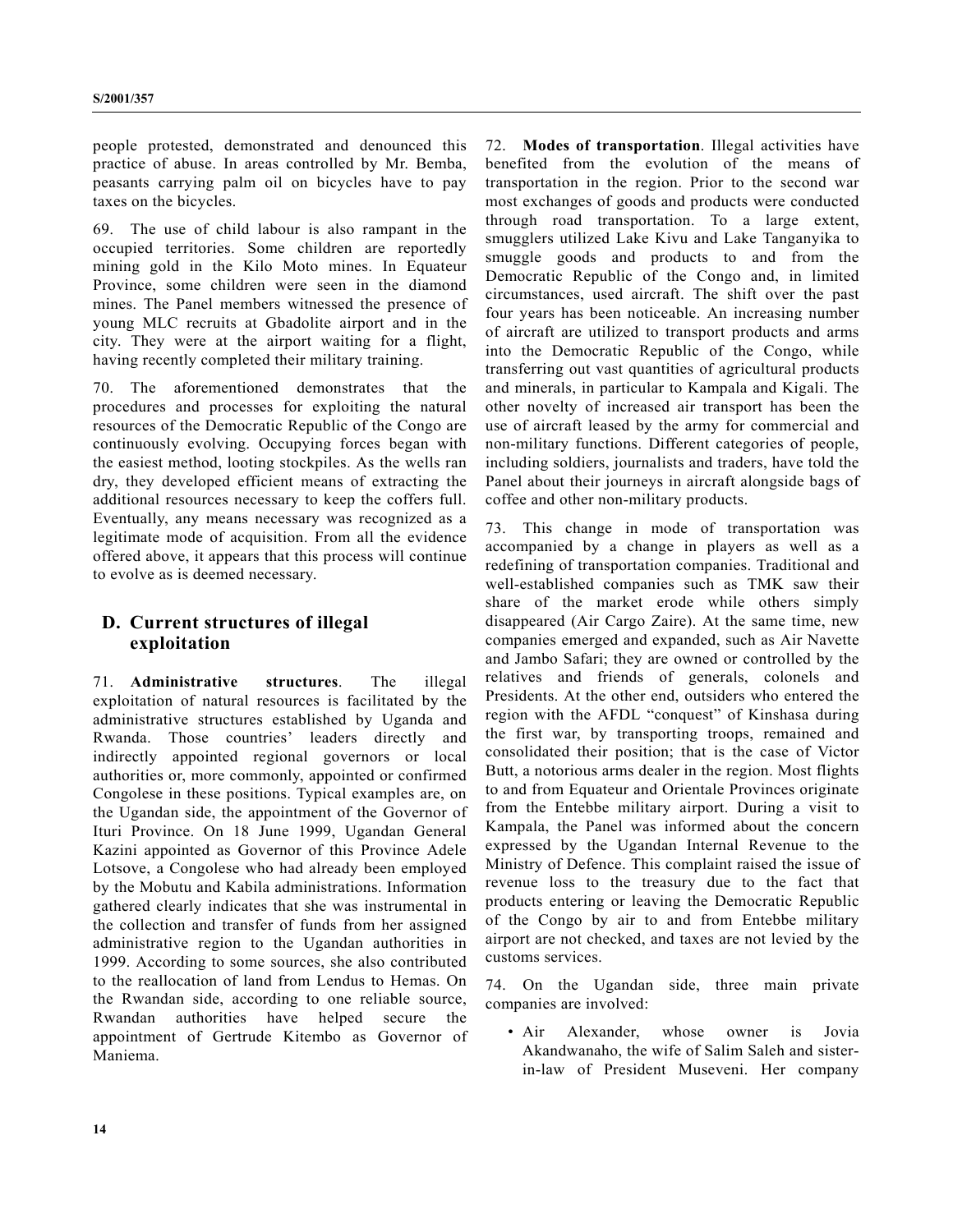mainly operated between Entebbe and Kisangani before the last battle of Kisangani. According to some sources, the company continues to operate in the territory held by Ugandan troops.

- Air Navette has dealings with General Salim Saleh and Jean-Pierre Bemba. The company flies to Gbadolite, Gemena, Kisangani, Bunia and Kampala. This company uses an Antonov 26 and an Antonov 12.
- Uganda Air Cargo, which mainly deals with the Ugandan Ministry of Defence. Previously, it was using a C-130, but currently uses an Ilyushin 76 and an Antonov 12. This company flies to Entebbe, Gemena, Basankasu, Isiro and Buta.

The Panel has indications that most private air companies do not own the aircraft they use; the owners are usually people like Victor Butt.

75. On the Rwandan side, a number of private companies operate in the territory. These are:

- New Gomair, which flies to Kisangani-Goma and Kigali. According to some sources, the wife of the current Minister of Finances of Rwanda is a shareholder.
- Air Navette flies to Goma, Bukavu, Kisangani and Kigali. According to some sources, one of the major shareholders, Modeste Makabuza, also owner of Jambo Safari, is a known figure in the entourage of President Kagame.
- Air Boyoma is a shuttle between Goma and Lodja; according to some sources Mr. Ondekane, former first Vice-President of RCD-Goma, is a shareholder.
- Other companies, such as Compagnie aérienne des Grands Lacs et Cargo fret international, Sun Air Services and Kivu Air Services, operate in the area.

76. Clients and other very reliable sources have indicated that Sabena Cargo is transporting illegal natural resources extracted from the Democratic Republic of the Congo. Sabena Cargo is said to carry coltan extracted from the Democratic Republic of the Congo from Kigali airport to European destinations. The Panel asked to meet with the management of Sabena in Kampala and in Brussels, but no one was made available to speak to the Panel members.

77. **Financial network**. All illegal activities in the eastern Democratic Republic of the Congo, primarily the commercial and trade operations, utilize the financial network to some extent. One of the characteristics of this network has been its ability to quickly adapt to the new political and economic environment. Cities like Kisangani and Goma were already big trading centres for diamonds and consumer goods. Most banks operating in the occupied zones were already in operation in the Democratic Republic of the Congo before the August 1998 war. Their headquarters or corresponding banks were generally in Kinshasa. With the occupation, headquarters and corresponding banks tended to move to Kigali. Some of these banks are:

- Union des banques congolaises. Although the headquarters remains in Kinshasa, it has ongoing operations in areas controlled by Rwanda.
- Banque commerciale du Congo. The headquarters is in Kinshasa and it has branches in the eastern Democratic Republic of the Congo. The Director was transferred to Kigali in order to oversee operations in the eastern Democratic Republic of the Congo. This bank is linked to the Belgolaise, a Belgian bank consortium.
- Banque commerciale du Rwanda. The headquarters is in Kigali, but it has operations in Kisangani, Bukavu and Goma. The Government of Rwanda is said to be one of the shareholders.
- Banque à la confiance d'or (BANCOR). One of the newest banks in Kigali which started its activities in 1995. It was family owned until 1999 but early in 2000 a businessman, Tibere Rujigiro, purchased the bank at a very low price according to various sources.

78. **Special cases: BCDI and BCD**. The Banque de commerce, du développement et d'industrie is the newest bank, created in November 1996 and headquartered in Kigali. Its involvement with the Democratic Republic of the Congo dates back to the beginning of the AFDL conquest of the former Zaire. BCDI operated most AFDL financial transactions before Laurent-Désiré Kabila took power. The Panel was told that its shareholders are essentially the Rwandan Patriotic Front, COMIEX, Alfred Khalissa and some Angolans. The real shareholders are the allies, except Uganda. Some documents, receipts for payments and authorization for payments made by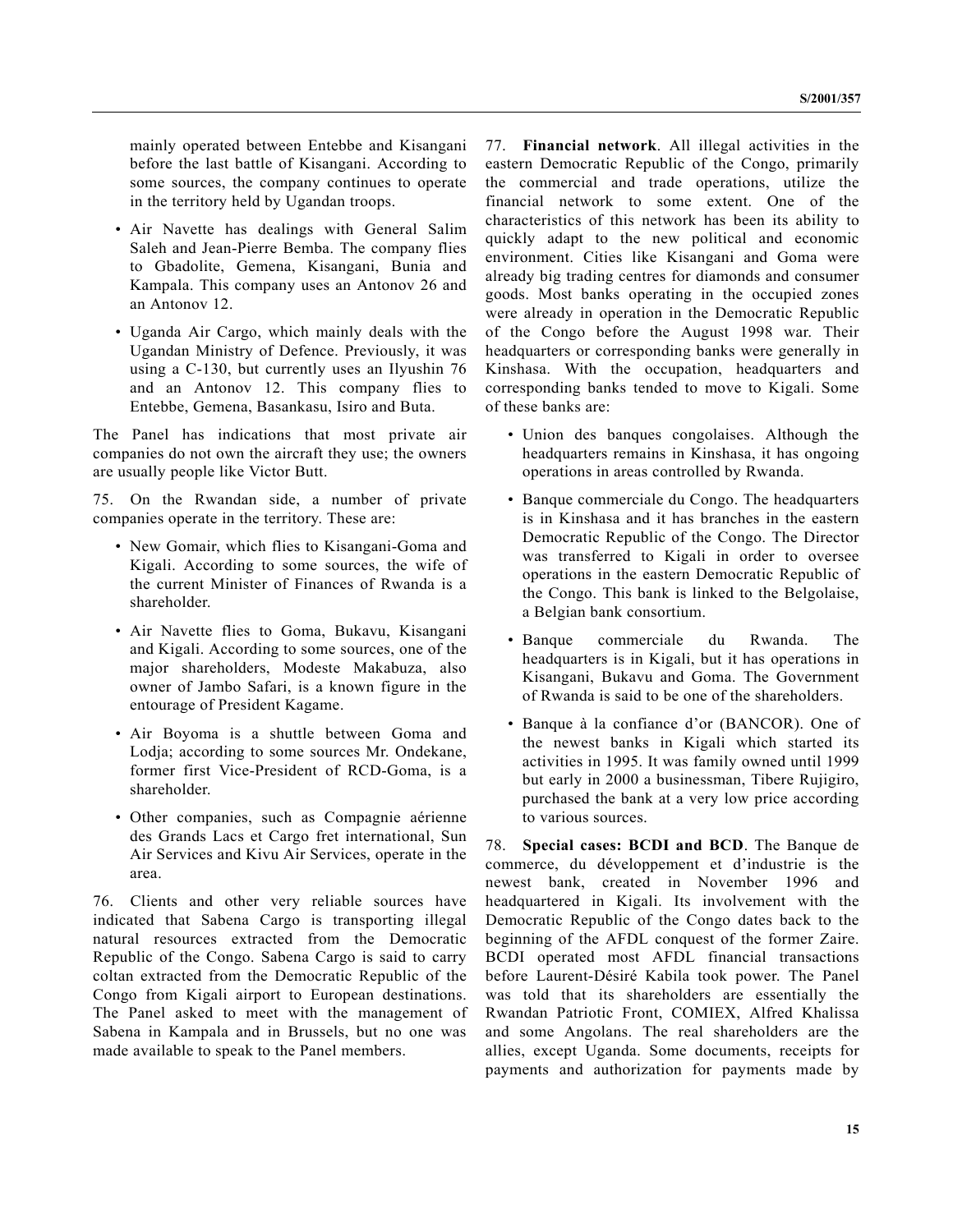some large companies in the Democratic Republic of the Congo between early and late 1997 clearly indicate that payments are to be made through BCDI for the contribution to "the war effort". When the late President Kabila came to power, he created the Banque de commerce et du développement, which has the peculiarity of having as shareholders Tristar, COMIEX and Alfred Khalissa of BCDI. The Rwandan Patriotic Front remains, through BCDI and Tristar, a shareholder in BCD in spite of the war situation.

79. **Other private companies**. A number of companies were created to facilitate illegal activities in the Democratic Republic of the Congo. Others have existed in the region for decades and joined the bandwagon to pursue the obvious financial windfalls involved in the exploitation of the country. On the Ugandan, MLC and RCD-ML side, rebel leaders and/or Ugandan military officials created new companies and businesses using *prête-noms*. Most, if not all, of these companies are privately owned by individuals or a group of individuals.

80. Among the companies involved in the illicit acquisition of natural resources in the Democratic Republic of the Congo, Trinity and Victoria seem to be the most interesting given their modus operandi, activities and respective shareholders. Victoria Group is chaired by Mr Khalil and its headquarters is in Kampala. According to reliable sources, Mr. Khalil deals directly with Mrs. Akandwanaho on diamond issues. Mr. Khalil has two collaborators in the Democratic Republic of the Congo, based in Kisangani and Gbadolite. Both are said to be from Lebanon, they are Mohammed Gassan and Mr. Talal. During its visit to Gbadolite, the Panel received confirmation of the presence of one of them and his leading role in the purchase of diamonds in the region. A reliable source told members of the Panel that the Victoria Group belongs jointly to Muhoozi Kainerugabe, son of President Museveni, and Jovia and Khaleb Akandwanaho. Victoria Group is involved in trading diamonds, gold and coffee. The Group purchases these mineral and agricultural products in Isiro, Bunia, Bumba, Bondo, Buta and Kisangani. The company paid taxes to MLC, but failed to do so with RCD-ML. When counterfeit currencies (Congolese francs and United States dollars) were found in areas where the company buys the natural resources, fingers were pointed at the Victoria Group. Other sources have confirmed to the

Panel the involvement of the Victoria Group in the making of counterfeit currency.

81. Trinity is an equally interesting case. Ateenyi Tibasima, second Vice-President of RCD-ML and now the *Commissaire général adjoint* of FLC, was the "manager" of the company. According to reliable sources, Trinity is a fictitious company and a conglomerate of various businesses owned by Salim Saleh and his wife. Its primary purpose was to facilitate their business activities in Orientale Province. To this end, Mr. Tibasima granted a tax holiday to all Trinity activities in the areas controlled by Uganda and administered by RCD-ML in November 1999. Trinity has imported various goods and merchandise and has taken from Orientale Province gold, coffee and timber without paying any tax. Different individuals, Ugandans as well as Congolese, have taken the opportunity created by the confusion over Trinity to export from the Democratic Republic of the Congo (on behalf of Trinity) various natural resources, also without paying taxes.

82. On the Rwandan side, most companies with important activities related to the natural resources of the Democratic Republic of the Congo are owned either by the Government or by individuals very close to the inner circle of President Kagame. Rwanda Metals, for example, is a company involved in coltan dealing. It purchases coltan and exports it out of the continent. The Panel has strong indications that RPF controls Rwanda Metals. In mid-January 2001, some very reliable sources met with the senior management of Rwanda Metals in Kigali. During these discussions, the Director told them that Rwanda Metals was a private company with no relation to the army. He further explained that he was expecting key partners that very morning for discussions. As discussions continued, the so-called partners arrived as planned; unfortunately they were in Rwandan army uniforms and were top officers. This incident confirms accounts from various sources indicating that Rwanda Metals is controlled by RPF. Meanwhile there are also indications that RPA is a shareholder of Grands Lacs Metals, a company also dealing in coltan.

83. Jambo Safari is another company whose emergence and growth has raised some eyebrows in Goma and Bukavu. When the August 1998 war started, Modeste Makabuza was buying oil from Kenya and selling it in the eastern Democratic Republic of the Congo. Jambo Safari has benefited from an internal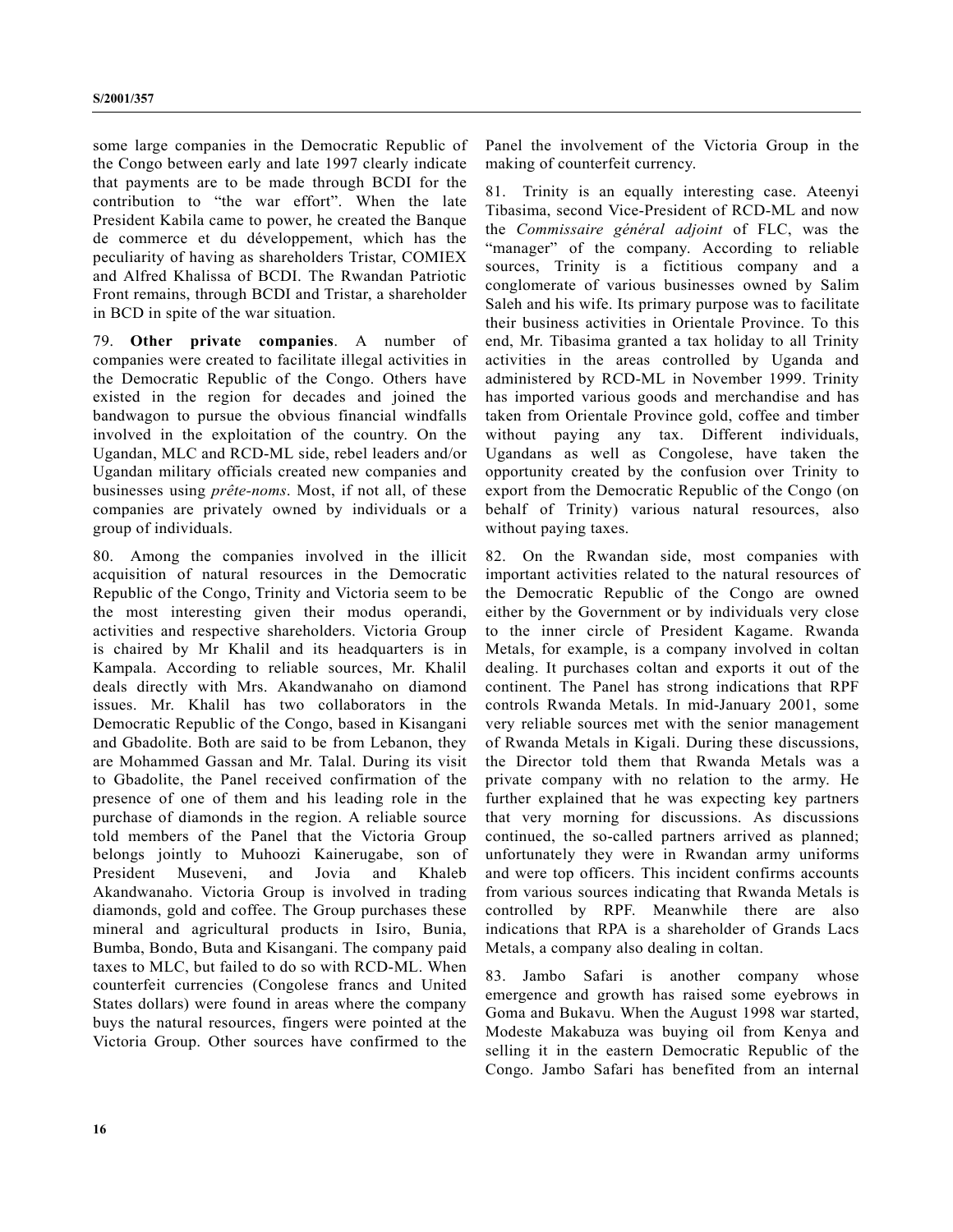network of false receipts within RCD-Goma and RPA. According to a very reliable source, Jambo Safari would charge RCD-Goma for three times the quantities of oil delivered and any attempt to question the figures would be suppressed. In a rare attempt to clarify the situation, some members of RCD-Goma during the last General Assembly meeting, in June 2000, requested that a commission be set up to conduct an internal audit. Kigali agreed to send a colonel to conduct the audit along with an RCD team. When the issue of false receipts and overpayment was established, Kigali recalled the colonel and suspended the inquiry. Some sources have confirmed the close ties between Mr. Makabuza, the apparent owner of Jambo Safari, and President Kagame. Jambo Safari has diversified since its original business venture, is now dealing in coffee, recently purchased a fleet of new trucks and is also involved in air transport with Air Navette.

84. Other minor companies also operate with the protection of some local commanders. For example, Établissement Habier is involved in the distribution of oil and petrol in Goma and Bukavu. This company is said to belong to Ernest Habimana, who is closely linked to RPA, especially to Major Karasira and Mr. Gakwerere. STIPAG, a company owed by Mr. Mbugiye operating in collaboration with Major Kazura (chief of security of the Rwandan Army in the Democratic Republic of the Congo) and Major Gatete, is among those junior companies involved in coffee and diamond dealing. Finally a myriad of small companies was created and their shareholders are invariably powerful individuals in the Rwandan nomenklatura or in RCD structures. That is the case of Grands Lacs Metals, where Majors Gatete, Dan and Kazura are reportedly shareholders. In other cases, foreign companies incorporate local potentates on their board, as in the case of Gesellschaft für Elektrometallurgie (GFE), with Karl Heinz Albers and Emmanuel Kamanzi as partners, or MDM with Mr. Makabuza.

85. The Panel, on the basis of the data, accounts and documents received and analysed, came to the conclusion that the systems of illegal exploitation established by Ugandans and Rwandans differ from each other. In the case of Uganda, individuals, mainly top army commanders, using their hold over their collaborators and some officials in rebel movements, are exploiting the resources of the Democratic Republic of the Congo. However, this is known by the political establishment in Kampala.

86. In the case of Rwanda, things are more systemic. There are linkages and bridges between some key companies, as in the case of Tristar and BCDI and, above all, the relationship between RPA, RPF, BCDI, Rwanda Metals, Grands Lacs Metals and Tristar. The senior management of these companies seems to report separately to the same people at the top of the pyramid. On the other hand, all key managers have personal relationships with different army commanders who themselves report to the leadership. This pyramidal and integrated structure coupled with the strict discipline of the group has made the exploitation of the resources of the Democratic Republic of the Congo more systematic, efficient and organized. There is equally a bridge between the internal Rwandan structures of illegal exploitation and the RCD-Goma structures. The Government of Rwanda made arrangements with RCD-Goma to drain resources from the Democratic Republic of the Congo. There is a case of loans made by BCDI to RCD to pay suppliers whose business is related to RPA. This "financial bridge" is statutory; indeed the RCD statute indirectly recognizes the role of Rwanda in overseeing the finances of the movement and its participation in decision-making and control/audit of finances.

### **E. Individual actors**

87. The list that follows is not exhaustive, but the Panel's choice was based on the crucial roles played by these persons and their direct involvement in either providing support, entertaining networks or facilitating the exploitation of natural resources within the Democratic Republic of the Congo. On the Ugandan side, some familiar names surface frequently, such as Major General Salim Saleh, Brigadier General James Kazini, Colonel Tikamanyire, Jovia Akandwanaho, Colonel Utafire, Colonel Mugeni, Mr. Khalil, Ateenyi Tibasima, Mbusa Nyamwisi, Nahim Khanaffer, Roger Lumbala, Jean-Yves Ollivier, Jean-Pierre Bemba, Adele Lotsove, Abdu Rhaman and latecomers such as Colonel Muyombo.

88. The Panel has selected to focus on three key actors. First and second are Major General (retired) Salim Saleh and his wife, Jovia Akandwanaho. Khaleb Akandwanaho, alias Salim Saleh, and his spouse Jovia are at the core of the illegal exploitation of natural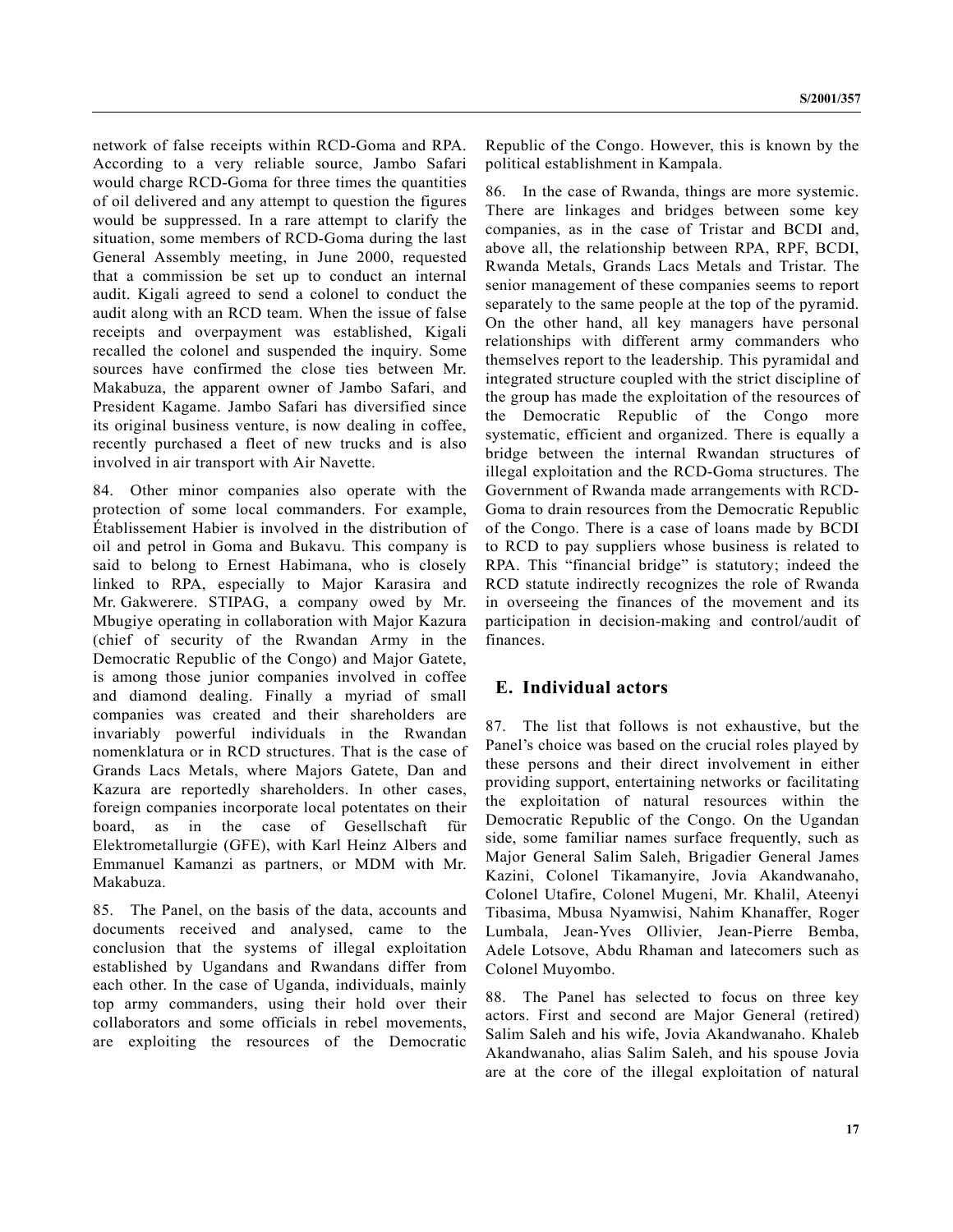resources in areas controlled by Uganda. He is the younger brother of President Museveni (very popular in the army) and he pulls the strings of illegal activities in areas controlled by Uganda and allies. James Kazini is his executing arm and his right hand. He controls and protects Mbusa Nyamwisi and Ateenyi Tibasima. In return, they protect his commercial and business interests in regions controlled by the former RCD-ML. He used both the Victoria Group and Trinity for the purchase and the commercialization of diamonds, timber, coffee and gold. Very reliable sources have told the Panel that behind Salim Saleh there is Jovia Akandwanaho, who is more aggressive on the issue of exploitation of the natural resources of the Democratic Republic of the Congo. She is particularly interested in diamonds. According to very reliable sources, she is at the root of the Kisangani wars. She wanted control of the Kisangani diamond market after having confirmation from Mr. Khalil, "Director" of the Victoria Group, that it was a good idea and that it was feasible to control the Kisangani market.

89. The third is Brigadier General James Kazini, former Chief of Staff of UPDF and former commander of military operations in the Democratic Republic of the Congo. He is the master in the field; the orchestrater, organizer and manager of most illegal activities related to the UPDF presence in north and north-eastern Democratic Republic of the Congo. He is the right hand of Salim Saleh. He very much relies on the established military network and former comrades and collaborators, such as Colonels Tikamanyire and Mugeni. He has been close to Messrs. Nyamwisi, Tibasima and Lumbala and to Jean-Pierre Bemba, all of whom have facilitated his illegal dealings in diamonds, coltan, timber, counterfeit currency, gold and coffee, and imports of goods and merchandise in Equateur and Orientale Provinces. He is said to have a good relationship with Mr. Baramoto, a former general of President Mobutu. In spite of being discharged from his responsibilities as commander of UPDF forces in the Democratic Republic of the Congo, his networks remain in place. The Panel asked to meet with these key actors, but the request was turned down.

90. Actors from Rwanda and RCD-Goma involved in the illegal exploitation of natural resources in the Democratic Republic of the Congo cannot be separated from the structure they serve. Most of these people serve a system. The Panel has, however, noticed a recurrence of some names or the particular role that some individuals have played at a given time and for some operations. In addition to the names mentioned in the paragraphs on main companies, certain names can be highlighted.

91. First, Ali Hussein, who plays a major role in diamond and gold deals in Bukavu and Kisangani. Those who have dealt with him in the past have mentioned the presence of a Rwandan national during commercial negotiations. There are indications that the Rwandan citizen attending the meetings is a civil servant working in the President's office in Kigali. Second is Colonel James Kabarebe, who is the RPA facilitator for some deals. According to some sources he has been in contact with Victor Butt [or Bout] for the lease of an Ilyushin 76 that served to carry coltan from the Democratic Republic of the Congo to Kigali. He is said to be a partner to Mohamed Ali Salem, manager of the company Global Mineral. This company is involved in coltan purchasing in Bukavu and Goma. Third, Tibere Rujigiro, member of RPF, who is considered to be one of the main money providers to the party during the 1990-1994 war. He is a major shareholder in Tristar Investment, a company equally close to RPF. He is said to be also involved in the tobacco business.

92. The fourth, Aziza Kulsum Gulamali, is a unique case among key actors in the illegal exploitation of the natural resources of the Democratic Republic of the Congo. Mrs. Gulamali is said to hold several passports. She lives in Bukavu, Brussels or Nairobi, depending on her schedule. Mrs. Gulamali has acknowledged having been involved in the past in the Burundi civil war. According to reliable sources she armed and financed the Hutu rebels of FDD in Burundi. Yet she built new alliances with the Government of Rwanda and has become a major ally of the Kigali regime and RCD-Goma. Mrs. Gulamali is involved in gold, coltan and cassiterite dealings in territories controlled by the Rwandans. Prior to that, she was involved in arms trafficking for the benefit of the Burundian Hutus and was equally involved in gold and ivory trafficking. Her name was also mentioned in connection with cigarette smuggling. Very reliable sources told the Panel that she covered her illegal dealings by her cigarette factory, now in bankruptcy. In the coltan business, her clients include Starck, Cogecom and Sogem; the Bank Bruxelles Lambert handles some of her financial transactions. The Panel requested RCD-Goma several times for a meeting with Mrs. Gulamali and also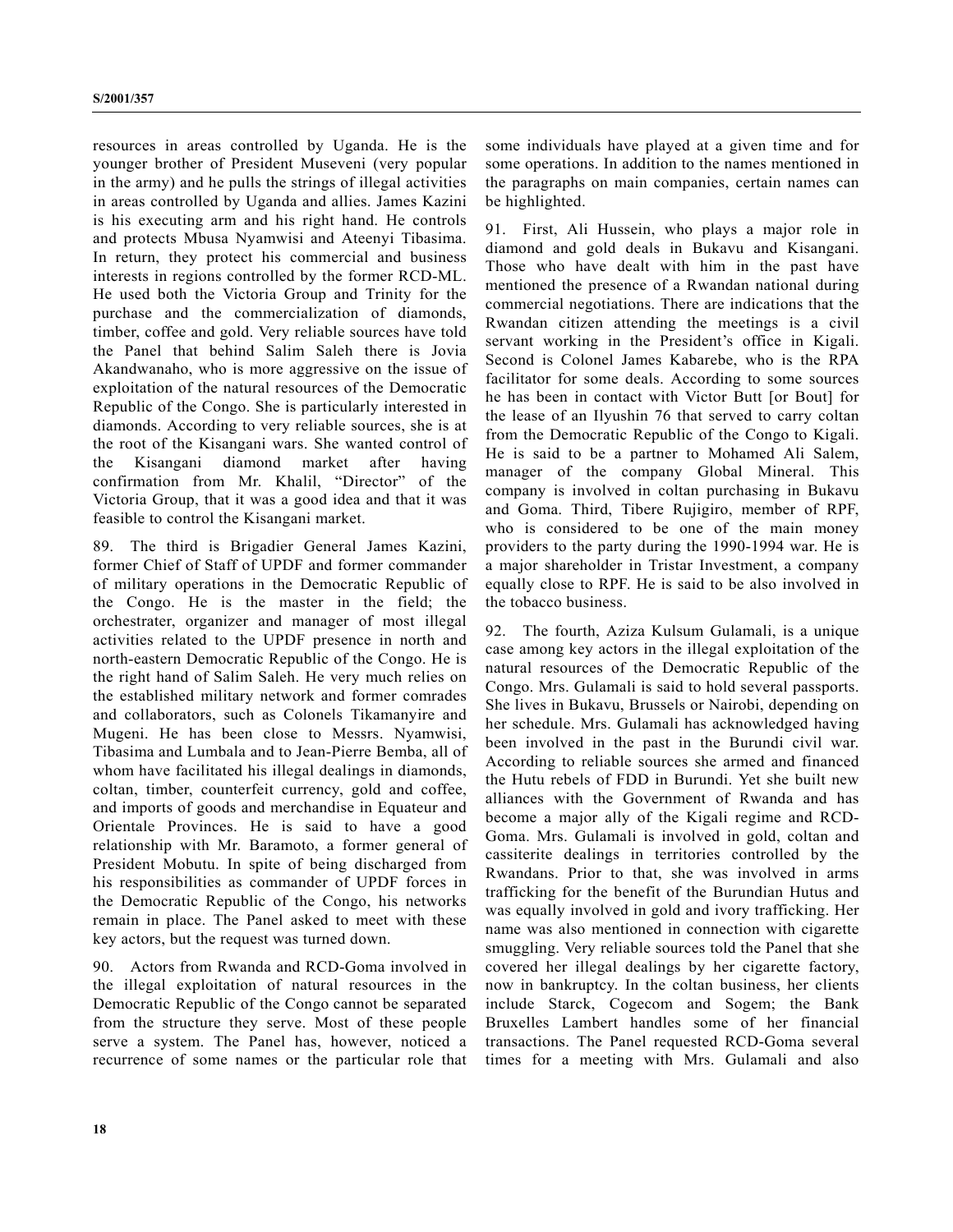contacted her aides, but she never arranged a meeting with the Panel.

93. She was recently appointed by RCD-Goma as General Manager of SOMIGL, a conglomerate of four partners, which obtained the monopoly for the commercialization and export of coltan. This monopoly has strengthened her position as a major player in the trade in coltan in the region. RCD-Goma, in an attempt to explain this partnership, said that she is a very useful person and would bring \$1 million to RCD monthly. Some sources have told the Panel members that her network of contacts is impressive and that she controls almost every official in RCD-Goma. According to some sources, she is also involved with her daughter Djamila in counterfeiting currency. Mrs. Gulamali is famous for forging customs declarations, especially for the products she exports. Confronted recently with a false customs declaration where coltan was declared as cassiterite, she replied, "in this business everybody does that". Her declaration alerted the Panel to the extent to which fraud is prevalent among the companies that export coltan.

## **F. Economic data: confirmation of the illegal exploitation of the natural resources of the Democratic Republic of the Congo**

94. All the empirical evidence provided above is complemented by the economic analysis of data provided by different sources.

#### **Uganda**

95. At the request of the Panel, the Ugandan authorities provided extensive data, including production and export values for agricultural products such as coffee, cotton, tea and tobacco. In terms of minerals, the data also cover gold and coltan production and export figures.

96. The official data contain substantial discrepancies. First, export figures for gold are consistently greater than production values, as shown in table 1 and figure 1.

97. The gap between production and export could originate from the exploitation of the natural resources of the Democratic Republic of the Congo. The Central Bank of Uganda has reportedly acknowledged to IMF officials that the volume of Ugandan gold exports does not reflect this country's production levels but rather that some exports might be "leaking over the borders" from the Democratic Republic of the Congo. The central bank reported that, by September 1997, Uganda had exported gold valued at \$105 million, compared with \$60 million in 1996 and \$23 million in 1995.

98. Second, the data from the Ugandan authorities are silent with regard to diamond production and export. Several third party sources (WTO, World Federation of Diamond Bourses, Diamond High Council) indicate diamond exports from Uganda during the last three years. These diamond exports are suspicious for many reasons:

(a) Uganda has no known diamond production;

(b) Diamond exports from Uganda are observed only in the last few years, coinciding surprisingly with the occupation of the eastern Democratic Republic of the Congo as shown in table 2 and figure 2;

(c) Finally, these facts corroborate the Panel's findings from field investigation, discussions and external observers on the need to control the rich diamond zone near Kisangani and Banalia.

99. These figures are understated and there are indications that Uganda exported more diamonds. However, this is not well captured in the statistics because of the loose regulations governing the free zone areas. These regulations permit diamonds originating in any country to be repackaged, and then to be sold from any country as diamonds from a country of origin that is not necessarily the one mentioned in the statistics.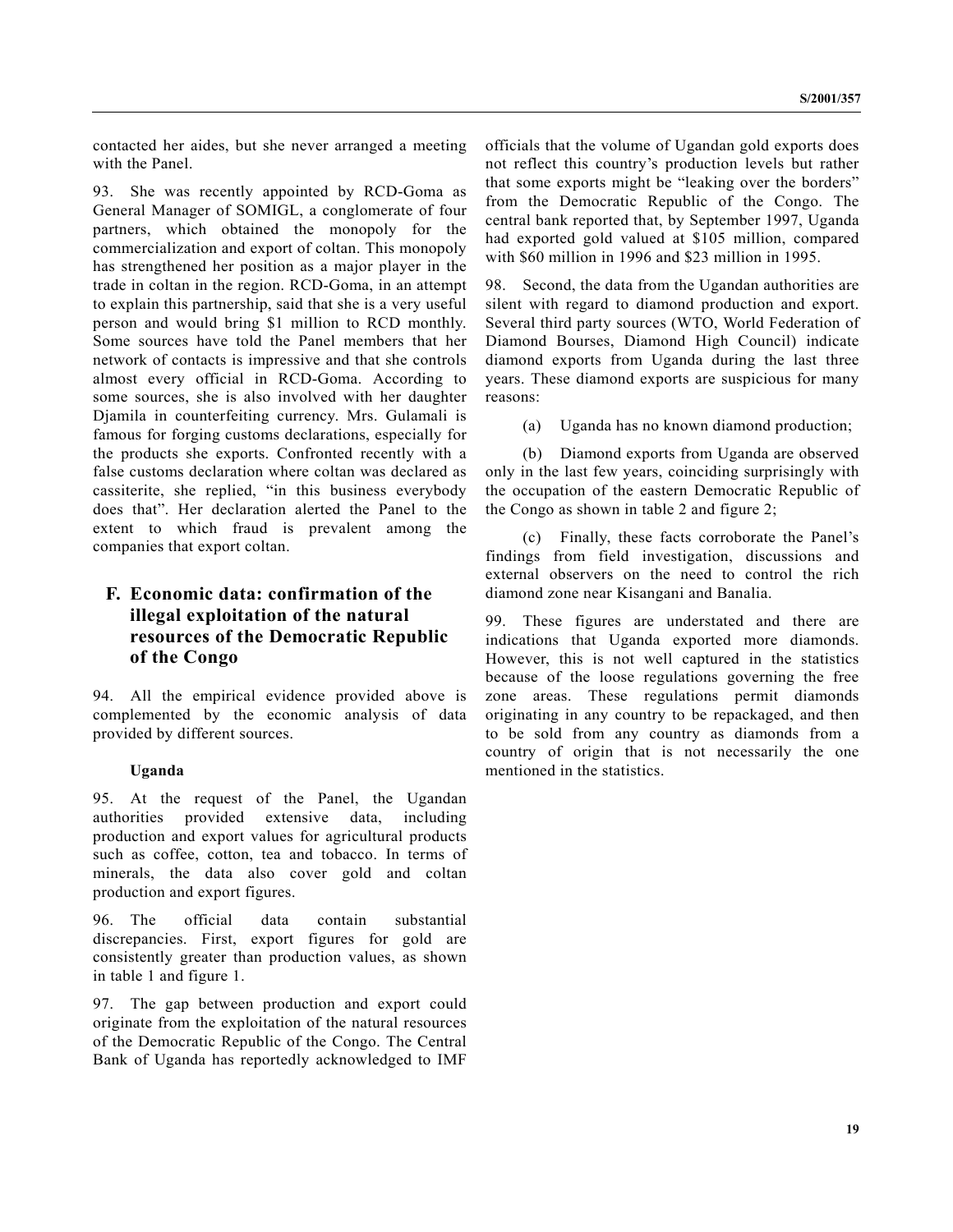| Year |                                  | Gold   | Tin   | Coltan | Cobalt |
|------|----------------------------------|--------|-------|--------|--------|
| A.   | Mineral exports (tons)           |        |       |        |        |
|      | 1994                             | 0.22   |       |        |        |
|      | 1995                             | 3.09   |       |        |        |
|      | 1996                             | 5.07   | 3.55  |        |        |
|      | 1997                             | 6.82   | 4.43  | 2.57   |        |
|      | 1998                             | 5.03   |       | 18.57  |        |
|      | 1999                             | 11.45  |       | 69.5   | 67.48  |
|      | 2000                             | 10.83  |       |        | 275.98 |
| В.   | <b>Mineral production (tons)</b> |        |       |        |        |
|      | 1994                             | 0.0016 | 3.704 | 0.435  |        |
|      | 1995                             | 0.0015 | 4.289 | 1.824  |        |
|      | 1996                             | 0.003  | 0.38  |        |        |
|      | 1997                             | 0.0064 | 1.81  |        |        |
|      | 1998                             | 0.0082 | 1.102 |        |        |
|      | 1999                             | 0.0047 |       |        | 76.74  |
|      | 2000                             | 0.0044 |       |        | 287.51 |

Table 1 **Uganda: mineral exports and production, 1994-2000**

*Source*: Uganda, Ministry of Energy and Mineral Development. 2000 data are from January to October.



**Figure 1. Uganda: gold production and exports, 1994-2000**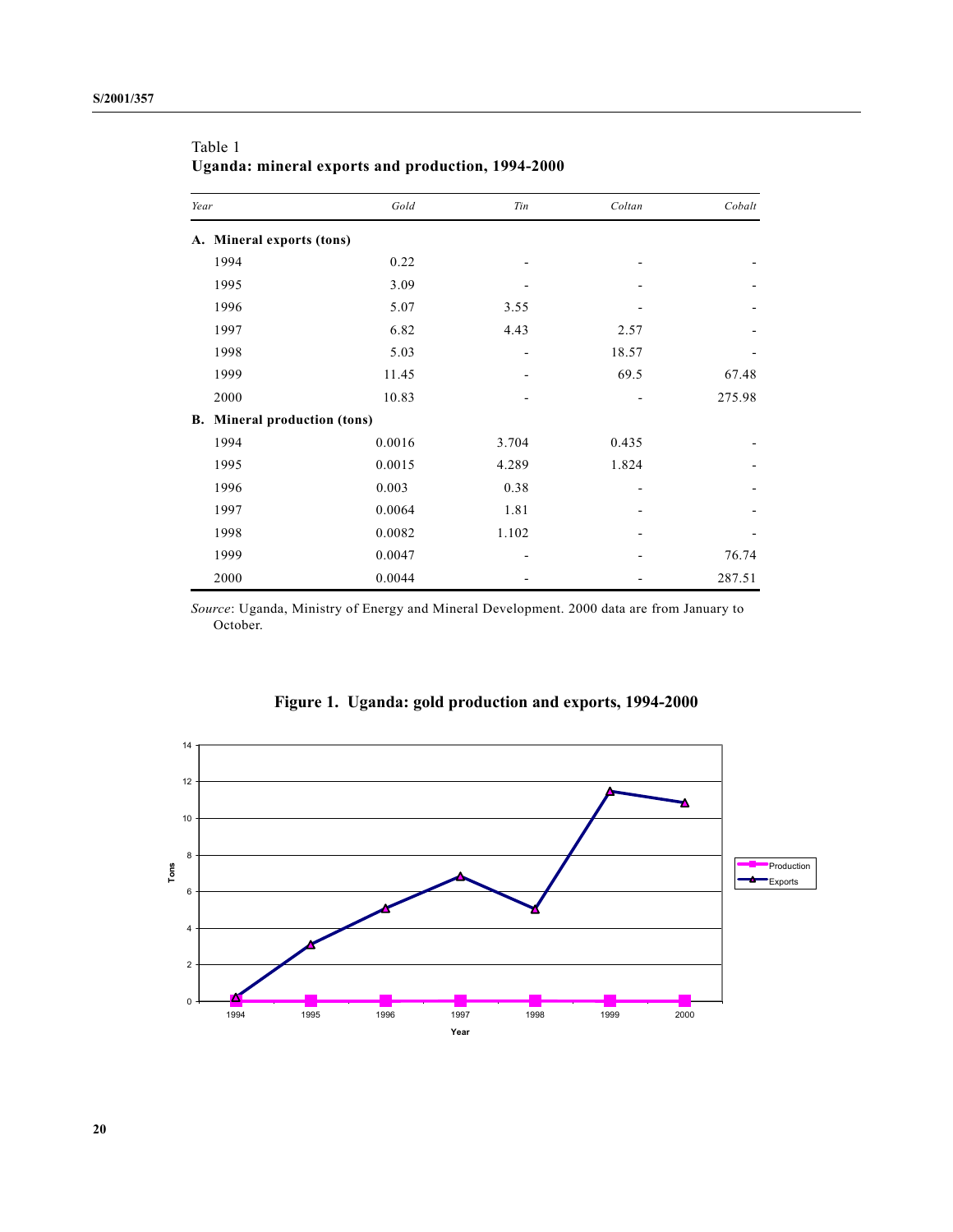#### Table 2 **Uganda: rough diamond exports, 1997- October 2000**

| Year | Volume<br>(carats) | Value<br>(United States dollars) |
|------|--------------------|----------------------------------|
| 1997 | 1 5 1 1 . 3 4      | 198 302                          |
| 1998 | 11 303.86          | 1 440 000                        |
| 1999 | 11 024.46          | 1 813 500                        |
| 2000 | 9 3 8 7 . 5 1      | 1 263 385                        |

*Source*: Diamond High Council.

100. Data collected from any third party consistently show that Uganda has become a diamond exporting country; they also show that diamond exports from Uganda coincide with the years of the wars in the Democratic Republic of the Congo, that is from 1997 onward.

101. As far as niobium is concerned, the pattern appears to be the same: no production prior to 1997 followed by a series of increases in exports as shown in table 3 and figure 3.

#### Table 3

#### **Uganda: niobium exports, 1995-1999**

(thousands of United States dollars)

| Year | Niobium          |
|------|------------------|
| 1995 | $\boldsymbol{0}$ |
| 1996 | $\boldsymbol{0}$ |
| 1997 | 13               |
| 1998 | 580              |
| 1999 | 782              |

*Source*: World Trade Organization (aggregated data).

102. Third, the Ugandan authorities, in their response to the Panel's questionnaire, stated that there was no record of transit of mineral products. However, the Panel received information from one Ugandan customs post at the border between the Democratic Republic of the Congo and Uganda. Records for 1998, 1999 and 2000 reveal that mineral products as well as other commodities left the Democratic Republic of the Congo and entered Uganda (presumably this would also prove true for the other dozen or so points of entry). The following three examples show an increase

in the transboundary movement of natural resources between 1998 and 1999.

| Coffee | 1998: 144,911 bags               |
|--------|----------------------------------|
|        | 1999: 170,079 bags               |
|        | 2000: 208,000 bags               |
| Timber | 1998: 1,900 m3                   |
|        | 1999: 3,782 m3 and 46,299 pcs    |
|        | 2000: 3,272 m3 and 3,722 pcs     |
|        | $\text{Cassiterite*}$ 1998: None |
|        | 1999: 30 kgs                     |
|        | $2000:151$ drums                 |

\* The sudden increase in the import of cassiterite may also mean an increase in the import of coltan. The Panel discovered that cassiterite is often listed in lieu of coltan, as coltan possesses a higher value, which implies high import taxes in Uganda.

#### **Rwanda**

103. In response to the request for statistics by the Panel, the Rwandan authorities provided the following data:

## Table 4 **Rwanda: mineral production, 1995-2000**

| Year | Gold<br>(kg) | Cassiterite<br>(tons) | Coltan<br>(tons) |
|------|--------------|-----------------------|------------------|
| 1995 | 1            | 247                   | 54               |
| 1996 | 1            | 330                   | 97               |
| 1997 | 10           | 327                   | 224              |
| 1998 | 17           | 330                   | 224              |
| 1999 | 10           | 309                   | 122              |
| 2000 | 10           | 437                   | 83               |

*Source*: Rwanda Official Statistics (No. 227/01/10/MIN).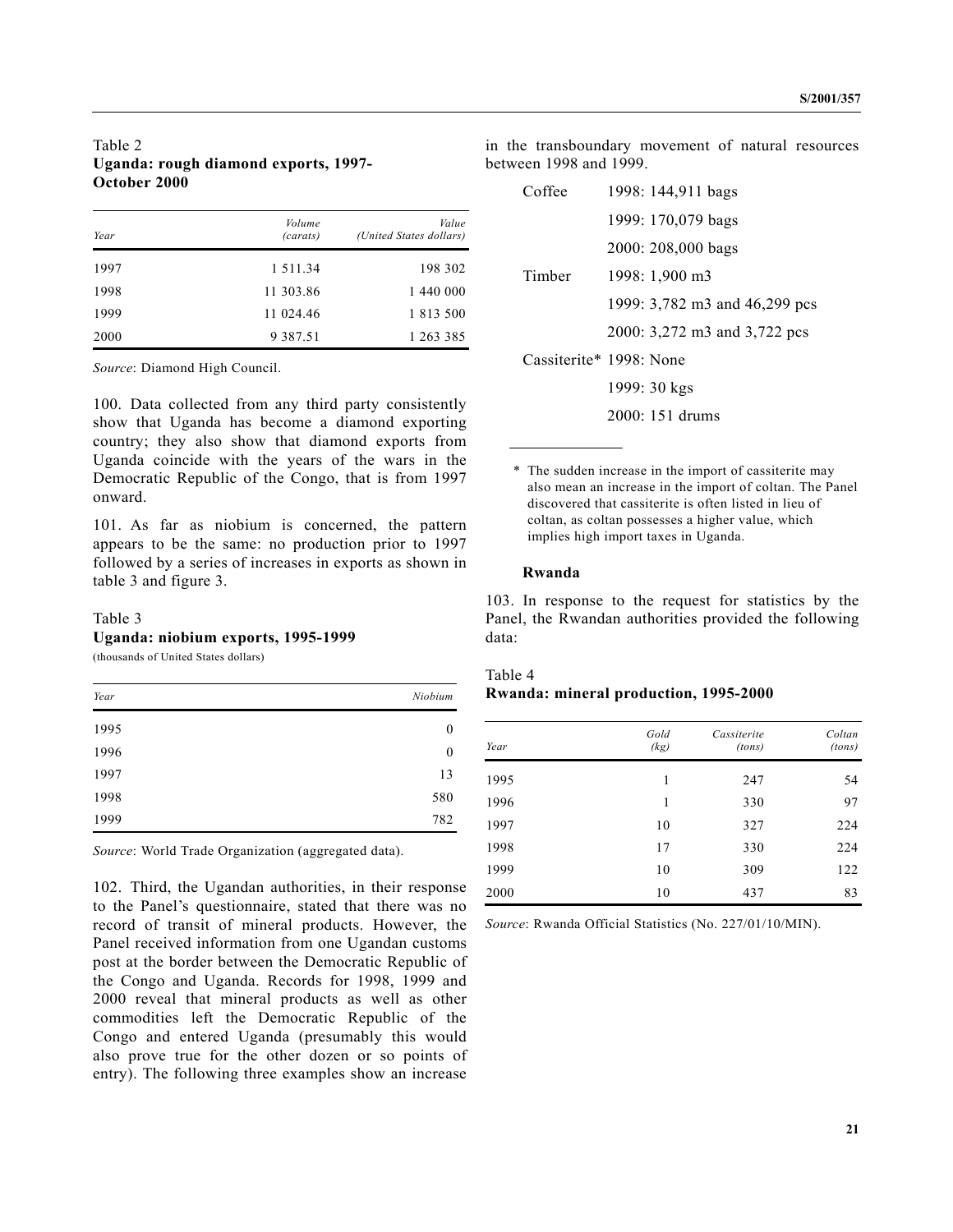

**Figure 2. Uganda: rough diamond exports, by volume, 1997-October 2000**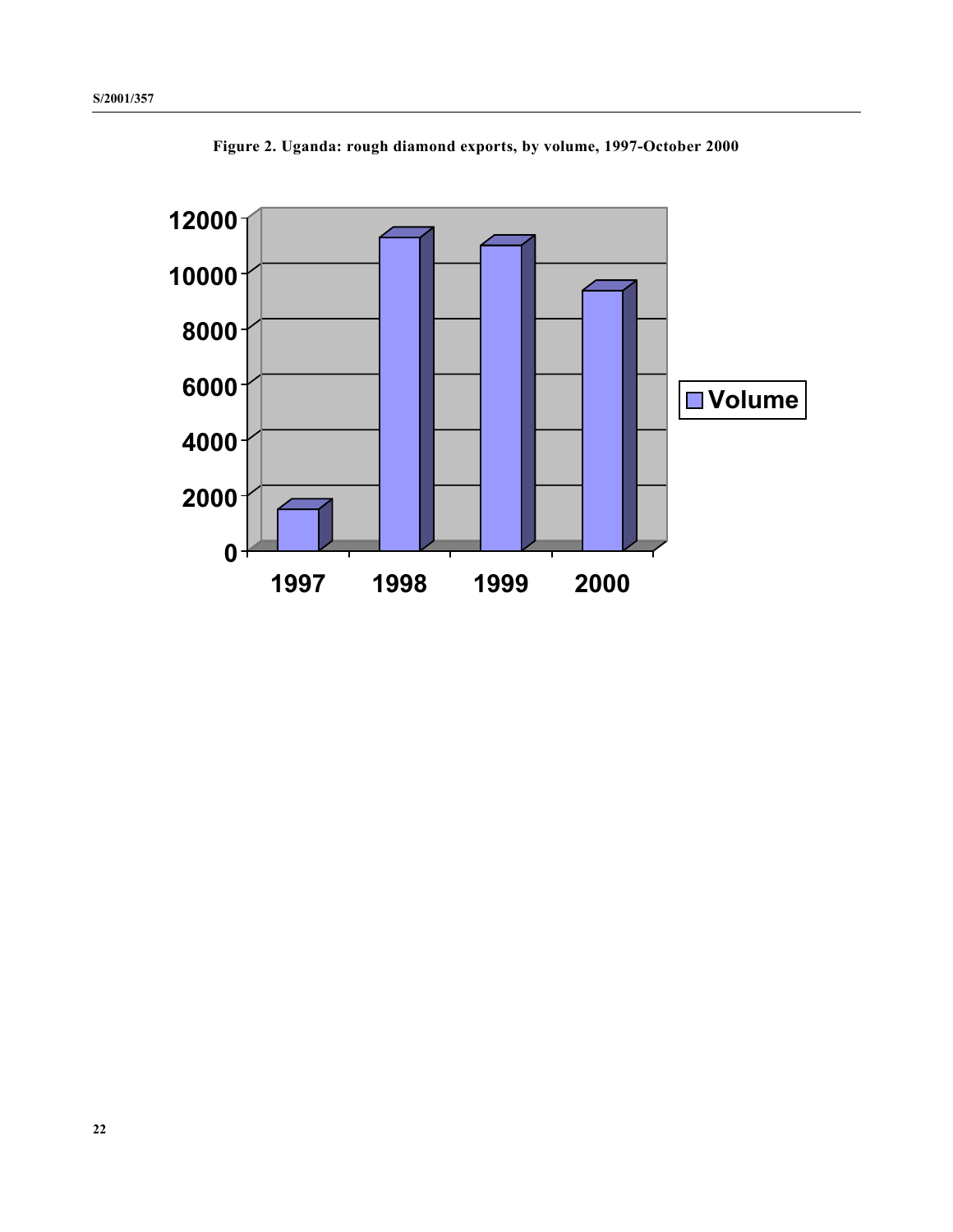

**Figure 3. Uganda: niobium exports by volume, 1995-1999**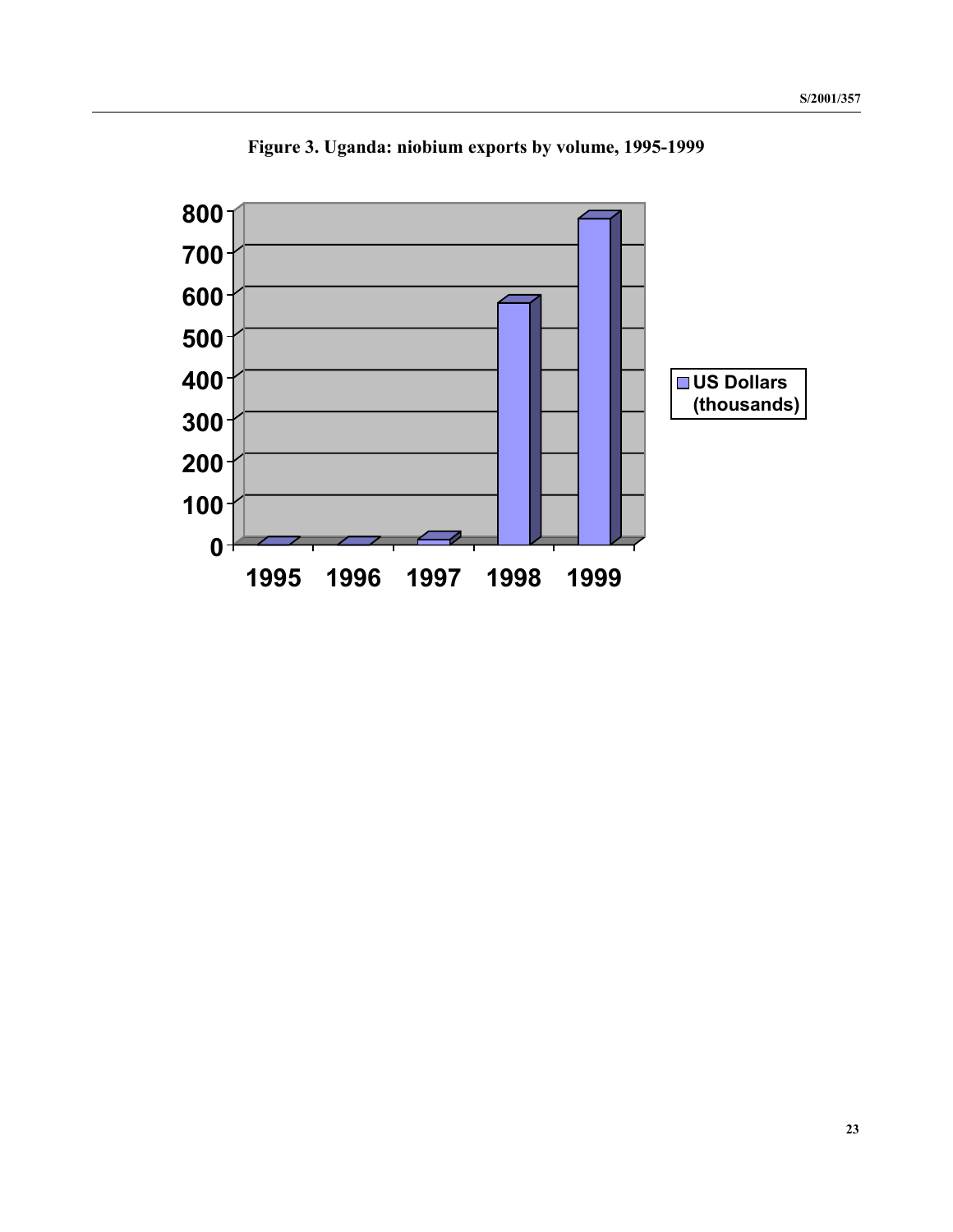

**Figure 4.A. Rwanda: mineral production, 1995-2000**



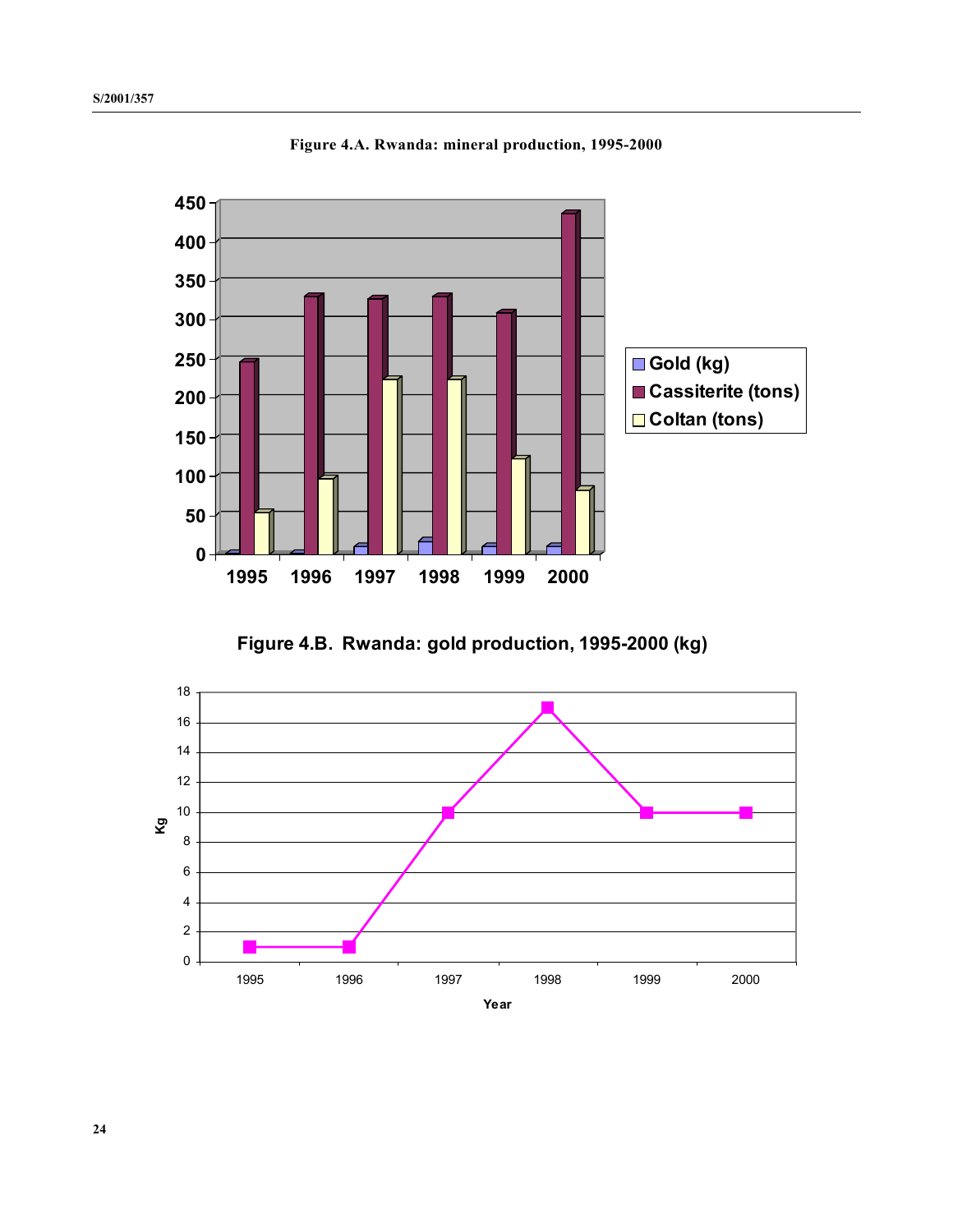104. The Rwandan authorities also underline the fact that "Rwanda has no production of diamond, cobalt, zinc, manganese, and uranium". However, in spite of this statement, there is substantial evidence that Rwanda has been exporting diamonds. In fact, several organizations such as WTO and the High Diamond Council, and Belgian statistics, have computed import data for selected commodities and provide support for the fact that Rwanda has been exporting diamonds (see table 5 and figure 5). Production figures display some irregular patterns for gold and coltan starting from 1997 (see figures 4.A and B). It is revealing that the increase in production of these two minerals appeared to happen while AFDL, backed by Rwandan troops, was taking over power in Kinshasa.

Table 5

### **Rwanda: rough diamond exports, 1997- October 2000**

| Year | Volume<br>(carats) | Value<br>(United States dollars) |
|------|--------------------|----------------------------------|
| 1997 | 13 060.39          | 720 425                          |
| 1998 | 166.07             | 16 606                           |
| 1999 | 2 500.83           | 439 347                          |
| 2000 | 30 491.22          | 1788036                          |

*Source*: Diamond High Council.

105. **Burundi**. An IMF office memorandum indicates that "Burundi does not produce gold, diamonds, columbo-tantalite, copper, cobalt, or basic metals". Burundi however has been exporting minerals it does not produce. As in the case of Uganda and Rwanda, Burundi's export of diamonds dates from 1998, coinciding with the occupation of the eastern Democratic Republic of the Congo. The coltan exports span a longer period (1995-1999), perhaps suggesting that this might be a regular activity.

106. **Angola, Namibia and Zimbabwe**. Only third party sources were used to determine whether production and export trends in these countries displayed abnormalities. Available production and export statistics relative to Angola, Namibia and Zimbabwe were fairly normal in terms of trend. They did not reveal any suspicious behaviour. Additional data are however needed for a definite stand on the issue. In the case of Zimbabwe, accounts of ongoing and pending deals give clear indications of their potential impact on the balance of payments.

107. The economic and resource-based analysis above, by using the figures given by the respective Governments, reveals that Uganda and Rwanda have been exporting diamonds, and that this activity is hidden and does not appear in the statistics they disseminate. They do not produce diamonds, nor do they officially export this mineral. It is probable that these minerals are coming from the Democratic Republic of the Congo and would constitute the basis for the re-exportation economy.

108. Regarding the Democratic Republic of the Congo, mineral production and export display a declining trend, imputable partly to the occupation of the eastern side of the country. However, the deterioration of the rural infrastructure represents a limiting factor for mining as well as for agricultural activities.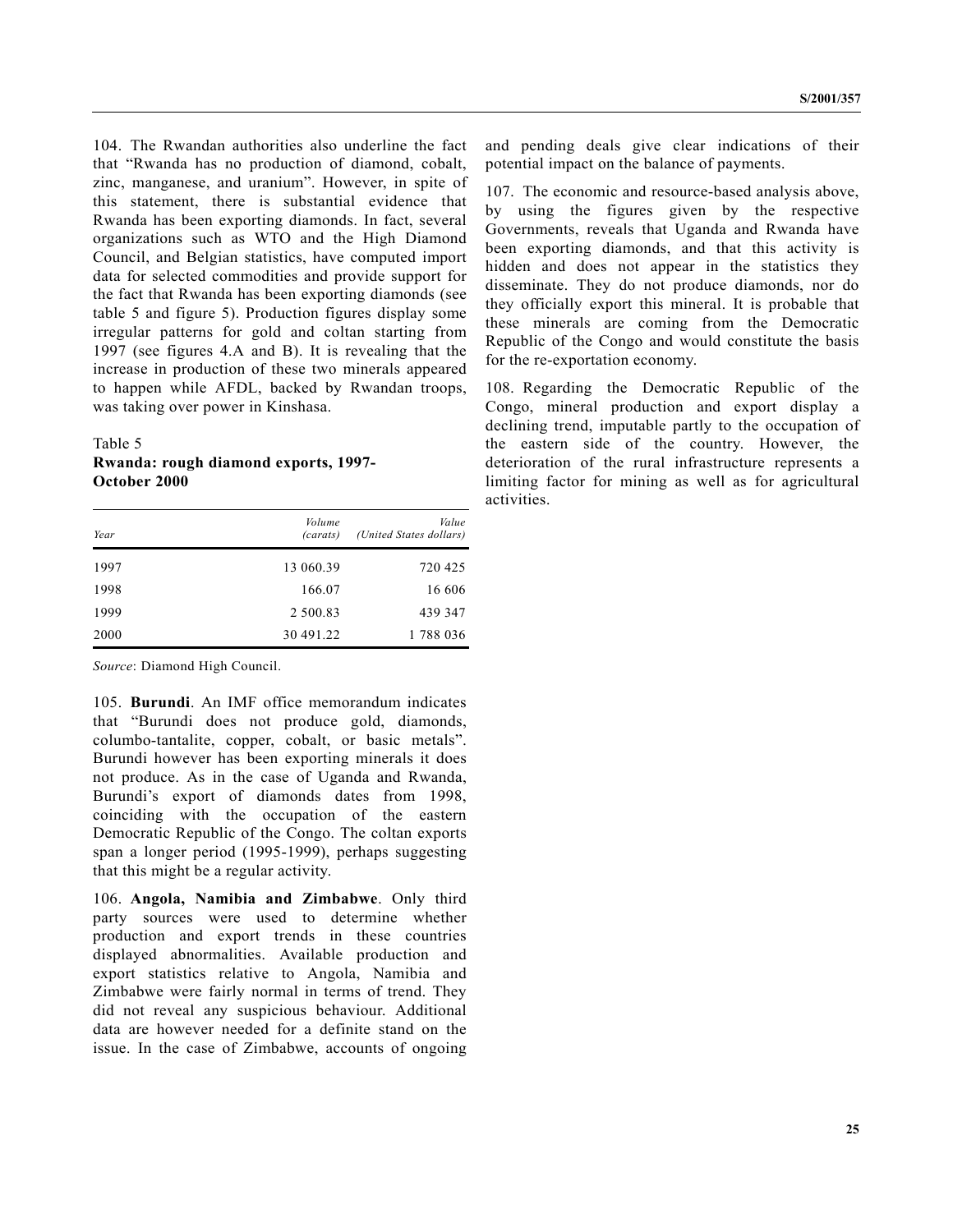

**Figure 5. Rwanda: rough diamond exports, by volume, 1997-October 2000**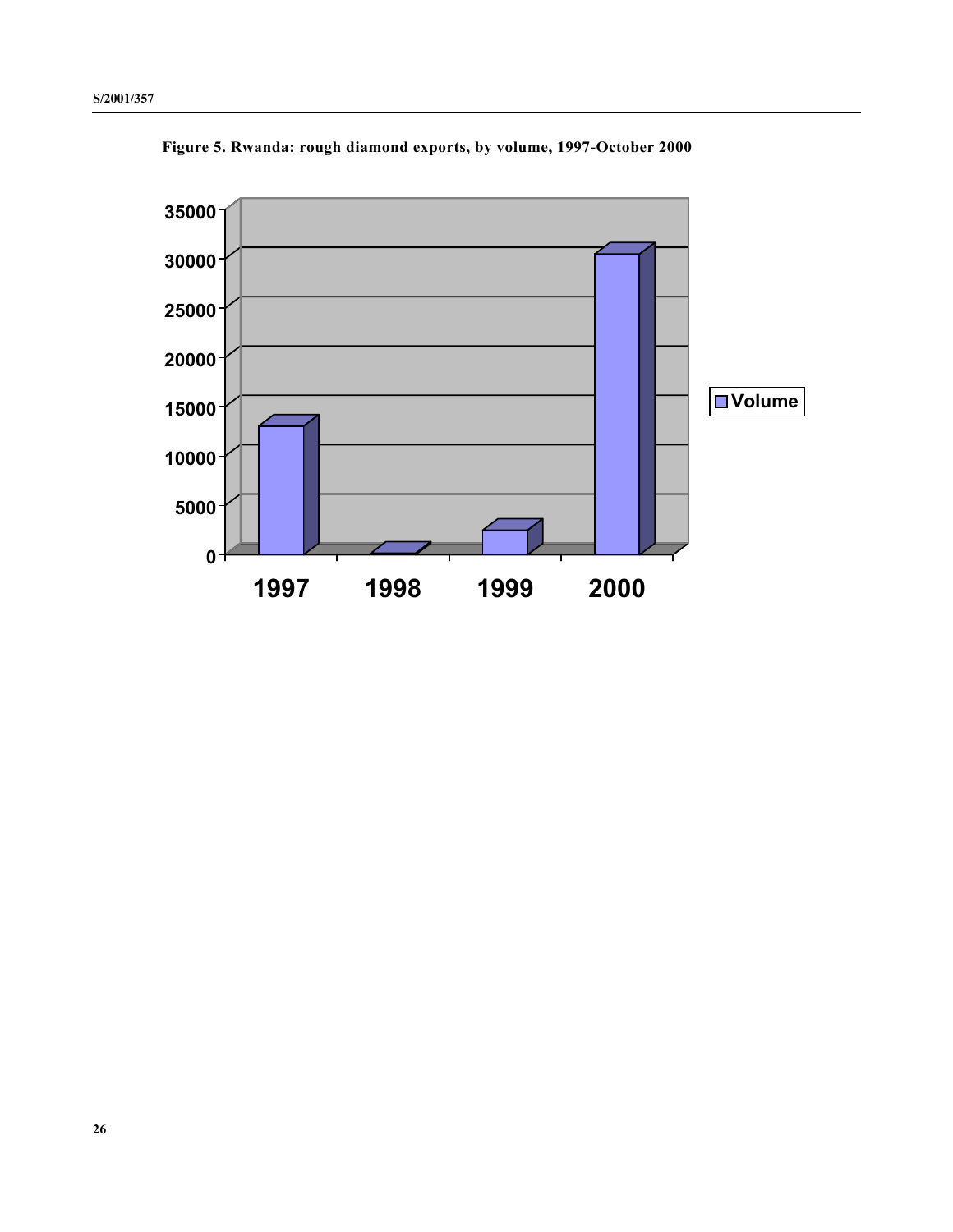## **III. Links between the exploitation of natural resources and the continuation of the conflict**

109. The following sections explore the links between the exploitation of natural resources and the continuation of the conflict in the Democratic Republic of the Congo. The sections are interrelated, but separated for clarity. The first section outlines the countries' budget allocations for their respective armed forces versus the actual expenditures. It will be demonstrated that military expenditures far outweigh the supposed money allocated for such expenses. The subsequent section will explore in depth the means by which these countries find the necessary additional financial resources to continue the war.4 The panel finds a link between the exploitation of the natural resources of the Democratic Republic of the Congo and the continuation of the conflict.

## **A. Budgets compared to military expenditures**

#### **Rwanda**

**\_\_\_\_\_\_\_\_\_\_\_\_\_\_\_\_\_\_**

110. Rwanda spends about 3 per cent of its GDP or 29 per cent of its annual budget on its defence needs. In the current fiscal year, \$70 million was allocated to defence in the national budget. These official figures provided by the Minister of Finance comprise every single expense of the army, including, soldiers' pay and bonuses and the maintenance and acquisition of new military equipment.

111. Military specialists with a great deal of experience in the region agreed on the fact that Rwandan soldiers use light equipment, so that expenses on equipment have for a long time been limited. They also recognize that, given the size of the Democratic Republic of the Congo and the portion of the territory under Rwandan control, there is a minimum number of soldiers needed to cover this area, which could be estimated at 25,000 soldiers on average during the period of the conflict. Moreover, the use of aircraft for the transport of troops and some types of equipment and supplies may be costly.

112. An aircraft owner operating in the region has indicated that he charges on average \$2,000 per hour. Based on his experience of three rotations per day in a smaller area, the Panel estimates five rotations for Rwanda at an average of six hours each. A simple calculation gives a figure of \$1.8 million per month and \$21.6 million per year.

113. Based on the minimum number of 25,000 soldiers in the Democratic Republic of the Congo and an average \$100 for pay and bonuses, the Panel has calculated a total of \$2.5 million per month and \$30 million per year. Transportation and pay of troops alone in the Democratic Republic of the Congo amount to \$51.6 million per year, which is about three quarters of the total Rwandan official defence budget. By taking into consideration the remaining 20,000 soldiers stationed in Rwanda and their average pay of \$50 per month, almost the total defence budget (\$63 million) is used on two items. RPA soldiers in the Democratic Republic of the Congo have other basic needs, however, such as ammunition for even their light equipment, and maintenance and replacement of the equipment.

114. All military experts consulted suggested that the official defence budget of Rwanda cannot alone cover the cost of their war and presence in the Democratic Republic of the Congo. The Panel concurs with President Kagame, who described the conflict in the Democratic Republic of the Congo as "a self-financing war".

#### **Uganda**

115. Uganda officially spends about 2 per cent of its GDP on defence, which is being monitored by the Bretton Woods institutions. For the fiscal year 2000, the defence budget was about \$110 million. This budget covers pay of about \$70 per month for 50,000 soldiers, 10,000 of whom are stationed in the Democratic Republic of the Congo, pays for the pension of retired soldiers, buys equipment and addresses other needs.

116. According to various sources, UPDF has on average 10,000 soldiers in the Democratic Republic of the Congo out of the 50,000 total. Indeed, the budget line for pay alone for a year is about \$41 million for the 50,000 Ugandan soldiers. If a bonus of \$20 is paid to each of the 10,000 soldiers, that would amount to

<sup>4</sup> The number of soldiers has fluctuated during the period of the war; the numbers used are therefore average estimates.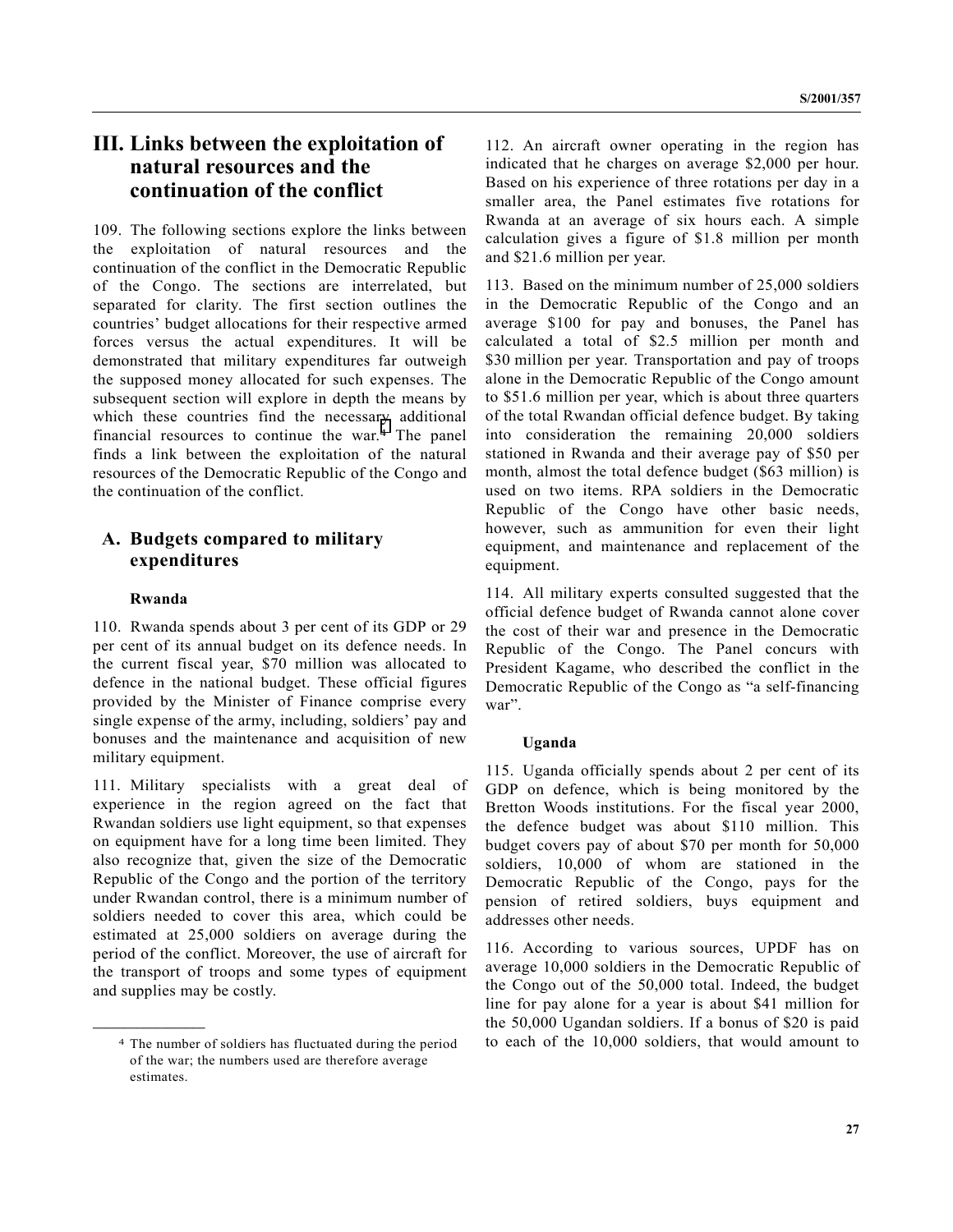\$200,000 per month (in 1998 and 1999), a total of \$2.4 million per year.

117. On the basis of a rate of \$2,000 per hour and six hours on average for a return journey and three rotations a day, UPDF spends on average \$12.96 million per year on transportation alone. Other expenses for purchase, maintenance and replacement of equipment are important. According to some sources, Uganda spent about \$126 million on its armed forces in 1999, an overspending of about \$16 million.

#### **Democratic Republic of the Congo**

118. Of all the warring parties, the Democratic Republic of the Congo presented the greatest challenge as far as defence budget figures and number of troops were concerned. Lack of reliable data and the barely existent State apparatus have made the collection of data very difficult. The country has been at war since 1996 and prior to that the army was already disintegrating. Various military experts that the Panel members met agree on one point: the extreme difficulty of giving an estimate of the Democratic Republic of the Congo army. Those who try to give an estimate speak of 50,000 to 55,000 soldiers.

119. According to some government sources, the Democratic Republic of the Congo relies on Chinese and Eastern European companies to supply its military arsenal and required equipment. The Panel has strong indications that the Government, despite its economic problems, has invested a great deal in the defence of its territory.

#### **Zimbabwe**

120. Zimbabwe's overall defence budget has been decreasing at the very moment ZDF has troops engaged in the Democratic Republic of the Congo. A reduction was announced early in January 2000, lowering the budget from Z\$ 15.3 billion in 2000 to Z\$ 13.3 billion in 2001. Yet, ZDF with approximately 10,000 troops engaged in the Democratic Republic of the Congo spent on average about \$3 million per month, a total of \$36 million in a year.

#### **Angola and Namibia**

121. Angola's presence is smaller than Zimbabwe's in terms of troops. According to some sources, Angolan troops number about 3,000. Namibia's presence is limited to 2,000 troops. The defence budget of N\$ 24 million has remained at the same level since 1999 in spite of the support given to the Democratic Republic of the Congo. However, the emergency or additional budget for the armed forces has decreased from N\$ 89 million in 1999 to N\$ 76 million in 2001.

#### **Rebels**

122. The rebel movements MLC, RCD-Goma and RCD-ML have their own troops. MLC troops are evaluated at 12,000 to 15,000 men. They usually use light military equipment bought from Kampala. In some cases, deals are done between Jean-Pierre Bemba and other traders and businessmen. These deals consist of giving them the opportunities to carry out business activities or granting a mining concession, in exchange for which the beneficiary would supply some military items. In 1999, when Mr. Khalil demanded of Mr. Bemba a concession for a diamond mine, he obtained a concession in exchange for military fatigues and socks, all made in Uganda.

123. The pay of these soldiers is unknown. The Panel gathered however that these young men were not paid, but could receive from time to time some money as "help". The consequence has been their involvement in the exploitation of natural resources. The cost of war appears to be minimal. The war expenses are the purchase of ammunition and light weapons, transport of soldiers by air and the money MLC paid to UPDF and individual top officers for their support. A similar scenario was played out with RCD-ML, which has approximately 3,000 soldiers.

124. The RCD-Goma troops are estimated to be around 12,000 to 15,000. According to some sources, the Rwandan army until recently used to supply the RCD-Goma troops with military equipment. The military budget was not offered to the Panel in spite of its request, and the estimates are very difficult to make. Military equipment and the transport of troops as well as supplies of oil and petrol are the major expenses. Pay is apparently uncertain, so that the soldiers when possible try to survive, even at the expense of the local population and the wildlife. For all parties involved in the conflict in the Democratic Republic of the Congo, this war seems to be expensive by African standards. The question is: how do the different parties finance their war effort?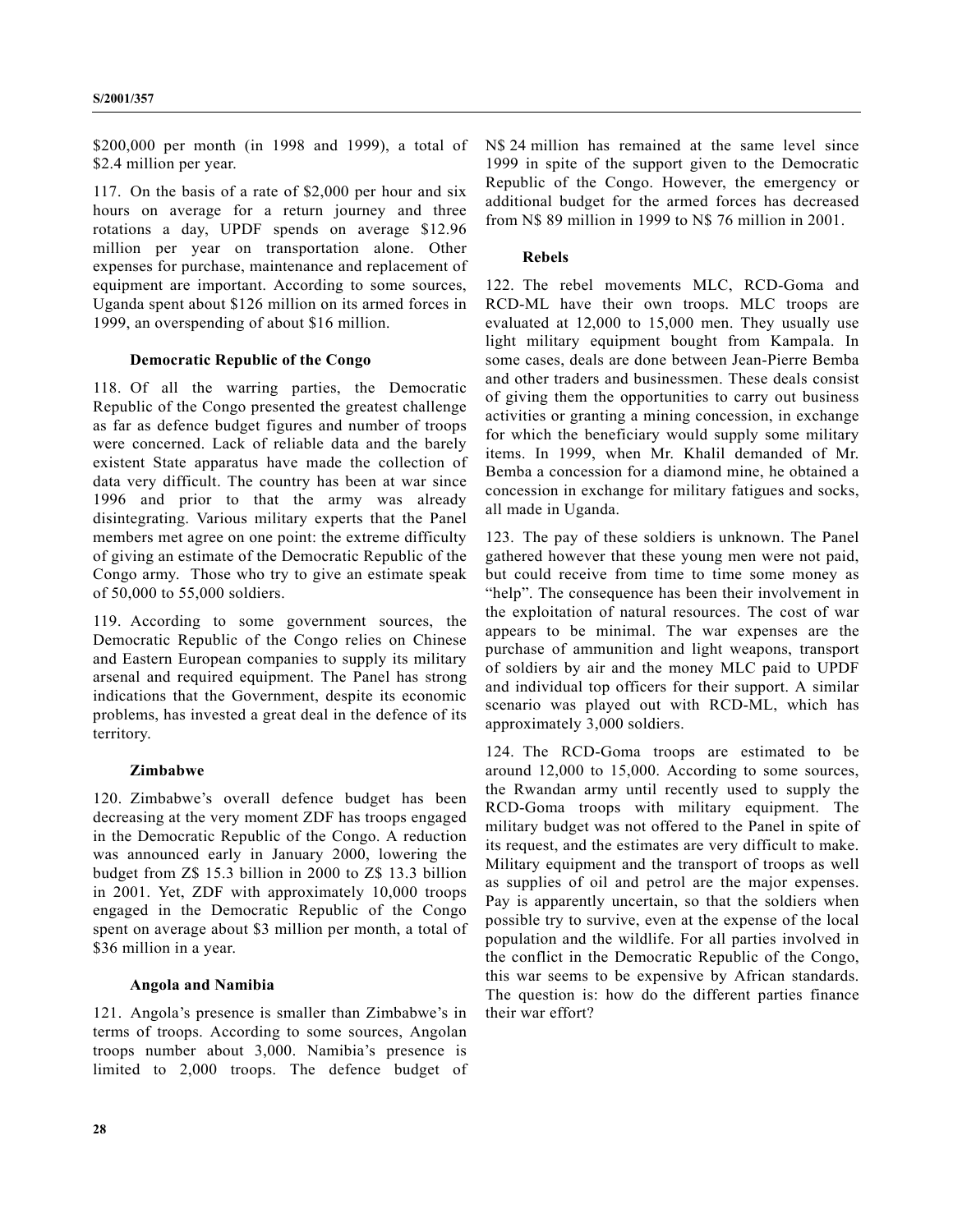### **B. Financing the war**

125. There are three primary means of financing this war: (a) purchase of arms and equipment through direct payment; (b) barter (arms for mining concessions); and (c) creation of joint ventures. The economies of Rwanda and Uganda, unlike those of Angola and Namibia, have to varying extents financially benefited from the conflict. Zimbabwe is a special case given the potential of concessions attributed to Zimbabwean companies. Data received from various sources, including the countries involved in the conflict, OECD and the Bretton Woods institutions, demonstrate that in broad terms the mineral production of those three countries has decreased. However there are some interesting peaks between 1997 and 1999 (see sect. II.F above). Isolated and varied examples of how these countries finance their military presence in the Democratic Republic of the Congo are given below.

#### **Rwanda**

126. Rwanda's military appears to be benefiting directly from the conflict. Indeed, the Panel has noted a great integration between the military apparatus, the State (civil) bureaucracy and the business community. RPA finances its war in the Democratic Republic of the Congo in five ways: (a) direct commercial activities; (b) profit from shares it holds in some companies; (c) direct payments from RCD-Goma; (d) taxes collected by the "Congo desk" and other payments made by individuals for the protection RPA provides for their businesses; and (e) direct uptake by the soldiers from the land.

127. Since 1998, the Department of External Relations, through the Congo desk has been receiving substantial amounts of money from various *comptoirs*. Several diamond *comptoirs* were operating in Kisangani before the monopoly was given to two in July 2000. According to very reliable sources, taxes were paid directly to the Congo desk. On average, a *comptoir* with a turnover of \$4 million per month would pay \$200,000 per month to the Congo desk. Every diamond dealer who intends to purchase diamonds in the eastern Democratic Republic of the Congo or at Kigali would pay 5 per cent of the diamond value to the Congo desk before the transaction. This amount is consistent with the so-called mandatory 5 per cent of the value of purchased diamonds that the Congo desk takes from

the two *comptoirs* controlling the Kisangani diamond market. Messrs. Nassour and Arslanian, the "conflict diamond dealers" in the eastern Democratic Republic of the Congo, provided on average \$2 million per year, each directly to the Congo desk. A similar percentage is applied for other mineral resources in the area controlled by RCD-Goma.

128. Before July 2000, monopoly holders used to pay the sum of \$200,000 per month in its entirety to Kigali; this has changed slightly since RCD-Goma claimed its share. The larger diamond *comptoirs* would therefore pay \$100,000 to the Congo desk and \$100,000 to the RCD-Goma authority. The Panel believes that over a period of two years the Congo desk would have received about \$4 million as direct payment for granting the authorization to operate in the areas under its control.

129. Some documents point to a direct implication of the Rwandan Patriotic Army in commercial activities. As mentioned earlier, RPA, through the companies Rwanda Metals and Grands Lacs Metals, has big stakes in the coltan business. Most of the coltan extracted by civilians and prisoners is sold to intermediaries (civilians or soldiers) who in turn sell it to *comptoirs*, some of which are controlled by the Rwandan military. The quasi-totality of this coltan is sent to Kigali, and generally stored in facilities owned by the Government. A good portion goes to Rwanda Metals and the rest is exported directly by some professionals. Rwanda Metals and Grands Lacs Metals, directly or through Congo desk, contact clients on the availability of coltan. Some of the letters sent to potential clients in Europe and the United States of America are signed Dan, who was the head of the Congo desk.

130. Given the substantial increase in the price of coltan between late 1999 and late 2000, a period during which the world supply was decreasing while the demand was increasing, a kilo of coltan of average grade was estimated at \$200. According to the estimates of professionals, the Rwandan army through Rwanda Metals was exporting at least 100 tons per month. The Panel estimates that the Rwandan army could have made \$20 million per month, simply by selling the coltan that, on average, intermediaries buy from the small dealers at about \$10 per kg. According to experts and dealers, at the highest estimates of all related costs (purchase and transport of the minerals), RPA must have made at least \$250 million over a period of 18 months. This is substantial enough to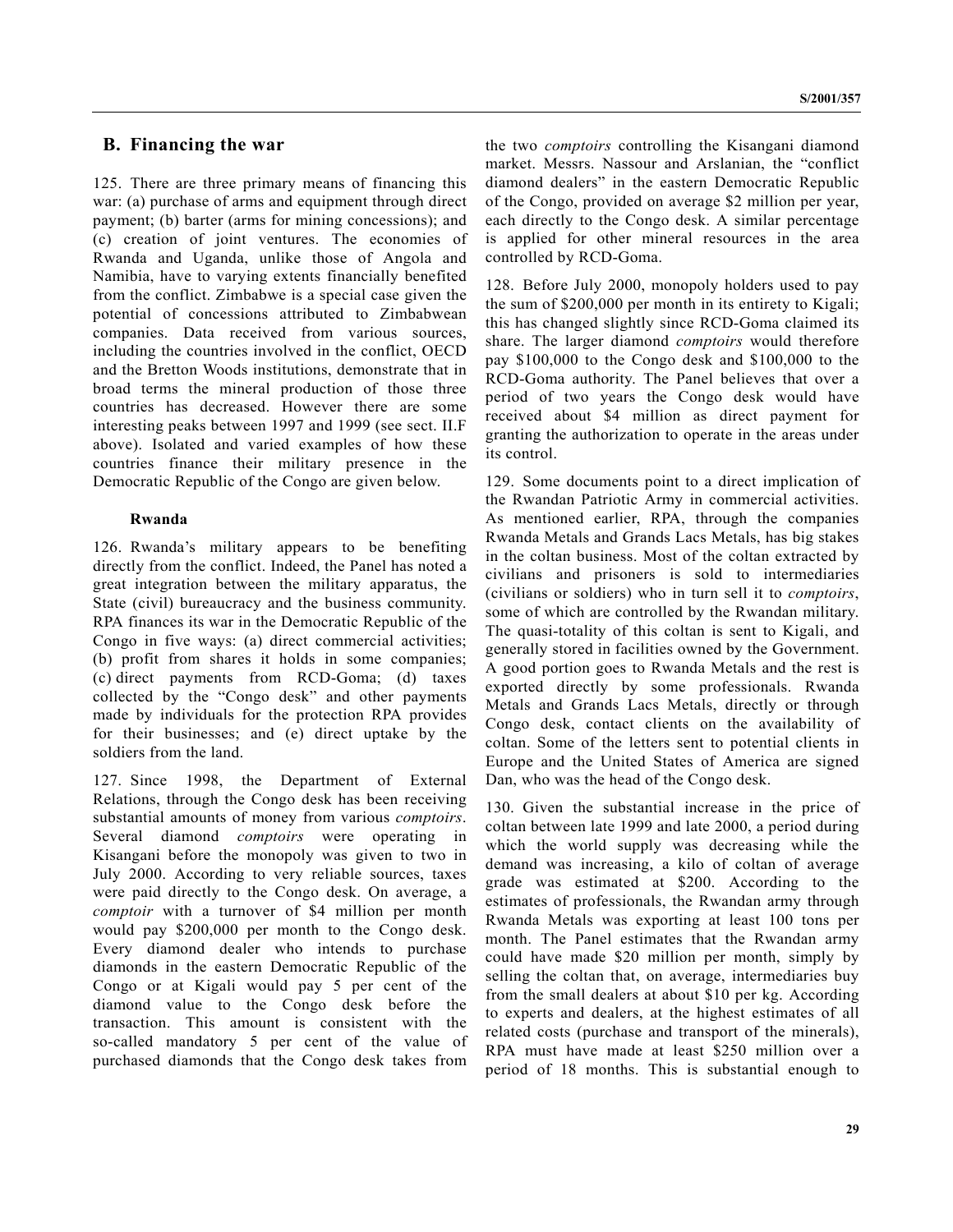finance the war. Here lies the vicious circle of the war. Coltan has permitted the Rwandan army to sustain its presence in the Democratic Republic of the Congo. The army has provided protection and security to the individuals and companies extracting the mineral. These have made money which is shared with the army, which in turn continues to provide the enabling environment to continue the exploitation. The last illustration of how Rwanda finances its war deals with the financial transactions involving Rwandan banks, RPA suppliers and RCD institutions. In these particular cases, Rwanda has used BCDI and SONEX to pay RPA suppliers.

131. SONEX was founded in March 1999 in Kigali. It belonged to RCD-Goma and was managed by Emmanuel Kamanzi, former chief of the Finance Department of RCD-Goma. Its primary purpose was to serve as the commercial and financial arm of RCD, handling most commercial and financial deals. SONEX was dissolved late in 2000, but it had sufficient time to put in place a pattern for the transfer of resources from RCD to Kigali. The Panel received documents highlighting the financial transactions of SONEX and BCDI. According to those documents, BCDI released \$1 million in mid-1999 for SONEX as a loan to pay fuel bills to Jambo Safari. SONEX was to repay this loan with the money obtained from the selling of coltan and cassiterite. By February 2000, \$200,000 to \$300,000 had already been reimbursed to BCDI. This loan seems to be part of the financial transaction by which money is transferred to Kigali, and some individuals in RCD take their own substantial cut.

132. The same year, SONEX requested another loan of \$10 million from BCDI in Kigali, and \$5 million was approved. According to one of the actors at the time, the \$5 million loan was not physically paid to SONEX. Instead, BCDI ordered Citibank in New York to pay RCD suppliers with the loans technically given to SONEX. This financial arrangement is suspicious in many ways.

133. First, RPF through Tristar is a shareholder in BCDI. Second, the suppliers of RCD are mostly Rwandan companies whose owners are closely acquainted with RPA or RPF. Third, the deal with SONEX is handled by Major Dan, at the Congo desk, who is related by marriage to Mr. Kamanzi, head of the Finance Department and mastermind of the whole operation.

134. The BCDI loans to SONEX could be well-crafted operations to transfer money from BCDI to RPA and to pay RPA suppliers by using SONEX. Paying RPA suppliers is one way of financing the war without taking from the official budget. Reliable sources report that about \$700,000 has already been paid back by RCD. According to a RCD-Goma document explicitly detailing how debts should be repaid with money made out of the coltan sale, part of the \$1 million per month in taxes that Mrs. Gulamali pays to RCD for the monopoly on coltan could also be used to pay back the BCDI loan.

#### **Uganda**

135. Uganda unlike Rwanda did not set up an extrabudgetary system to finance its presence in the Democratic Republic of the Congo. The regular defence budget is used and broadly the deficit is handled by the treasury. However, the Ugandan economy benefited from the conflict through the reexportation economy. In turn, the treasury benefited and this allowed an increase in the defence budget.

136. The re-exportation economy implies that natural resources imported from the Democratic Republic of the Congo are repackaged or sealed as Ugandan natural resources or products and re-exported. That is the case for some gold, diamonds, coltan and coffee exported by Uganda. The re-exportation economy has had a tremendous impact on the financing of the war, in three ways.

137. First, it has increased the incomes of key businessmen, traders and other dealers. In the coffee sector, gains have been substantial for the traders in Kampala and Bujumbura. According to an expert in the sector who lives in the region, there is a trick used by coffee exporters in the region. Arabica coffee produced in Bujumbura is of a higher grade than the one produced in Kivu. The difference in price could be in some cases one third. Burundian dealers by importing Congolese coffee and mixing it, then presenting it as Burundian coffee, gain a higher price. The Ugandan traders use the same schemes. In the case of Uganda, the dealers gain both ways. The trader buys inexpensive coffee in the Democratic Republic of the Congo, often with counterfeit currency, eventually mixes it with Uganda coffee, and then re-exports this coffee as Ugandan robusta, which is of better quality than Congolese robusta.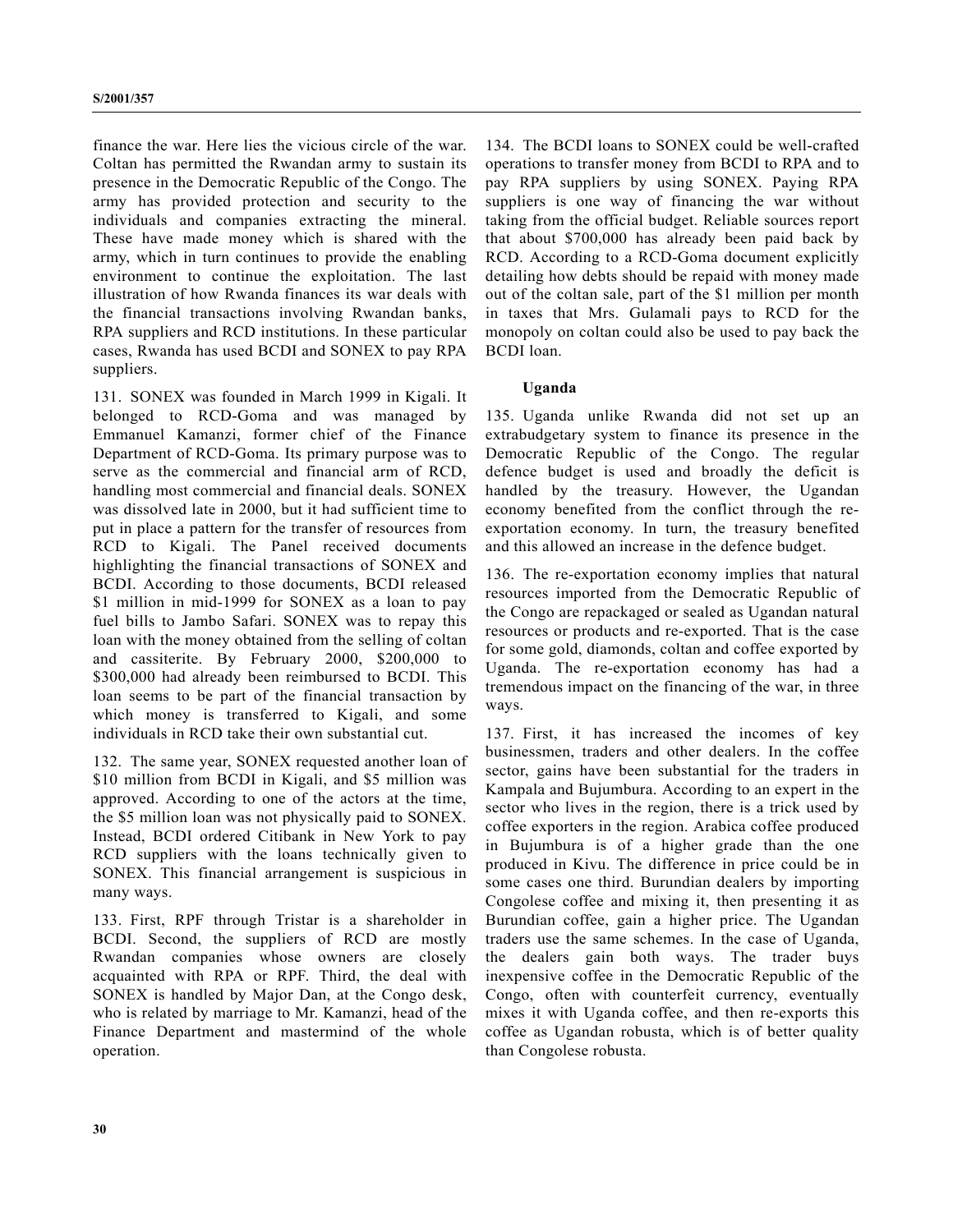138. Second, the illegal exploitation of gold in the Democratic Republic of the Congo brought a significant improvement in the balance of payments of Uganda. This in turn gave multilateral donors, especially IMF, which was monitoring the Ugandan treasury situation, more confidence in the Ugandan economy. Third, it has brought more money to the treasury through various taxes on goods, services and international trade. Discussions with the Deputy Commissioner of the Ugandan Revenue Authority revealed that the tax collection level has increased dramatically over the past five years. IMF figures on Ugandan fiscal operations confirm this positive evolution over the past three years. A detailed analysis of the structure and the evolution of the fiscal operations reveals that some sectors have done better than others, and most of those tend to be related to the agricultural and forestry sector in the Democratic Republic of the Congo. Logs, sawn wood or planks destined for Uganda, Kenya or for export out of the continent pay customs duties as they enter Uganda.

139. Between 1998 and 2000, about 1,800 trucks carrying logs, timber, coffee, medicinal barks, cassiterite, pyrochlore, iron ore, tea and quinina have transited through Uganda. The official figures from the Government of Uganda show an average of 600 lorries per year, all registered by customs officers. As Mrs. Lotsove once noted, the tax exoneration given to the Victoria and Trinity companies represents a net loss of \$5 million per month (there are 15 points of entry). The Panel concludes that, given the absence of the exoneration on the Ugandan side, and a higher level of taxes in Uganda, customs duties related to the transiting of Congolese natural resources exploited by Ugandans and some Congolese in Equateur and Orientale Provinces would bring the treasury at least \$5 million every month.

140. Another way of financing the presence of the army in the Democratic Republic of the Congo was to purchase military supplies on credit. The Ugandan army has purchased petrol on credit from a number of private companies. The accruing debt is treated as internal debt.

141. The Panel also gathered that the local commanders of UPDF turn a blind eye to soldiers' racketeering among the populations or their involvement in small business. This is seen as a way to pay their bonuses and this has proved to be a very successful method. Information received from friends and relatives of UPDF soldiers who served in the Democratic Republic of the Congo clearly shows that there were elements of self-payment much more satisfactory that the official bonus. Overall, the military, its leaders and other involved individuals manage to manipulate budgetary and other factors to retain their control in the occupied territories.

142. The Ugandan situation can be summarized as follows: the re-exportation economy has helped increase tax revenues, allowing the treasury to have more cash. Businesses related to the conflict and managed by Ugandans have contributed to an extent to generate activities in the economy in a sector such as mining (gold and diamonds). The growth in these sectors has had a trickle-down effect on the economy and permitted Uganda to improve its GDP in 1998 and maintain it somewhat in 1999.<sup>5</sup> The improvement in GDP has permitted, according to Ugandan officials, an increase in absolute terms of the military budget while keeping the level of the military budget at the agreed 2 per cent of GDP. The apparent strength of the Ugandan economy has given more confidence to investors and bilateral and multilateral donors who, by maintaining their level of cooperation and assistance to Uganda, gave the Government room to spend more on security matters while other sectors, such as education, health and governance, are being taken care of by the bilateral and multilateral aid.

#### **MLC, RCD-Goma and RCD-ML**

143. Officially, the rebel movements receive the bulk of their military equipment through UPDF and RPA. During discussions with the Ugandan Minister of Defence and the Chief of Staff of UPDF, the Panel was informed that weapons seized from the Congolese armed forces are usually given to MLC and RCD-ML. According to other sources, some military equipment is acquired by these groups through direct purchase and barter. The Panel came across a very interesting case in which Mr. Bemba, at the instigation of General Kazini, bargained with the highest authorities of Uganda for the release of some Ukrainian pilots whose Antonov has been captured. A very reliable source told the Panel that in exchange Mr. Bemba received military fatigues, boots and medical supplies for his soldiers from a third party.

**\_\_\_\_\_\_\_\_\_\_\_\_\_\_\_\_\_\_**

<sup>5</sup> Uganda's GDP has been increasing since the early 1990s. However, a slight decrease was noted in 1999.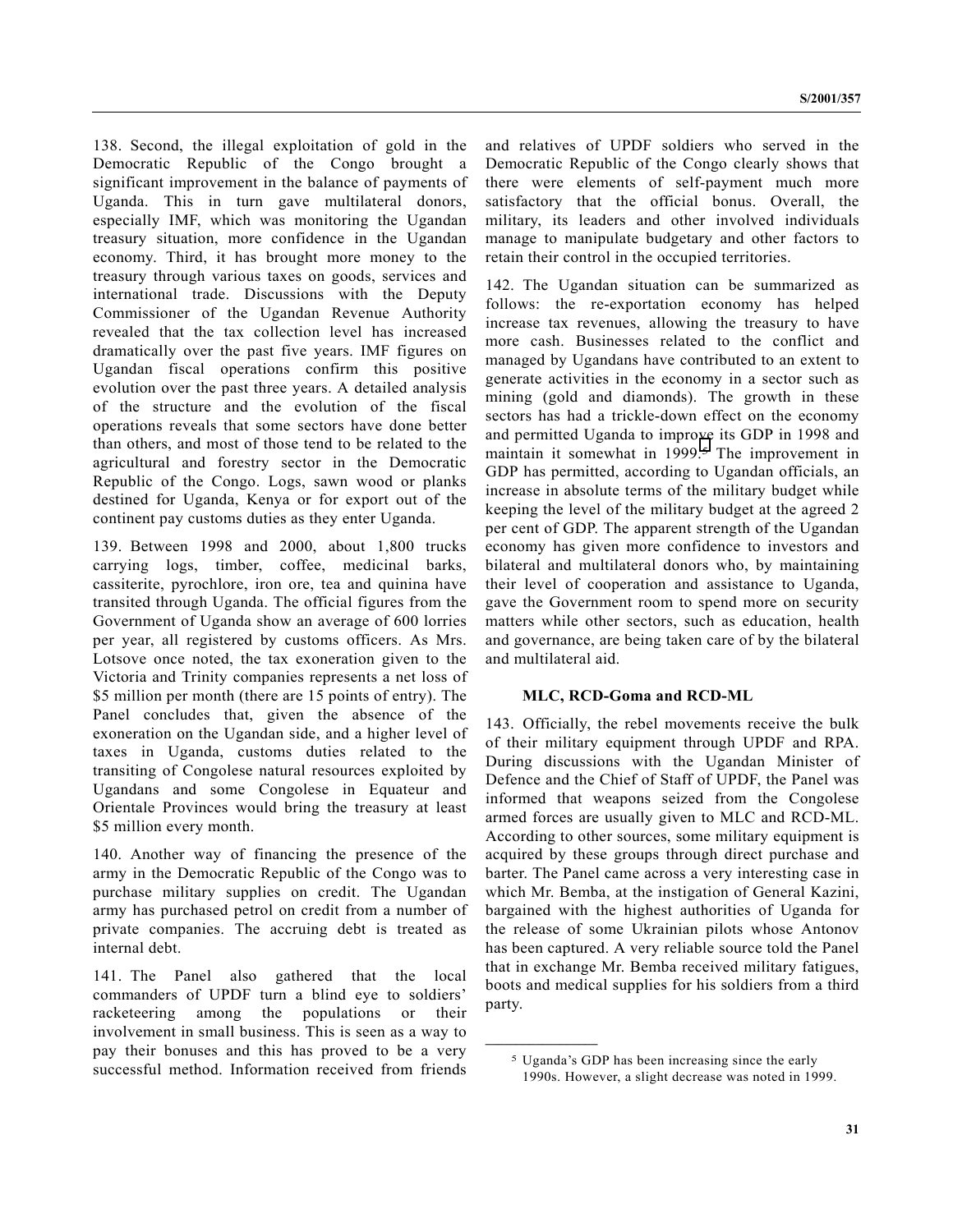144. RCD-Goma has designed a fiscal system based mainly on the mining sector. About six different forms of tax exist in this sector, and they are applied on approximately eight different types of minerals, including the most important (coltan, gold and diamonds). From RCD official statistics the Panel notes that in 1999 on average 60 kg of gold was extracted every month from the area controlled by RCD. That is about 720 kg a year. In 2000, the extraction was higher, up to 100 kg a month. With regard to coltan, 27 tons were extracted every month in 1999, while 29 tons were produced every month in 2000. Given the number of *comptoirs* (19 for coltan), and the six types of tax, the Panel concludes that substantial revenues through tax collection are available to RCD. It is however difficult to estimate the figures, although some insiders have told the Panel that the financial situation has been improving since late 2000, and the prospects for a balanced budget are better than two years ago. Information obtained from documents and individuals suggests that, in addition to taxes levied and shares it holds in SOMIGL, RCD-Goma has given a monopoly of coltan to SOMIGL, in exchange for which it receives \$1 million monthly.

145. **Illustration of the commercial activities of RCD**. A preponderance of information obtained from documents and individuals regarding the activities of RCD-Goma in the Democratic Republic of the Congo, Dar es Salaam, United Republic of Tanzania, and elsewhere during the current hostilities overwhelmingly suggests that RCD-Goma and others are marketing the natural resources of the Democratic Republic of the Congo — gold, diamonds and timber — through Dar es Salaam. Gold and diamonds belonging to RCD-Goma are shipped through their financial and logistical network, via Dar es Salaam, for sale on the international market. In order to facilitate the movement of the commodities and to give the appearance of legitimacy, RCD-Goma obtains documents to hide or cover their ownership. The documents covering the shipments of gold and diamonds are completed forms of the Democratic Republic of the Congo. The forms indicate issuance from a government organization, complete with the required stamps and signatures indicating approval and issuance in Kinshasa and Lubumbashi. RCD-Goma's representatives in Dar es Salaam coordinate the receipt, forwarding and sale of gold and diamond shipments. The gold shipments transit through Dar es Salaam international airport for sale to buyers in Sri Lanka and

Bank of Tanzania before being forwarded to Belgium, the Netherlands and South Africa. 146. The gold and diamonds are being sold by RCD-

Goma in exchange for cash or bartered for armaments and medicines to support continuation of the current hostilities. RCD-Goma's representatives in Dar es Salaam also arrange for the purchase of foodstuffs and other logistical needs for the war effort. In addition, timber resources from the Democratic Republic of the Congo are being shipped through Dar es Salaam to Greece and Belgium. In the case of Greece, the timber transaction is being partially arranged by an import/export business located in Goma. The shipments of gold, diamonds and timber are also processed in Dar es Salaam in cooperation with RCD representatives by a company believed to be a covert business entity created for the purpose of facilitating support for the financial and logistical operations of RCD-Goma. It is important to note that the activities described above represent an RCD-Goma operation and are exclusive of operations handled by the Government of Rwanda, via Kigali.

elsewhere. The diamond shipments are held at the

147. The Panel concludes on this point that the major rebel groups are gradually becoming autonomous (MLC/FLC and RCD-Goma) in terms of supply of military equipment. They are capable of raising substantial amounts of cash, enough to buy the light equipment they use. Equally they have put in place their own network and contacts, which would allow them to purchase their own equipment when necessary. This growing autonomy has manifested itself recently as RCD-Goma has requested that money usually given to the Congo desk by diamond dealers be shared equally between both entities. Equally, RCD-Goma has initiated some military attacks on RCD-ML positions in order to occupy mineral-rich areas as shown earlier. As the need for an autonomous supply of weapons grows, so does the need to find additional resources, and therefore clashes for the control of mineral-rich areas will be recurrent; so goes the vicious circle of war and exploitation of natural resources on the side of the rebellion.

#### **Democratic Republic of the Congo**

148. The Government of the Democratic Republic of the Congo has relied on its minerals and mining industries to finance the war. Between 1998 and early 2001, the strategy for financing the war was based on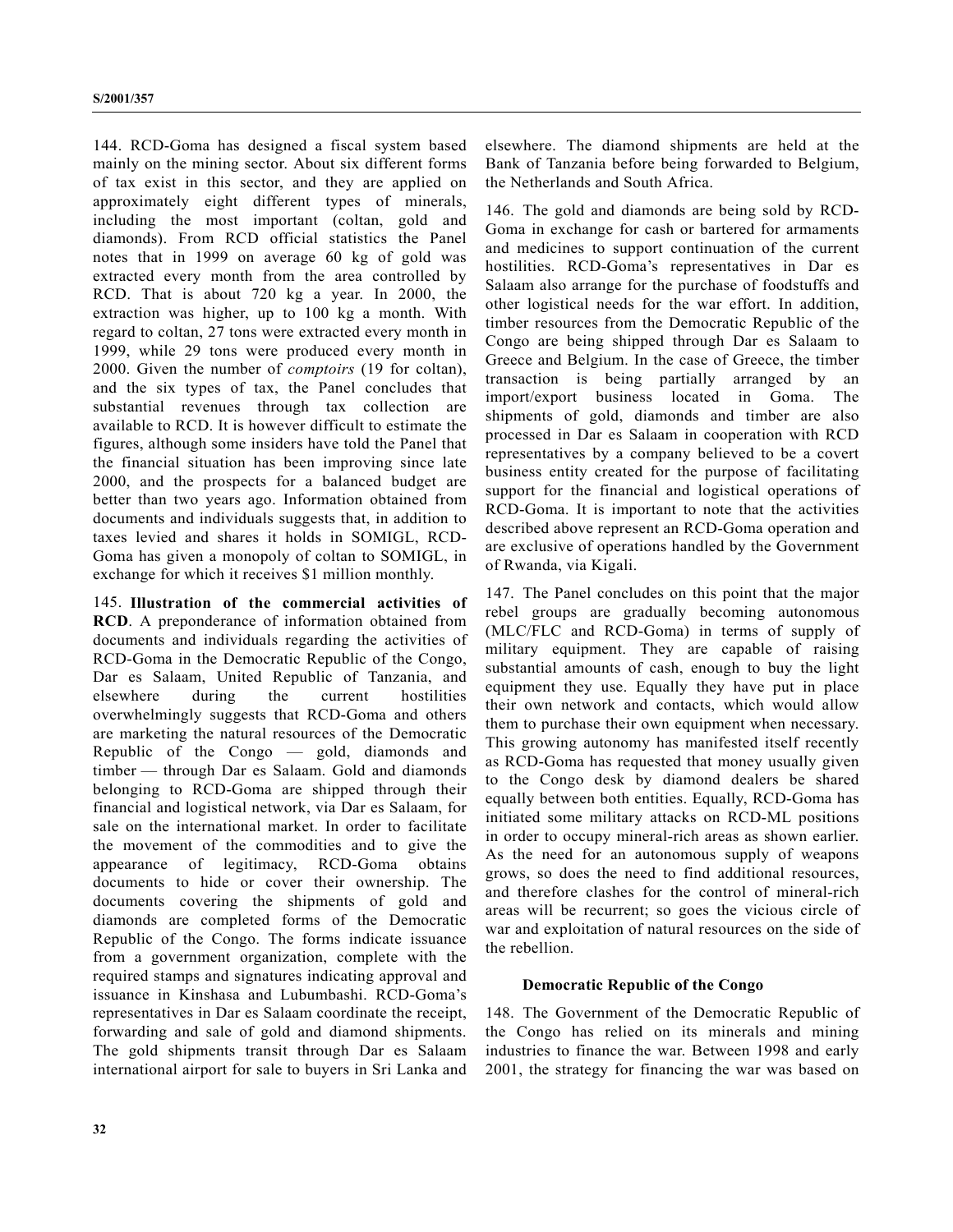three pillars, namely (a) search for cash through the attribution of monopolies; (b) direct and indirect uptake of funds from parastatals and other private companies; and (c) creation of joint ventures between parastatals and foreign companies in countries allied with the Democratic Republic of the Congo.

149. **Search for cash**. The late President used different schemes to raise funds. He instituted the *tax parafiscale* (see para. 41) and also implemented schemes such as the creation of a monopoly for the commercialization of diamonds.

150. **Monopoly on diamonds granted to International Diamond Industries (IDI)**. According to government sources, the objective of this monopoly was twofold: first, to have fast and fresh money that could be used for the purchase of needed arms, and address some of the pending problems with the allies. Second, to have access to Israeli military equipment and intelligence given the special ties that the Director of International Diamond Industries, Dan Gertler, has with some generals in the Israeli army.

151. This deal turned out to be a nightmare for the Government of the Democratic Republic of the Congo and a disaster for the local diamond trade as well as an embarrassment for the Republic of the Congo, which is currently flirting with illicit diamonds. According to different sources, IDI paid only \$3 million instead of \$20 million and never supplied military equipment.

152. President Joseph Kabila has expressed willingness to liberalize the diamond trade in the Democratic Republic of the Congo, and IMF and the World Bank are very supportive of this move. IDI is, however, threatening to sue the Government of the Democratic Republic of the Congo. The IDI deal also turns out to be a disaster for the local diamond trade. As the monopoly was granted to IDI, most diamond dealers operating in the Government-controlled area crossed to Brazzaville to sell their diamonds. It is estimated that during the first three months of the monopoly, \$60 million worth of diamonds from the Democratic Republic of the Congo were sold on the international market, and the Republic of the Congo was mentioned as the country of origin. This smuggling of diamonds deprived the already ailing economy of the Democratic Republic of the Congo of substantial sums of money and the treasury of substantial tax revenues. This case shows that the desperate need for quick cash to finance the defence of its territory has instead brought other problems to the Government and has paradoxically deprived the treasury of substantial revenue.

153. **Uptaking money from parastatals**. Another way of financing the war has been the direct and indirect uptake of money from parastatals and other private companies, mainly the Société minière de Bakwanga and the Générale des carrières et des mines (Gecamines). The Government has claimed from MIBA since August 1998 on average two fifths of their earnings. The Panel was told that in some cases three fifths, the equivalent of \$4 million per sale, was sent to the President's office. The Panel has also confirmation that oil companies gave important sums of money as *taxes parafiscales* to the Government. In most cases, this cash in Congolese francs was delivered to Victor Mpoyo, who then reported to the late President Kabila. This money was used for the salary and bonuses of Congolese soldiers in the battlefield. According to some Congolese officials, the *taxes parafiscales* were never used for the purchase of weapons.

154. MIBA receives from the Government the equivalent of two fifths of its sales of diamonds in Congolese francs changed at the official rate, which is only one quarter of the black market rate. It is believed that about 75 Congolese francs for each dollar changed is unaccounted for and possibly used for defence needs.6

155. The contribution of Gecamines to the war effort appears to be on two levels. On the one hand, one third of the company's profit was taken directly by the Government in 1999 and in 2000. On the other, the Government contributed indirectly to the expenses of the Zimbabwe Defence Forces between May 1999 and October 2000.

#### **A special case: Zimbabwe**

**\_\_\_\_\_\_\_\_\_\_\_\_\_\_\_\_\_\_**

156. Zimbabwe has financed its involvement in the conflict in two different ways: (a) by using the defence budget — the bulk of Zimbabwe's military expenses seem to be covered by the regular budget; (b) by indirect financing of the war through direct payment by some Congolese entities, mainly companies. According to two very reliable sources, during the tenure of Billy Rautenbach money from Gecamines paid bonuses to the Zimbabwean soldiers. These payments might be

<sup>6</sup> In 2000, the official exchange rate was one dollar for 23 Congolese francs.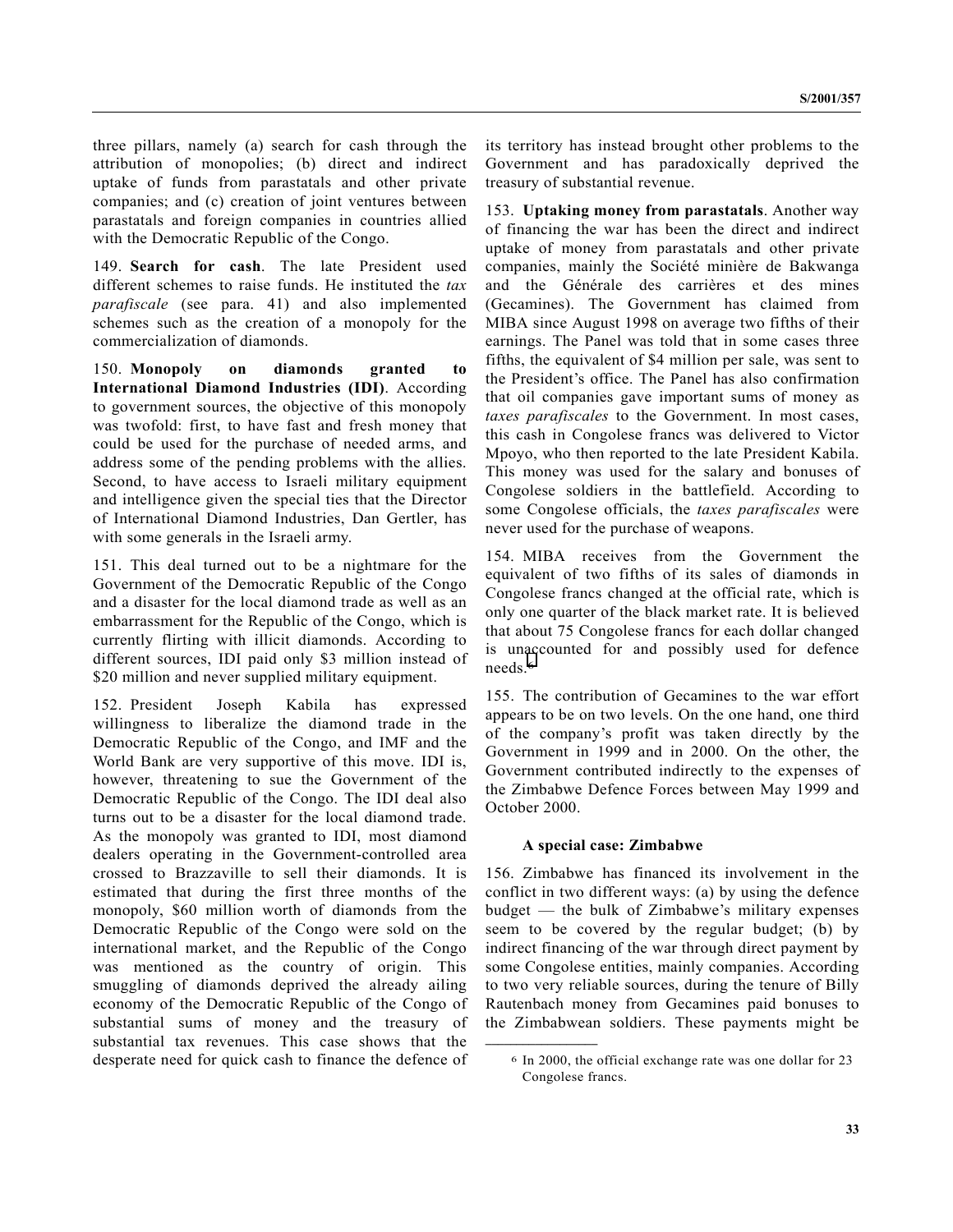linked to the contract between the Government and Ridgepoint. Indeed, part of the rights to exploit Gecamines mines was transferred to Ridgepoint without apparent compensation. According to some sources, the compensation, which is not mentioned in the contract, could be the sharing of profits between the Government of the Democratic Republic of the Congo and Ridgepoint, on the basis of 80 per cent for the Government and 20 per cent for Ridgepoint. According to some sources, curiously, Mr. Mpoyo, the Congolese minister, signed the contract as one of the officials of Ridgepoint rather than signing on behalf of the Government. Two months after the contract of Mr. Rautenbach as Director of Gecamines came to an end, discontent among Zimbabwean soldiers in Katanga over their lack of bonuses was reported.

157. The Panel has, however, noted a practice which is neither the financing of war nor the provision of direct assistance. The practice is qualified in this report as "incentives for assistance". The former Government of the Democratic Republic of the Congo often used the potential of its vast resources in the Katanga and Kasai regions to secure the assistance of some allies or to cover some of the expenses that they might incur during their participation in the war. Among all of its allies, Zimbabwean companies and some decision makers have benefited most from this scheme. The following examples illustrate how different schemes were implemented and benefited the decision makers, the very group of officials who can decide about ZDF assistance to the Democratic Republic of the Congo. The most utilized scheme has been the creation of joint ventures.

158. **Joint ventures**. One way of securing the engagement of some allies in the war has been the provision of financial incentives by way of creating business opportunities in the mining sector. At least three features emerged from the scheme: (a) Zimbabwean companies received interesting mining concessions; (b) Zimbabwean companies using their influence with the Government of the Democratic Republic of the Congo developed business partnerships with private companies and parastatals; and (c) in turn, received preferential treatment for their businesses.

159. **Sengamines: example of a joint venture**. The Panel gathered that, late in 1998, a private Zimbabwean company, Operation Sovereign Legitimacy (OSLEG), whose shareholders are Lieutenant General Vitalis Musungwa Zvinavashe, Job

Whabira, former Permanent Secretary in the Ministry of Defence, Onesimo Moyo, President of Minerals Marketing Corporation of Zimbabwe, and Isaiah Ruzengwe, General Manager of Zimbabwe Mining Development Corporation, got into a partnership with COMIEX; COSLEG was born of this partnership. Through COSLEG, Zimbabwe (ZANU-PF) could exploit and market minerals, timber and other resources of the Democratic Republic of the Congo.

160. Reliable sources told the Panel that a Zimbabwean delegation headed by the then Minister of Justice, Emmerson Munangagwa, visited the Kasai region to see the various mining concessions given by the late President Kabila to ZDF as barter payment for its military support. The team was composed of the former Permanent Secretary in the Ministry of Defence, Moven Mahachi; the Chief of the Armed Forces, General Zvinavashe; and the President of MIBA, Kadende Muya. President Kabila's gift to the Zimbabwean military was causing a problem, however, as they did not have the financial and technical expertise to exploit their mining concessions. Late in 1998, Thamer Al Shanfari, Chairman of Oryx Natural Resources, was asked to provide the needed financial and technical expertise. Mr. Al Shanfari decided to create Oryx Zimcon, Ltd., a joint venture between Oryx Natural Resources and COSLEG.

161. Instead of selecting one of the various mines belonging to COSLEG to start its investment, Oryx Zimcon wanted the best mines which initially belonged to MIBA. At the request of ZDF and on the advice of Victor Mpoyo and Mwenze Kongolo,7 the late President Kabila transferred two of MIBA's richest concessions — the kimberlite deposits in Tshibua and the alluvial deposits in the Senga Senga River, to Oryx Zimcon. Oryx Zimcon and COSLEG together created Sengamines.

162. As promised, Mr. Al Shanfari started investing in Sengamines and used the Breco group of companies of John Bredenkamp to transport mining equipment to the mines. As the technical and financial partner, Oryx was to receive 40 per cent, OSLEG 40 per cent and COSLEG 20 per cent. As the need for money grew,

**\_\_\_\_\_\_\_\_\_\_\_\_\_\_\_\_\_\_**

<sup>7</sup> According to some sources, Mwenze Kongolo is involed in most COMIEX dealings. Most importantly, it is said to the main bridge between Zimbabwean officials such as the influential Emmerson Munangagwa and the Government of the Democratic Republic of the Congo.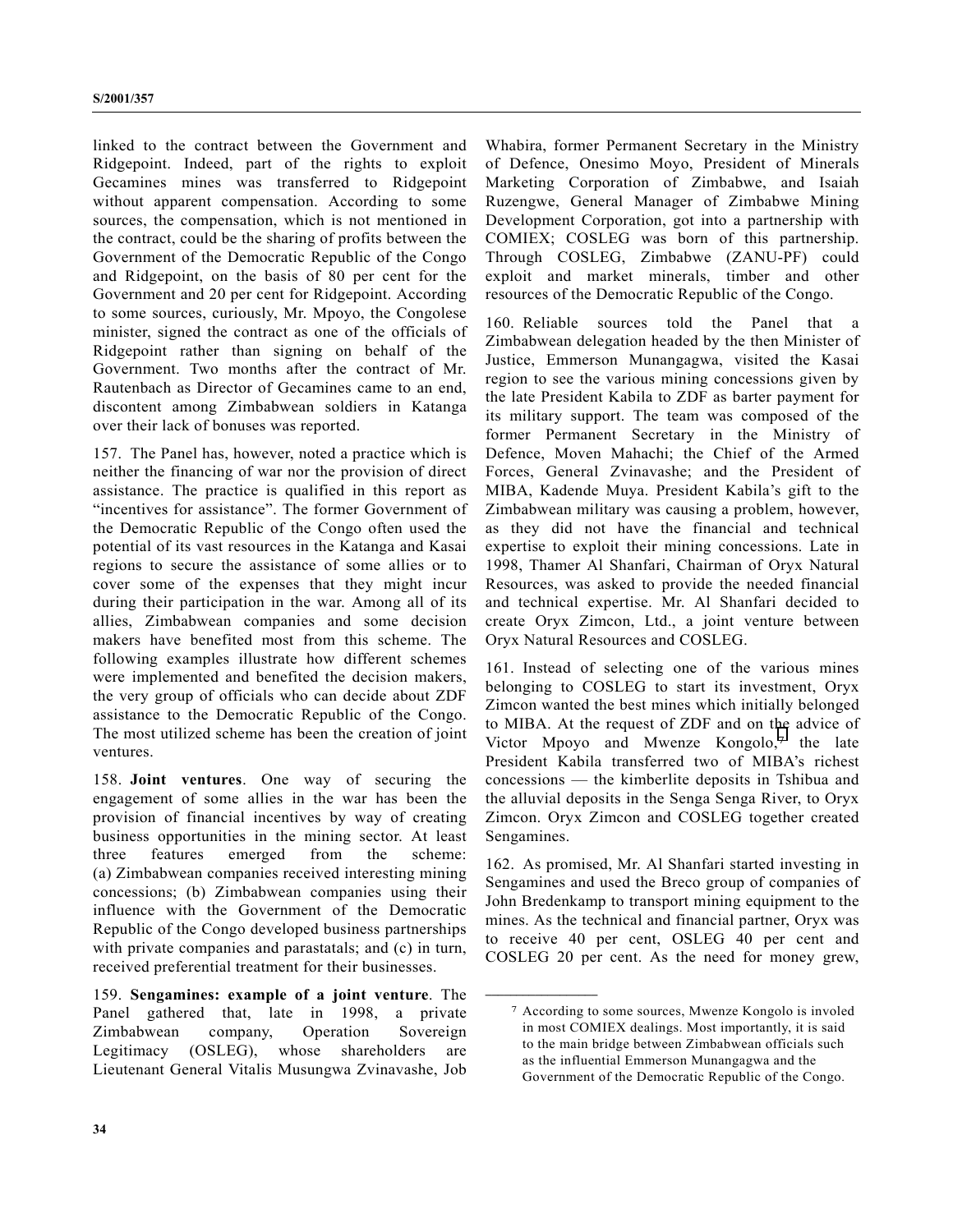Mr. Al Shanfari decided to launch Oryx on London's Alternative Investment Market under the name Oryx Diamonds. Upon strong objections from various stakeholders, Oryx Diamonds was withdrawn from the market. The new statute of the company does not mention the name OSLEG.8 The Panel was informed, however, that the increase in the shares of COMIEX as seen in the new statute was meant to preserve the interests of Zimbabweans. The Panel was also told that payment would be made to the Government of the Democratic Republic of the Congo only after the loan taken for this operation (about \$25 million) was repaid.

163. The ease with which the Tshibua and Senga Senga River concessions were given to Oryx without due regard for the legal requirements and the preferential treatment given to Oryx show the determination of the former Government of the Democratic Republic of the Congo to reward some of its allies.

#### **Attribution of concessions**

164. According to some sources, a very recent (26 February 2001) concession of cobalt and copper in Kambove-Kakanda was to be given KMC Group of the Zimbabwean Billy Rautenbach. According to very reliable sources, different ministers had signed the concession two days before the assassination of the late President Kabila and only his signature was missing. The trade unionist of Gecamines has indicated that the cession was completed, but President Joseph Kabila told the Panel that the deal has not been signed yet. If it is signed, there could be a rapprochement of activities.

165. This case shows rapprochement of the activities and interests of some Zimbabwean businessmen, and a possible link between arms dealing and mining activities in the Democratic Republic of the Congo. Indeed Mr. Bredenkamp is said to have an interest in this venture, although he was alleged to be an arms dealer. In November 2000, a month after the departure of Mr. Rautenbach from Gecamines, Mr. Bredenkamp is said to have established a direct link with Mr. Rautenbach. According to three reliable sources, Mr. Rautenbach, Mr. Bredenkamp and Mr. Munangwana, the current Speaker of the House of Zimbabwe, Chairman of ZANU-PF and director of many

**\_\_\_\_\_\_\_\_\_\_\_\_\_\_\_\_\_\_**

companies belonging to ZANU-PF, met with the late President Kabila to negotiate this contract of the central part of the Gecamines concessions. The Panel does not draw any conclusions, but wishes to highlight the quality of the people involved in the negotiations, their past records, current activities and position in Zimbabwe.

166. Many other deals are ongoing such as the one concerning the supply of foodstuffs to the Congolese army, for which General Zvinavashe's company is said to have been attributed the transport. President Robert Mugabe once told interlocutors that the late President Kabila had given him a mine concession.

167. The Government of the Democratic Republic of the Congo, in its effort to defend its territory and secure the supply of military equipment, has signed a contract worth several million United States dollars with the Government of China. Official sources in Kinshasa, while confirming this deal, have informed the Panel that in exchange a mining concession was awarded to a joint venture between a Chinese company and a parastatal of the Democratic Republic of the Congo.

168. In the same vein, the Government of the Democratic Republic of the Congo has made a deal with the Democratic People's Republic of Korea, which trains troops of the Democratic Republic of the Congo and in exchange, it is believed, has received a mining concession around Shinkolobwe, very rich in uranium. The Americans in the past extracted uranium from this mine. Challenged on this issue, officials of the Democratic Republic of the Congo mentioned high radioactivity in the area, making it impossible for anyone to work there.

169. According to some officials, the Democratic Republic of the Congo has asked the United States of America to consider addressing the problem of radioactivity in the area, given their historical presence in mining that particular area for uranium. The official denial of a deal between the Democratic Republic of the Congo and the Democratic People's Republic of Korea was based on the fact that the Government of the Democratic Republic of the Congo has sought United States assistance — which it cannot receive if the Koreans are mining the same area.

170. The Panel has enough elements and evidence to suggest that the Government of the Democratic Republic of the Congo under the late President Kabila,

<sup>8</sup> The distribution of shares is a follows: Oryx 49 per cent, COMIEX 33 per cent, MIBA 16 per cent and Congolese partners 3 per cent.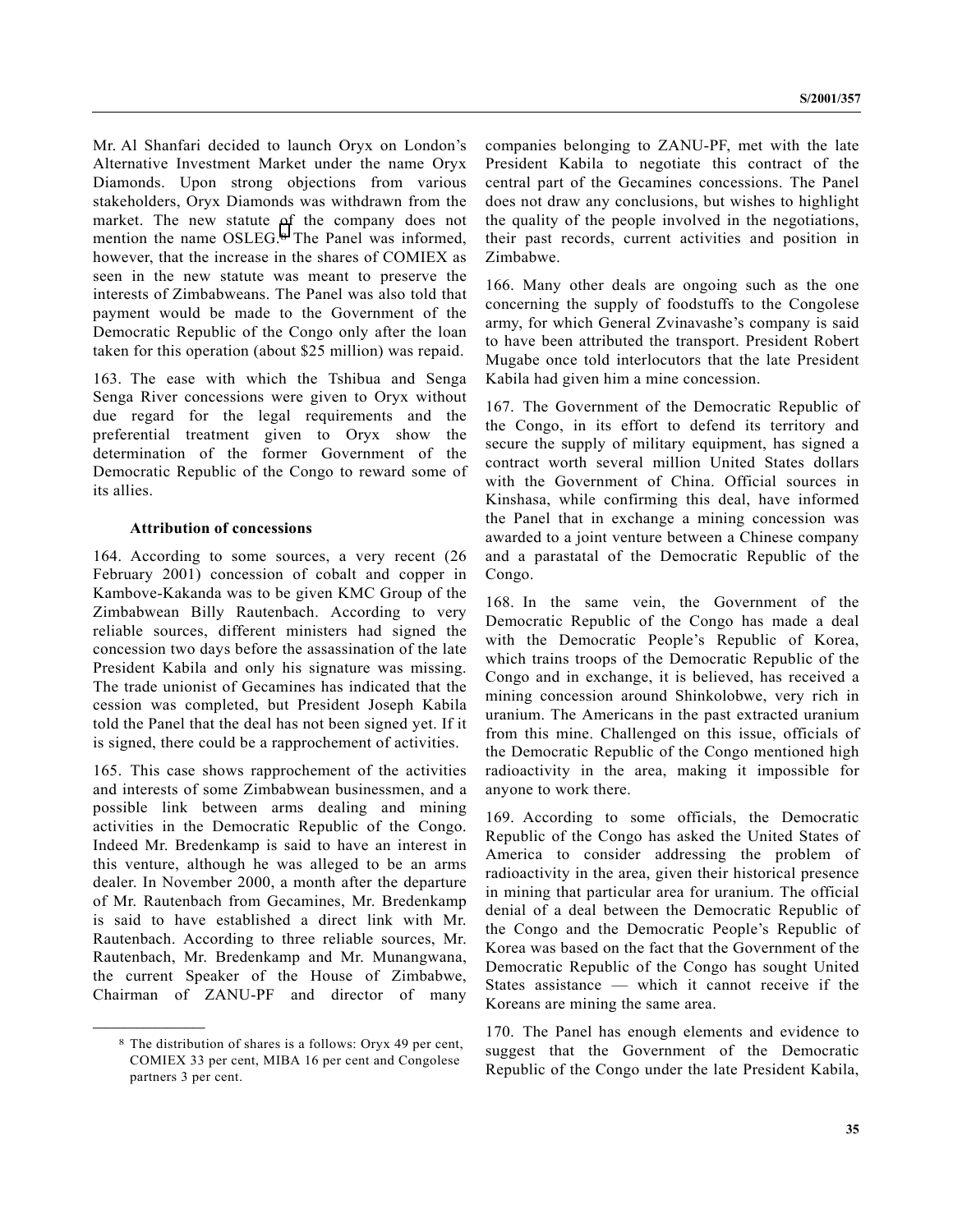gave strong incentives in the form of access, exploitation and management of mineral resources. These incentives in turn have "convinced" the Zimbabwean authorities to remain engaged in the Democratic Republic of the Congo. The incentives have, however, been so important that the whole balance of the mining industries is likely to be affected. The question in the region is which course of action will sidelined companies take in the future to guarantee their presence in the mining sector? Will it be another cycle of war or intensification of war in relation to the securing of access to the rich cobalt and copper area of the Democratic Republic of the Congo?

#### **Angola and Namibia**

171. These two countries have financed their participation in the conflict with their regular defence budget. In the case of Angola, some deals, minor compared to those of Zimbabwe, have been signed, such as the creation of Sonangol, in which Sonangol Angola has 60 per cent of shares and COMIEX 40 per cent. Sonangol Angola is a 100 per cent State-owned company (Sonangol supplies oil to the Democratic Republic of the Congo). The two countries have also signed a letter of intent to jointly exploit crude oil off their coast when peace returns to the region.

172. In the case of Namibia, the Panel was informed by the Namibian authorities of the existence of a joint venture between a Namibian company called August 26, whose main shareholder is the Ministry of Defence, an American company and a "company" of the Democratic Republic of the Congo. Other deals involving individuals have been signed. At this point, the Panel has not found substantial evidence that Angola and Namibia have signed commercial deals in the nature of "arms and support for natural resources". Their motivation seems to be solely political and strategic (for Angola). According to very reliable sources, joint ventures proposed to these two countries were a sign of gratitude rather than an incentive for their support and they never pressed for it.

## **C. Special features of the links between the exploitation of natural resources and the continuation of the conflict**

173. It is often said that the conflict in the Democratic Republic of the Congo is low-intensity warfare, as armies do not confront each other on a daily basis and battles or rather serious battles are not frequent. The Panel noted that the conflict, especially in occupied zones, is fought on three levels:

(a) Government forces and the allies versus the rebels and their Ugandan-Rwandan and Burundian allies;

(b) RCD-Goma and its Rwandan allies versus MLC or RCD-ML and their Ugandan allies;

(c) Rebel movements and their allies (Rwanda or Uganda versus the so-called negative forces: Interahamwe, Maï-Maï and other dissident groups).

174. Indeed, the conflict in the Democratic Republic of the Congo is being fought on two fronts, official and unofficial. The official front is that of classic warfare — two or more armies confronting each other. This front goes from Pweto to Mbandaka on an uneven line crossing various localities. The unofficial front is concentrated inside zones controlled by rebels and their Ugandan and Rwandan allies.

175. The analysis of battles and skirmishes recorded from mid-1999 to 2001 shows that:

(a) Overall, the number of battles on the official front with the engagement of the army is lower than the number of skirmishes, about 96 between 1999 and 2001;

(b) The number of battles has been decreasing over the years. In the first quarter of 2001, only eight confrontations were reported on the official front line;

(c) Current big battles have been fought in areas of major economic importance, towards the cobalt- and copper-rich area of Katanga and the diamond area of Mbuji Mayi. Military specialists argue that the Rwandan objective is to capture these mineralrich areas to deprive the Government of the Democratic Republic of the Congo of the financial sources of its war effort. Without the control of this area, the Government of the Democratic Republic of the Congo cannot sustain the war. This rationale confirms that the availability of natural resources and their exploitation permits the continuation of the war. This may be true for all the parties. In view of the current experience of the illegal exploitation of the resources of the eastern Democratic Republic of the Congo by Rwanda and Uganda, it could also be thought that the capturing of this mineral-rich area would lead to the exploitation of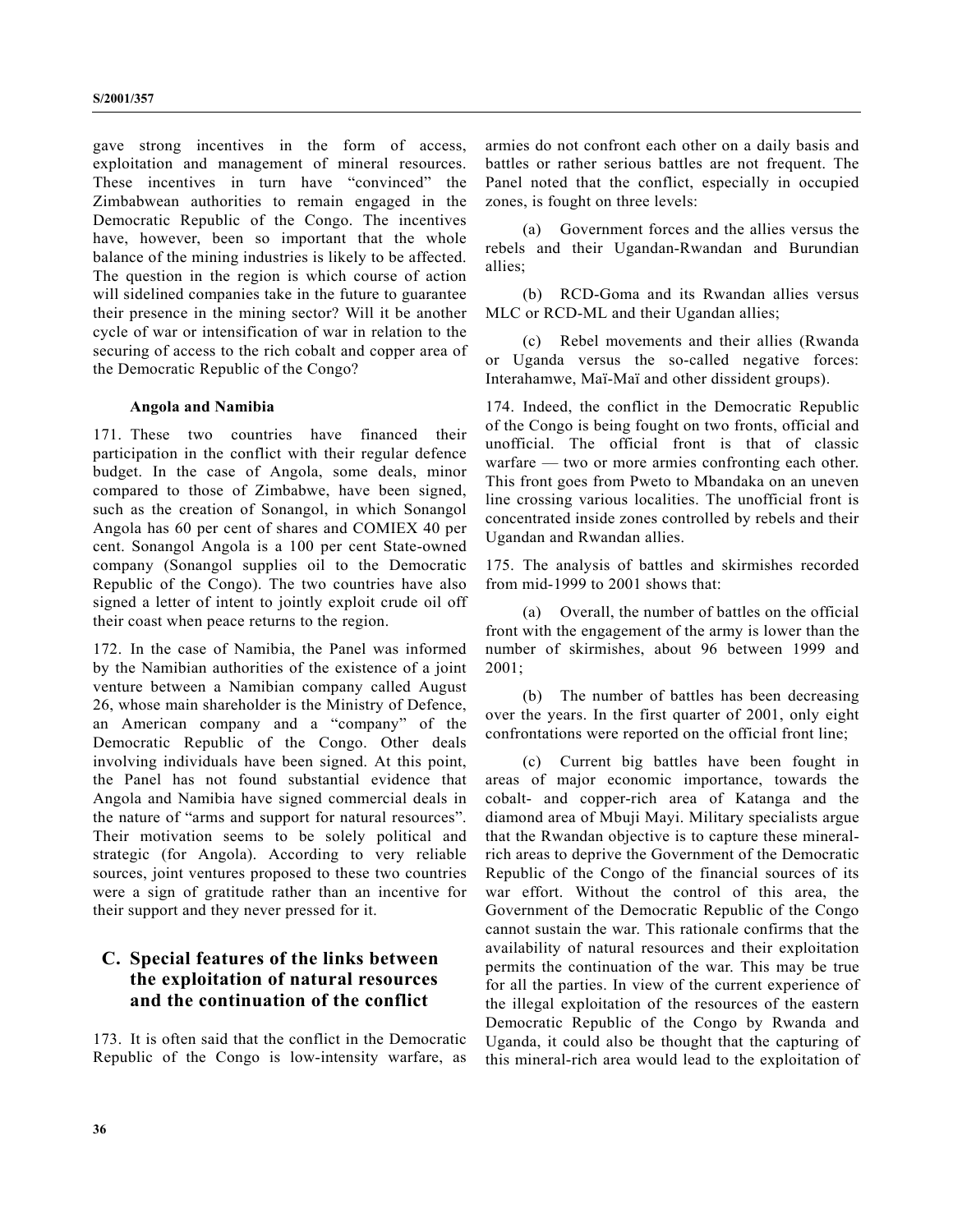those resources. In that case, control of those areas by Rwanda could be seen primarily as an economic and financial objective rather than a security objective for the Rwandan borders.

176. The number of skirmishes between rebel forces and their allies, and the armed group Maï-Maï has increased. From May to December 2000, about 177 clashes were reported. The battlefields are generally around coltan- and diamond-mining or coltan-rich areas. The Panel has strong indications that most of the fights between Rwandan soldiers and Maï-Maï have occurred in the so-called "coltan belt". Some areas experienced up to 10 skirmishes in 2000. According to some sources, numerous reports and accounts of eyewitnesses mention the presence of Rwandan and Ugandan soldiers providing security around coltan and diamond mines. Officials of RCD-Goma have confirmed the risk posed by the Maï-Maï and "negative forces" in those areas. A senior RCD official specified that only very well organized entities with the necessary security infrastructure can carry out the exploitation of coltan in those areas. In this particular case, the Rwandan army is the only institution with that capability in the eastern Democratic Republic of the Congo.

177. **Rwanda's "unusual" tactics**. The Rwandan forces will attack the same area for two days then pull back. According to our sources, these attacks seem to coincide with the period when coltan has been extracted and put in bags for evacuation by the Maï-Maï. Attacked, the Maï-Maï abandon their coltan, which is then taken away by small aircraft. The Rwandan soldiers retreat again waiting for the next information on available coltan. In the areas where their grip is weaker, Rwanda in particular has designed strategies to retain control within certain echelons of the existing local hierarchies. In those areas controlled by the Interahamwe and Maï-Maï forces, either RPA, from time to time, mounts military operations that allow it to capture the areas temporarily and evacuate the coltan, or else middlemen are used for the purchase of coltan from the Maï-Maï and "negative forces".

178. Battles between rebel movements are also reported in areas rich in mines. On 18 November 2000, RCD-Goma and its Rwandan allied troops based in Kisangani attacked positions of MLC in Bengamisa, 50 km north-west of Kisangani, and took control of this rich diamond area. On 31 December 2000, RCD-Goma and its allies launched an attack on the area controlled

by RCD-ML and captured Kandole, an area rich in diamonds and with some coltan. Also late in December 2000, RCD-Goma initiated an attack from Lindi to conquer Lakutu, another diamond-rich area.

179. Finally, in areas where the risks are too high, adversaries, if not enemies, become partners in business. That is the case of the Maï-Maï doing business with RPA civilian coltan dealers, who in turn sell to *comptoirs* controlled by Rwandans and their companies Grands Lacs Metals and Rwanda Metals. The most famous case was when the Maï-Maï chief, General Padiri, informed people in Kigali in November 2000 that he was selling 60 tons of coltan.

180. **Strategies to sustain the vicious circle of war and exploitation: the example of Uganda**. Top UPDF commanders have essentially used the Hema/Lendu conflict. The Panel has received very reliable information clearly showing how General Kazini and Colonels Kyakabale and Arocha assisted in training different Hema militia, and manipulated those groups to fight each other. Reports clearly showed that while the Kazini camp was helping with the training of the Hemas, the Colonel Peter Karim camp was assisting in training the Lendus. Both camps belonging to UPDF. There are strong indications that some UPDF elements may spark violence so as to remain in the region in an attempt to control the gold-rich area and the potentially coltan-rich areas of Nyaleki. There is, therefore, a clear intent of the military commanders to control these mineral-rich areas and keep them for long-term exploitation. The Nia-Nia confrontation in October 2000, in which UPDF General Kazini and Roger Lumbala fought another UPDF group and RCD-ML is a variation of the fighting inside UPDF for control of coltan-rich areas. According to different sources, Roger Lumbala, of RCD-national, has been used by General Kazini to control the Bafwasende area, rich in diamonds and coltan.

#### **D. Facilitators or passive accomplices?**

181. The link between the continuation of the conflict and the exploitation of natural resources would have not been possible if some entities, not parties in the conflict, had not played a key role, willingly or not. Bilateral and multilateral donors and certain neighbouring and distant countries have passively facilitated the exploitation of the resources of the Democratic Republic of the Congo and the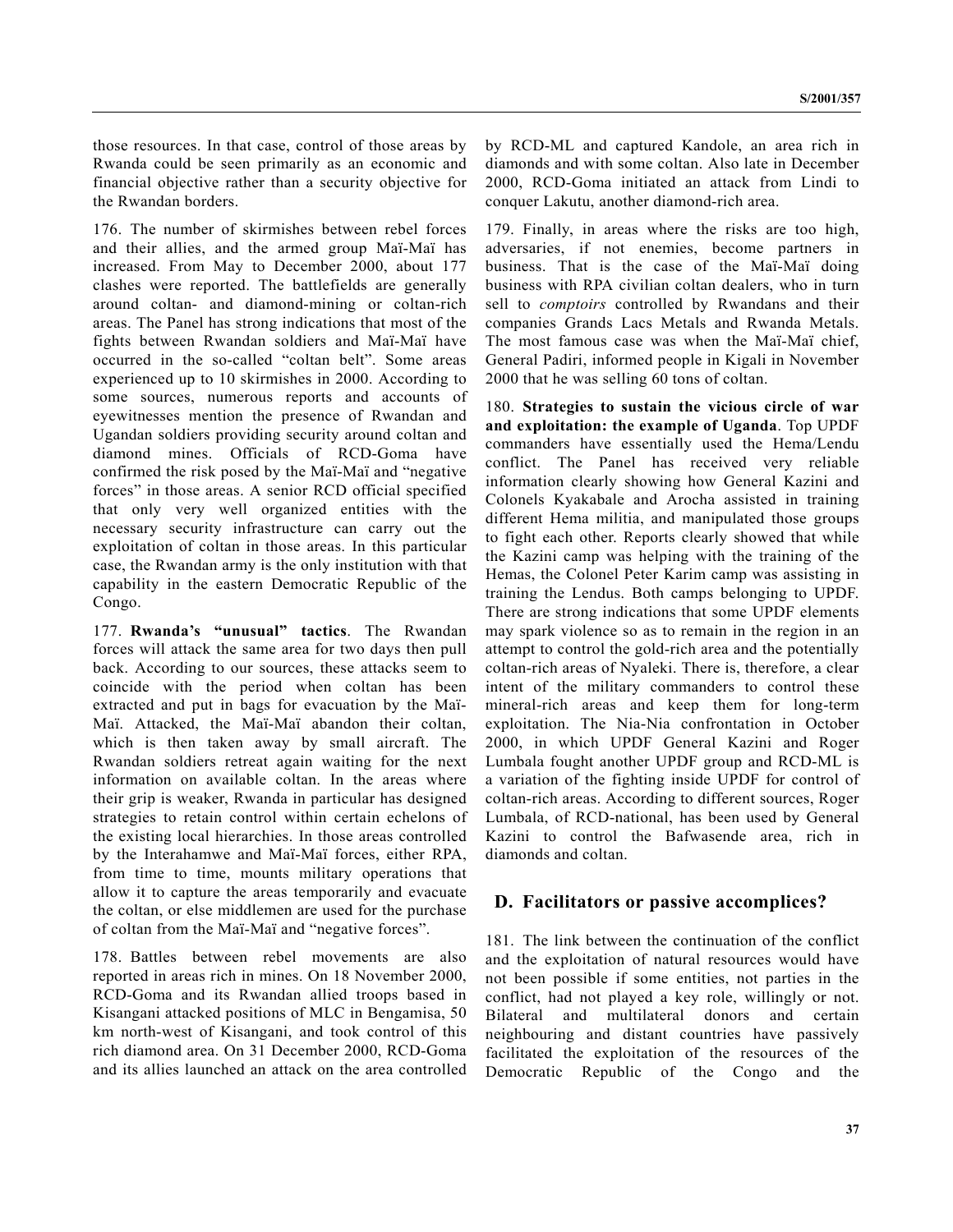continuation of the conflict; the role of private companies and individuals has also been vital.

182. The Panel has gathered information showing that linkages between different actors and stakeholders are very well structured to the point that Governments and large reputable companies operate in confidence. In the case of coltan, all the needed documentation for its export is provided in Kigali, but there are accomplices in Kinshasa in the Ministry of Mines. The importing companies and their facilitators are aware of the real origin of the coltan, however. According to manifests that the Panel received, Sabena Cargo as well as SDV of the Bollore group have been among the key companies in this chain of exploitation and continuation of war. Thousands of tons of coltan from the Democratic Republic of the Congo were carried from Kigali or through the port of Dar es Salaam.

183. The Panel also has indications of the direct and indirect involvement of some staff of the embassies and cooperation agencies of developed countries. They have facilitated the purchase of illegal minerals. The United States honorary consul in Bukavu, as he presented himself, Ramnik O. Kotecha, in addition to promoting deals between American companies and coltan dealers in the region, is himself Chairman of the Kotecha group of companies based in Bukavu and deals in coltan.

184. On the basis of the facts and their analysis, the Panel reaches the conclusion that the increase in revenues of the Rwandan army from coltan sales was made easy by three key factors:

(a) The passive role of some private companies such as Sabena and SDV for the transport of coltan, Citibank for the financial transaction as the corresponding bank of BCDI, the self-proclaimed United States honorary consul in Bukavu and some staff in various embassies in Kigali;

(b) The rush to profit of some foreign companies that were ready to do business regardless of elements of unlawfulness and irregularities (see annex I for a sample of companies);

(c) The political legitimization provided by some developed countries. In November 2000 in Kigali, the Panel was told that the illegal exploitation of resources and the financial gains of RPA were justified as the repayment for the security that Rwanda provides.

#### **Bilateral donors**

185. The main bilateral donors to Rwanda and Uganda have been the United Kingdom of Great Britain and Northern Ireland, Denmark, Germany and the United States of America in various sectors. The analysis of their cooperation shows that sectors benefiting from this assistance are related to poverty, education and governance. Priority sectors have been water and sanitation, health and governance, including institutional reforms, justice and human rights, especially for Rwanda. In some cases, direct aid to the budget is provided. The balance of payments of Rwanda shows that budget support has steadily increased, from \$26.1 million in 1997 to \$51.5 in 1999. While such support is legitimate, the problem is that expenditures and services which were supposed to be provided and covered by the Governments of Rwanda and Uganda and which are covered by the bilateral aid constitute savings in the national budget. Were these savings used to finance this war?

186. The German Ambassador in Kigali told the Panel about German support to German business dealing in pyrochlore and coltan in the occupied Democratic Republic of the Congo. In this particular case, German cooperation has given a preferential loan of DM 500,000 to Karl Heinz Albers, a German citizen, to expand his coltan business in the Democratic Republic of the Congo (SOMIKIVU) and Mr. Albers's business is guarded by RCD-Goma soldiers.

#### **Multilateral donors**

187. The World Bank has praised Uganda for its economic performance and the reforms under the structural adjustment programme as a success story and has promoted its case for the new debt relief programme, the Highly Indebted Poor Countries initiative.

188. The Panel has however indications that this economic performance was driven in part, especially over the past three years, by the exploitation of the resources of the Democratic Republic of the Congo. Notes exchanged between World Bank staff clearly show that the Bank was informed about a significant increase in gold and diamond exports from a country that produces very little of these minerals or exports quantities of gold that it could not produce (see para. 97). Internal discussions of the World Bank staff also confirm this knowledge of the situation: in one of those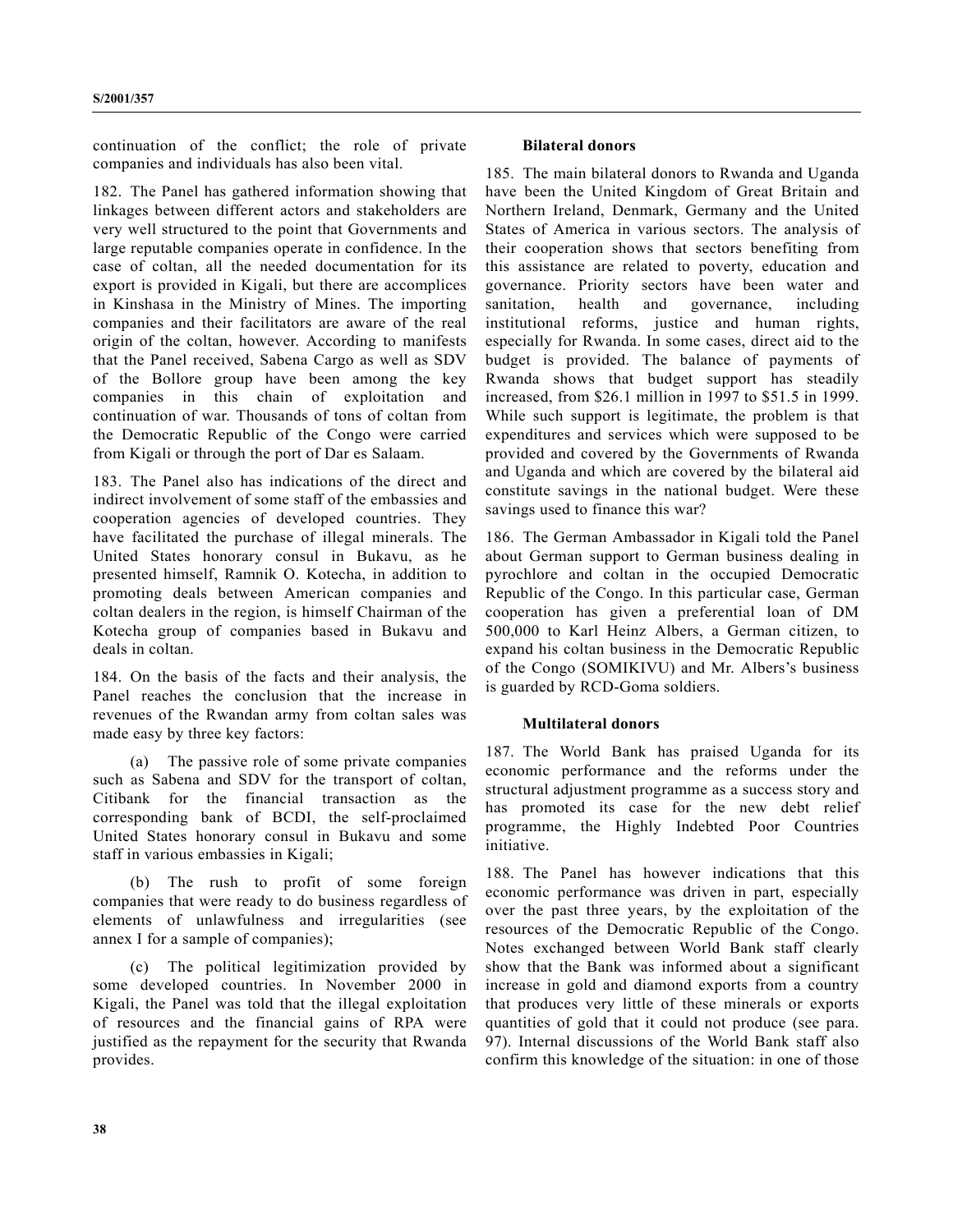internal exchanges, a staff member warned his colleague that the World Bank silence would blow up in the Bank's face.

189. In the case of Uganda and its exploitation of the natural resources of the Democratic Republic of the Congo, the World Bank never questioned the increasing exports of resources and in one instance a staff member even defended it. During the Panel's visit to Uganda, the representative of the Bank dismissed any involvement of Uganda in the exploitation of those resources. The Bank not only encouraged Uganda and Rwanda indirectly by defending their case, but equally gave the impression of rewarding them by proposing these countries for the Highly Indebted Poor Countries debt relief initiative.

190. The Bank's shadow on the conflict in the Democratic Republic of the Congo is even more apparent on the budget. The balance of payments of both Uganda and Rwanda shows a significant increase in long-term borrowing in support of the budget. The defence budget however has increased in absolute terms, allowing Uganda and Rwanda to continue the conflict. There seems to be a precedent for the Bank's behaviour. During the Cambodian crisis in the 1980s, the Bank turned a blind eye to the illicit exploitation of Cambodian timber; the question is whether it is World Bank policy to ignore broad governance issues (hard or soft) while dealing with its clients.

#### **Transit countries**

191. Countries in the region have indirectly and passively facilitated the cycle of exploitation of the natural resources of the Democratic Republic of the Congo and the continuation of the conflict. This has usually happened without any intent to cover up or protect some interests. That is particularly the case of countries with seaports. Those countries have served as the hub for the export of natural resources. They were bound by regulations and agreements signed within the framework of subregional organizations such as COMESA for the seaports of Mombasa and Dar es Salaam and UDEAC/CEMAC for the port of Douala. Mombasa and Dar es Salaam were the main ports used by Uganda, Rwanda and Burundi to export some natural resources, such as timber, cassiterite, coffee and various barks. Douala seaport was also used for coffee from Equateur Province and transported from Bangui.

192. According to some sources, the Government of the Central African Republic was aware of the commercial activities of MLC in Bangui. Jean-Pierre Bemba's friends, Jean-Yves Ollivier, Jean-Pierre Dupont and Jean-Pierre Saber, have all used Bangui as the *arrière-base* for their diamond and coffee deals. The Government never prevented MLC from using the Central African Republic for economic activities. In addition, some individuals were using the territory of the Central African Republic to carry out their illegal activities, as was the case with Victor Butt, who used Bangui airport to load and offload coffee and arms.

193. According to some sources, some countries in the region have been very attractive to Rwandan families with an acceptable level of wealth. Army salaries cannot sustain such lucrative properties and standards of living. How do they sustain these families? Where did the money come from?

194. Kenya has played a different role in the exploitation of the resources of the Democratic Republic of the Congo. It has been the base for the supply of counterfeit United States dollars and also the venue of financial transactions of various traders who export their resources (timber, coffee and tobacco) through the port of Mombasa.

#### **The pivotal role of leaders**

195. This section aims to show how Presidents and other decision makers tolerate, organize or put in place the framework and conditions to maintain the status quo of exploitation and war. The Panel refrains from making allegations about the personal involvement of Presidents in the illegal and financial activities until further investigation is carried out. For instance, the Panel received but dismissed, for lack of evidence, allegations of the involvement of President Kagame's family in diamond dealing; it focused rather on the objective elements of the President's political responsibility. In some reports and accounts, the name of President Museveni was mentioned as a shareholder in a specific company. The Panel refrains from citing these accounts until further research is conducted.

196. **President Paul Kagame**. His position in the State apparatus with regard to the exploitation of the natural resources of the Democratic Republic of the Congo and the continuation of the war has evolved, yet his role has remained pivotal. This role can be situated on three levels: his relations with the Rwandan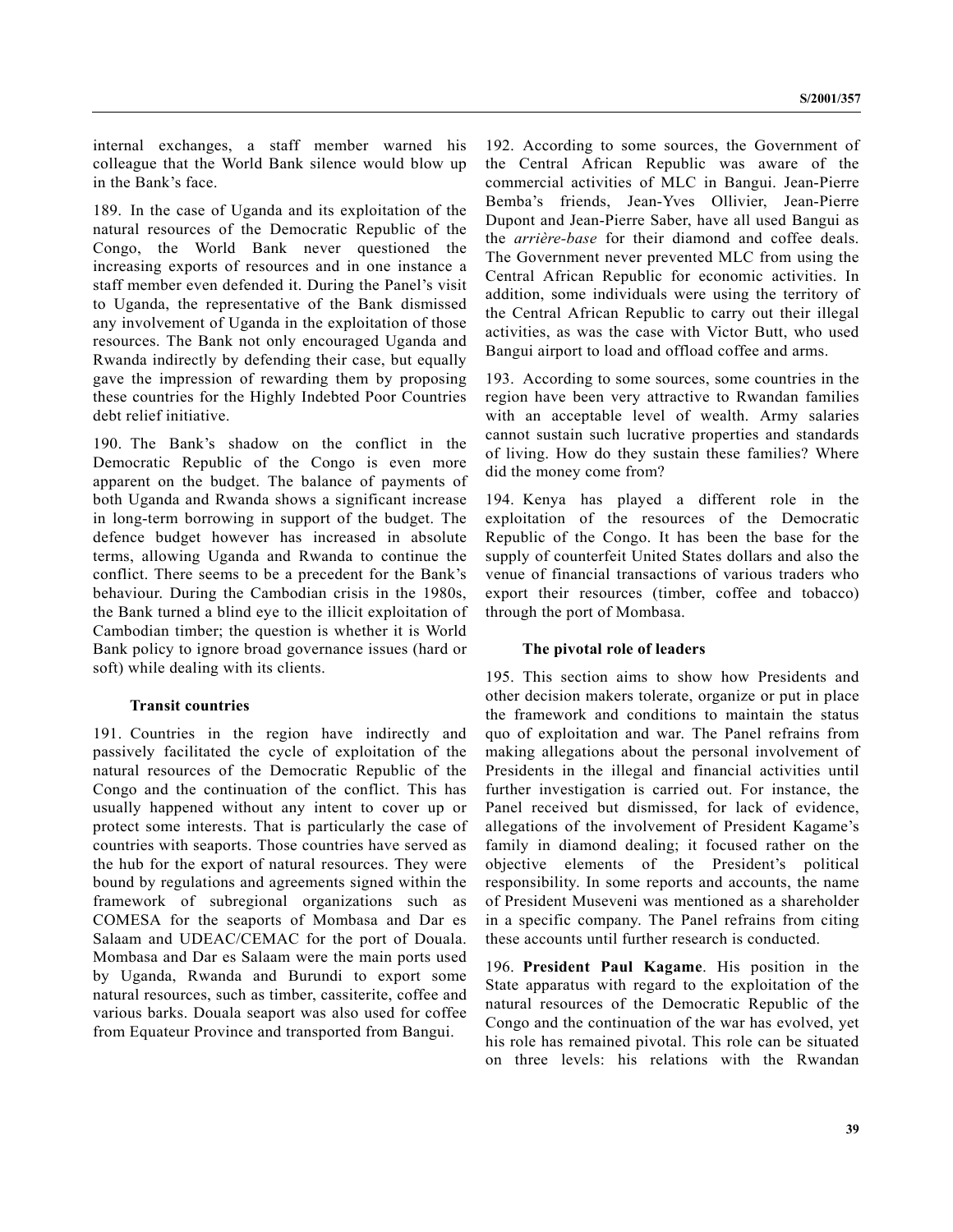business community operating in the Democratic Republic of the Congo, control over the army, and the structures involved in the illegal activities.

197. According to some reliable sources, President Kagame has close relationships with top Rwandan businessmen. For instance, he maintains good relations with Modeste Makabuza, "owner" of Jambo Safari. He is also close to Alfred Khalissa, the "founder" of BCDI and former manager of BCD. The same sources told the Panel that President Kagame is very close to Tibere Rujigiro, who is known for generous financial support to RPF during the 1990-1994 war. Mr. Rujigiro is one of the shareholders of Tristar Investment, with very close ties to RPF. This close aide to President Kagame has business relationships with Faustin Mbundu, who is known for his arms dealing activities. What all these businessmen have in common is their direct involvement in the exploitation of natural resources in the areas that Rwanda controls. Different sources have told the Panel that each of these businessmen has at a certain point benefited from the President's "help".

198. President Kagame, when he was Minister of Defence, reorganized or approved the reorganization of the Rwandan army and the Ministry of Defence, which subsequently led to the creation of the Department of External Relations in which the Congo desk is located. This unit has been the cornerstone of the financial transactions of RPA. The former Minister of Defence should have been aware of the functioning of RPA as well as the daily operations of the army.

199. Two very reliable sources told the Panel that in September 1998 the then Vice-President, during a meeting with various officials of RCD and RPA top commanders, informed the participants that there was a need to raise \$50 million to make it possible to reach Kinshasa in two months.

200. Finally, when faced with the question of the involvement of RPA in the exploitation of the resources of the Democratic Republic of the Congo, the President announced in a radio interview that private Rwandan citizens were carrying out commercial activities in the Democratic Republic of the Congo. Was this a deliberate act to mislead various partners or was it translating the President's lack of information on the issue? Meanwhile, the President has admitted in the past that the conflict in the Democratic Republic of the Congo was self-financing. All these elements combined suggest the President's degree of knowledge

of the situation, his implicit approval of the continuation of the illegal exploitation of the resources of the Democratic Republic of the Congo and somehow his complicity as well as his political and moral responsibility.

201. **President Yoweri Museveni**. President Yoweri Museveni's role in the exploitation of the natural resources of the Democratic Republic of the Congo and the continuation of the war can be situated at the following levels: his policy towards the rebel movements, his attitude towards the army and the protection provided to illegal activities and their perpetrators.

202. He has shaped the rebellion in the area controlled by Uganda according to his own political philosophy and agenda. He opted for a more decentralized authority and only intervenes when major problems arise, but he has a very good knowledge of the situation on the ground.

203. Messrs. Mbusa Nyamwisi and Tibasima, former first and second Vice-Presidents close to General Salim Saleh and General Kazini, are more inclined to business and the extraction of natural resources. In December 1999, a report was handed over to the President of Uganda, specifically pointing out the embezzlement of \$10 million by Mr. Nyamwisi and \$3 million by Mr. Tibasima. Another report was handed to President Museveni in February 2000, specifically denouncing the collusion between Trinity Group and Mr. Tibasima and the impact on the collection of customs duties. President Museveni chose to give the direction of the Congolese Liberation Front to those who are the accomplices of illegal cartels.

204. President Museveni was also informed of the situation on the ground, the exploitation being carried out and the involvement of officials of MLC and RCD-ML, including the conflict between Hemas and Lendus.

205. The President's family has also been very involved in business in the Democratic Republic of the Congo in the occupied zones. General Salim Saleh and his wife, shareholders in Victoria and Trinity, have confidently carried out their activities undisturbed.

206. The Panel concludes that when the information is passed to the President and he chooses not to act, when he appoints the very people who carry out criminal activities, and when his family members get away with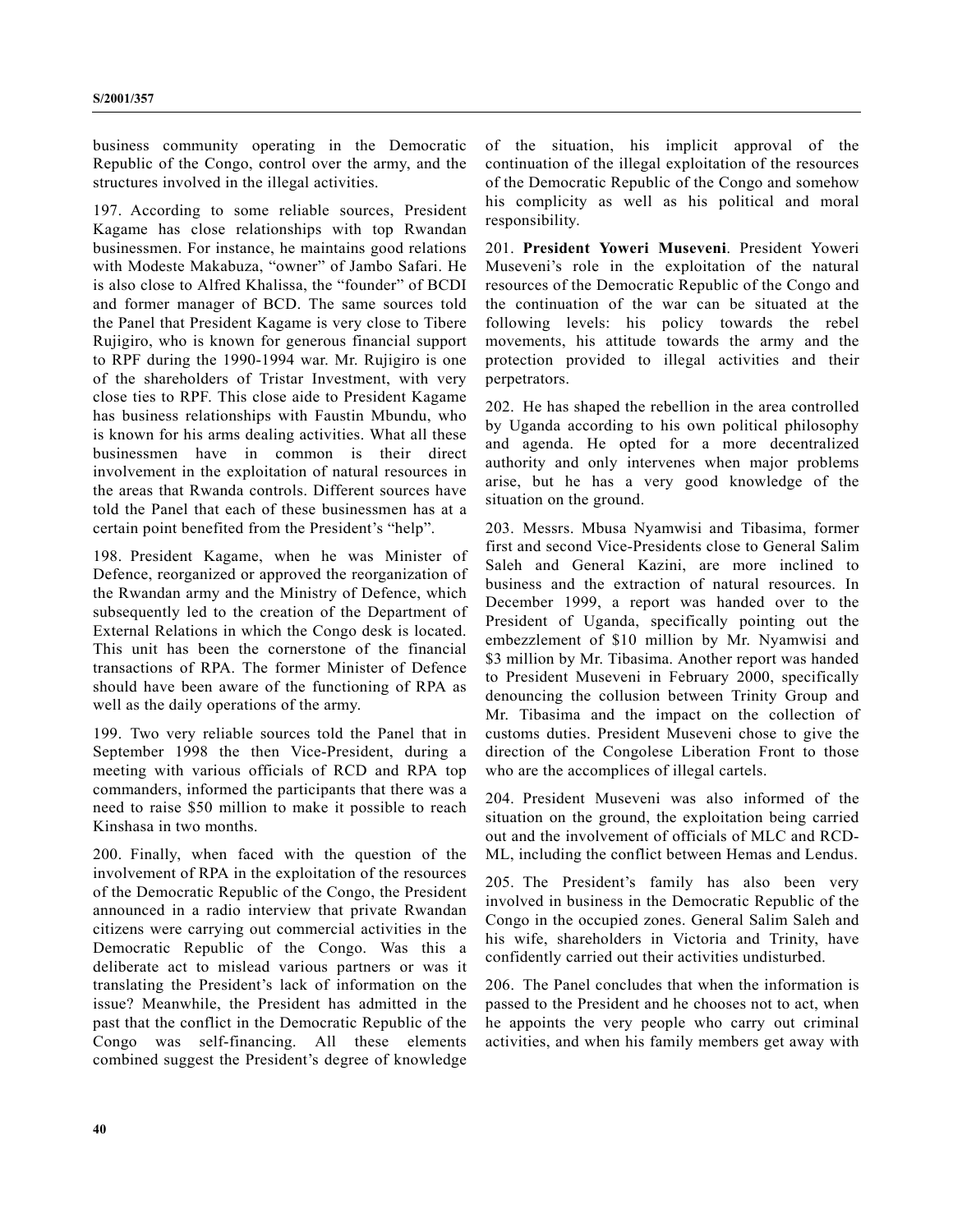criminal activities, it becomes overwhelming that the President has put himself in the position of accomplice.

207. **The late President Laurent-Désiré Kabila**. His role in the continuation of the war has survived his death. On three levels, he bears part of the responsibility for the current situation. First, as the chief of AFDL, he created a precedent in giving a character of "legality" or legitimacy to otherwise illegal operations. During his advance on Kinshasa, he granted concessions even though he did not have authority to do so. These are the same methods being used by some armed groups to fight for power.

208. Second, he allowed and tolerated some unlawful ventures as a way of rewarding allies. He also initiated the barter system in order to defend his territory. This is gradually becoming the normal practice for the rebel groups.

209. Third, he offered a good excuse and a pretext to those who had carefully planned the redrawing of the regional map to redistribute wealth. Many sources have told the Panel how they were approached and asked to think about the distribution of wealth of the Democratic Republic of the Congo in terms of their personal enrichment.

210. According to the facts, accounts and information gathered, the pivotal roles of the Ugandan and Rwandan leaders reside in the way in which they diverted the primary mission of their armies from protection of their territory and made them armies of business. By the same token, they indirectly created within their armies conditions for top officers to put in place networks that they controlled. These networks are becoming cartels, which will take over the war for natural resources.

211. Presidents Kagame and Museveni are on the verge of becoming the godfathers of the illegal exploitation of natural resources and the continuation of the conflict in the Democratic Republic of the Congo. They have indirectly given criminal cartels a unique opportunity to organize and operate in this fragile and sensitive region. Finally, the attitude of the late President has possibly planted the seeds for another round of war for resources in the Democratic Republic of the Congo. Politicians such as Jean-Pierre Bemba, Mwenze Kongolo, Victor Mpoyo, Adolphe Onusumba, Jean-Pierre Ondekane and Emmanuel Kamanzi are ready to make any deal for the sake of power or for personal enrichment. Companies such as

IDI and Sengamines some of which reportedly have ties with arms dealers, are likely to create a more troubling situation in the Democratic Republic of the Congo. Equally, joint ventures and concessions given to some allies as rewards may cause some problems given the nature of the shareholders who are either armed forces or powerful and influential politicians. The situation is now deeply embedded and the regional power structures are consequently not stable.

212. The link between the exploitation of natural resources and the continuation of the conflict in the Democratic Republic of the Congo does exist, and it is based on five factors which are not mutually exclusive. First, the capacity of countries to use their own resources to sustain the war up to a certain stage, as in the case of Angola. Second, the ability of countries to take resources from enemies and use it to fight the socalled "self-sustaining" war, as in the case of Rwanda. Third, the intent of some Governments to take advantage of the war situation and use it to transfer wealth from one country to their national economy, as is the case with Rwanda and Zimbabwe. Fourth, the will of private citizens and businesses who endeavour to sustain the war for political, financial or other gains; for example, generals and other top officers in the Ugandan and Zimbabwean army and other top officials and unsavoury politicians (Victor Mpoyo, Gaëtan Kakudji, Mwenze Kongolo) in the Government of the Democratic Republic of the Congo. Fifth, the capacity of one of the warring parties to give incentives (mineral and others) to its allies and soldiers, for example the Democratic Republic of the Congo.

## **IV. Conclusion and findings**

213. The conflict in the Democratic Republic of the Congo has become mainly about access, control and trade of five key mineral resources: coltan, diamonds, copper, cobalt and gold. The wealth of the country is appealing and hard to resist in the context of lawlessness and the weakness of the central authority.

214. Exploitation of the natural resources of the Democratic Republic of the Congo by foreign armies has become systematic and systemic. Plundering, looting and racketeering and the constitution of criminal cartels are becoming commonplace in occupied territories. These criminal cartels have ramifications and connections worldwide, and they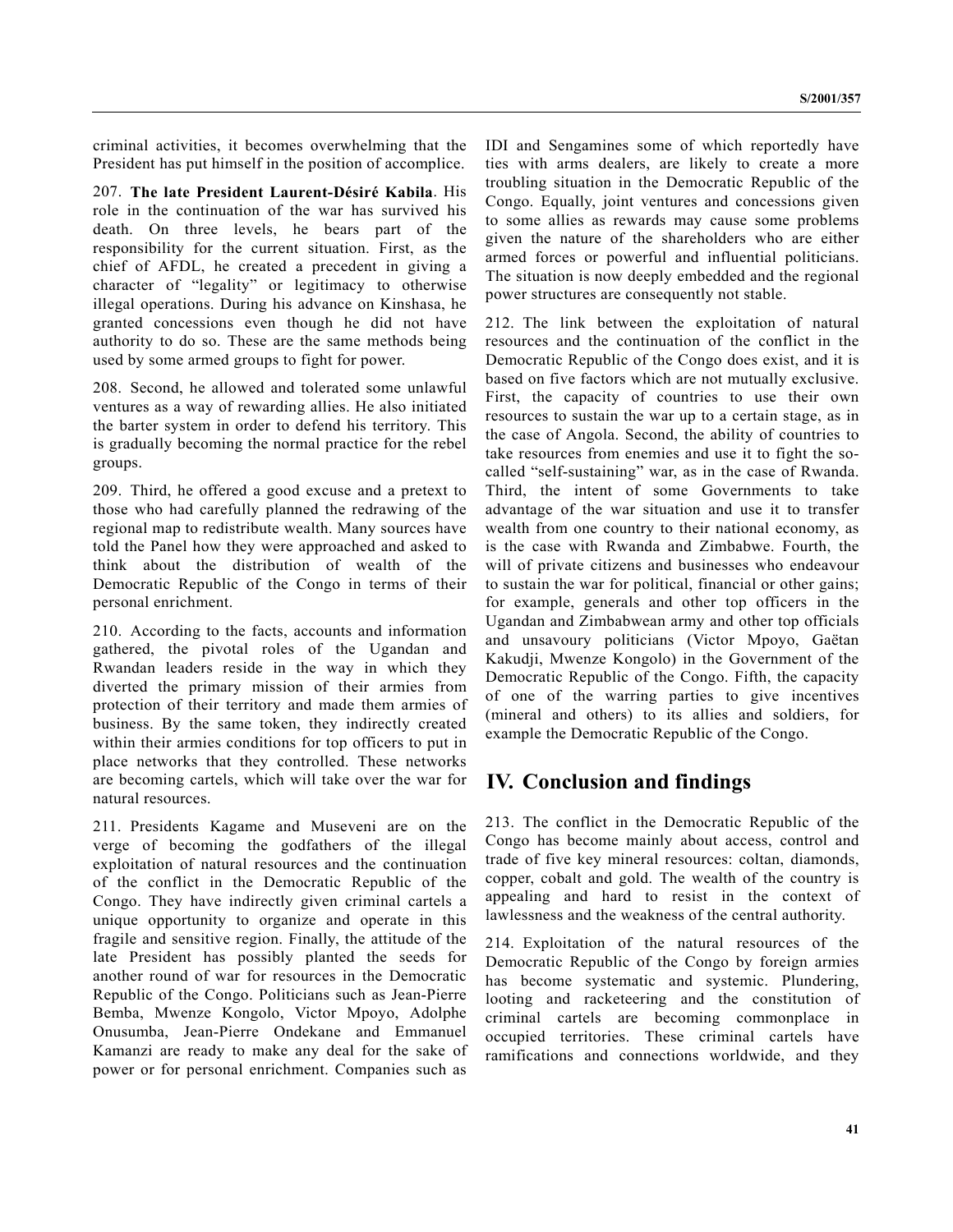represent the next serious security problem in the region.

215. The role of the private sector in the exploitation of natural resources and the continuation of the war has been vital. A number of companies have been involved and have fuelled the war directly, trading arms for natural resources. Others have facilitated access to financial resources, which are used to purchase weapons. Companies trading minerals, which the Panel considered to be "the engine of the conflict in the Democratic Republic of the Congo" have prepared the field for illegal mining activities in the country.

216. Bilateral and multilateral donors have sent mixed signals to Governments with armies in the Democratic Republic of the Congo.

217. Top military commanders from various countries, for different reasons, needed and continue to need this conflict for its lucrative nature and for temporarily solving some internal problems in those countries as well as allowing access to wealth. They have realized that the war has the capacity to sustain itself, and therefore have created or protected criminal networks that are likely to take over fully if all foreign armies decide to leave the Democratic Republic of the Congo.

218. The conflict in the Democratic Republic of the Congo, because of its lucrative nature, has created a "win-win" situation for all belligerents. Adversaries and enemies are at times partners in business (Maï-Maï and Rwandans and Congolese rebels), prisoners of Hutu origin are mine workers of RPA, enemies get weapons from the same dealers and use the same intermediaries. Business has superseded security concerns. The only loser in this huge business venture is the Congolese people.

## **V. Recommendations**

#### **Prerequisite**

219. The Panel acknowledges the validity of Security Council resolutions 1304 (2000) and 1341 (2001), as well as the Lusaka Agreement, and puts its report and recommendations within their broad framework. The Panel believes its report and recommendations are consistent with those resolutions.

#### **Follow-up**

220. The Panel recommends that the Security Council extend the mandate of the Panel of Experts on the Illegal Exploitation of Natural Resources and Other Forms of Wealth of the Democratic Republic of the Congo, to allow it to conduct a follow-up investigation and report on the structures and networks put in place or facilitated by warring parties to illegally exploit the natural resources of the Democratic Republic of the Congo, including the situation after the withdrawal of foreign military forces.

#### **Sanctions**

221. The Security Council should immediately declare a temporary embargo on the import or export of coltan, niobium, pyrochlore, cassiterite, timber, gold and diamonds from or to Burundi, Rwanda and Uganda until those countries' involvement in the exploitation of the natural resources of the Democratic Republic of the Congo is made clear and declared so by the Security Council. All countries should abstain from facilitating the import or export of these resources. Any country breaking this embargo should face sanctions; Governments should take the measures necessary to ensure that companies registered in their territory and individuals breaking the embargo are punished.

222. The Security Council should decide that all Member States without delay should freeze the financial assets of the rebel movements and their leaders. Member States should take the necessary measures to ensure that their public and private financial institutions stop doing business with banks named in this report that are located in Burundi, Rwanda and Uganda.

223. The Security Council should strongly urge all Member States to freeze the financial assets of the companies or individuals who continue to participate in the illegal exploitation of the natural resources of the Democratic Republic of the Congo immediately after the publication of this report.

224. The Panel recommends that the Security Council declare an immediate embargo on supply of weapons and all military materiel to the rebel groups operating in the Democratic Republic of the Congo and consider extending this embargo to the States that support or assist those groups.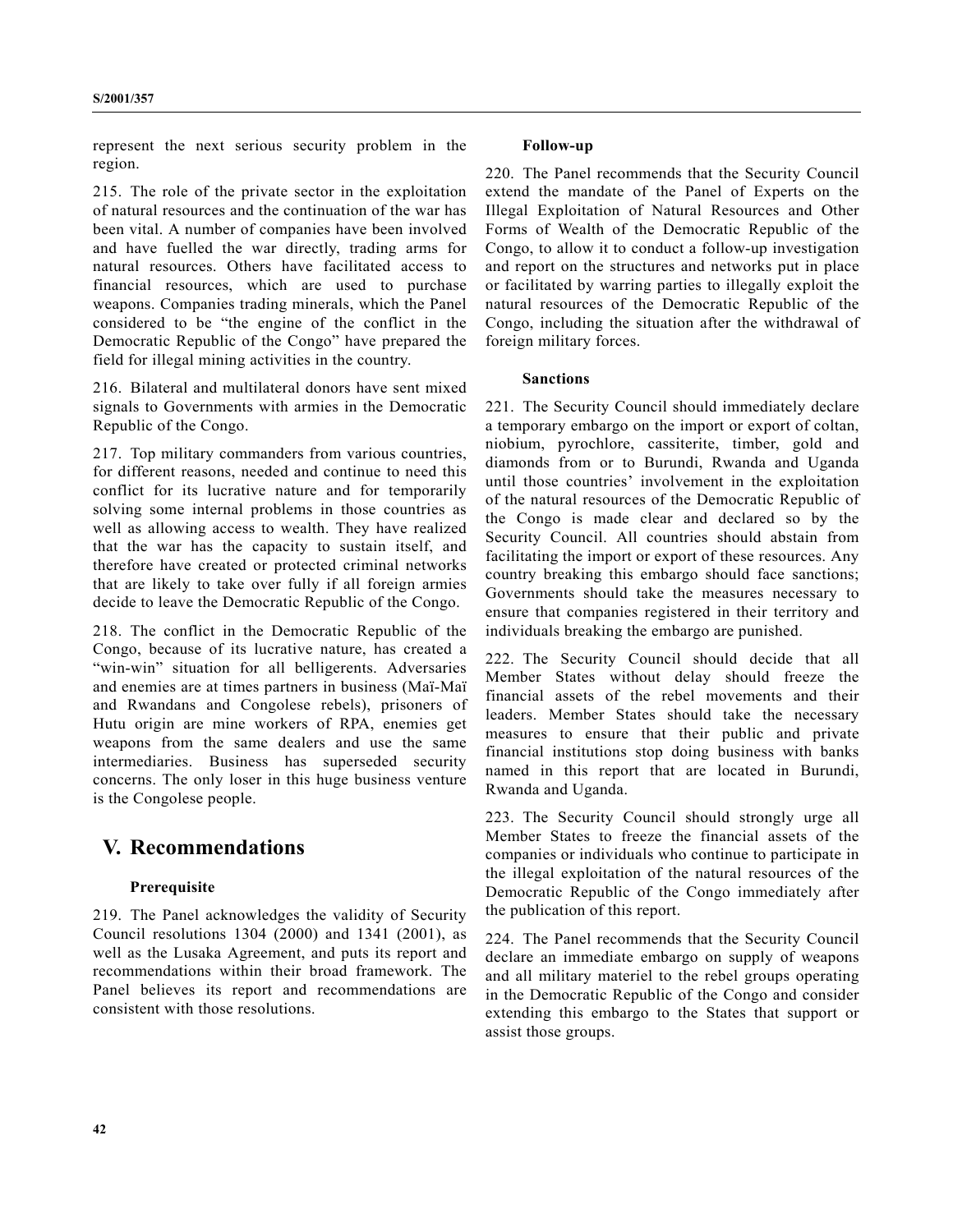225. The Panel recommends that the Security Council decide that all military cooperation with States whose military forces are present in the Democratic Republic of the Congo in violation of its sovereignty be suspended immediately until those armies withdraw from the Democratic Republic of the Congo.

#### **Financial and economic matters**

226. The Panel recommends that the Security Council urge Member States to suspend balance of payments support to the countries of the region involved in the illegal exploitation of the natural resources of the Democratic Republic of the Congo, until the Security Council has evidence to its satisfaction that the illegal exploitation of natural resources has stopped.

227. The Panel recommends that the Security Council requests the World Bank and IMF to consider suspending their support to the budgets of these countries until the end of the conflict. If, within two months after the publication of this report, clear evidence and signs of the disengagement of these countries from the exploitation of the natural resources of the Democratic Republic of the Congo are not given to the Security Council, cooperation between those institutions and the countries involved should be suspended. The World Bank and IMF should design a policy guideline on cooperation between each institution and countries involved in conflicts.

228. The Panel recommends that the Security Council urge Member States sharing a common border with the Democratic Republic of the Congo or serving as transit countries for goods and natural resources from the Democratic Republic of the Congo to form a commission to investigate financial and economic activities conducted on their territories in connection with the war in the Democratic Republic of the Congo, and take the necessary action to curb or halt activities that contribute to the continuation of hostilities.

#### **Diamond business**

229. The Security Council should call upon the Democratic Republic of the Congo to take the necessary steps to curb the flow of illicit diamonds by liberalizing the diamond trade. A clear signal in this regard should be sent to all companies that resist and obstruct the liberalization of the mineral markets.

230. All diamond dealers operating in the territories occupied by foreign forces should immediately stop doing business with rebels and Burundi, Rwanda and Uganda. Failure to do so should lead to action through the World Diamond Council. The Republic of the Congo and the Central African Republic should take the necessary measures to stop abetting the trade in illicit and conflict diamonds.

231. Furthermore, the Panel endorses all the relevant recommendations on diamonds made by the Panel of Experts established by resolution 1306 (2000) in relation to Sierra Leone in its report (S/2000/1195, paras. 155 to 166), in particular:

(a) A certification scheme similar to that adopted by Sierra Leone should be required of the Democratic Republic of the Congo and all other diamond-exporting countries in the region, within a period of six months;

(b) Major trading centres should agree on a recording and public documentation system for rough diamond imports that clearly designates countries of origin and provenance;

(c) All countries importing rough diamonds must apply a "rough control" system whether they have free trade zones or not;

(d) The European Union should have few entry points for diamonds;

(e) The United Nations and the World Diamond Council should form a commission to conduct an annual review of the proper implementation of the certification system;

(f) An annual statistical production report should be compiled by each exporting country and gathered into a central annual report, compiled by the World Diamond Council and/or by the certification body that is expected to emerge from the "Kimberley process".

#### **Forest and timber**

232. The Panel proposes that countries with seaports and those with transit facilities report to the United Nations Forum on Forests on the transit of timber through their territory. As the timber from the Democratic Republic of the Congo transits through the ports of Mombasa and Dar es Salaam, the Governments of Kenya and the United Republic of Tanzania should declare to the Forum on Forests the origins of the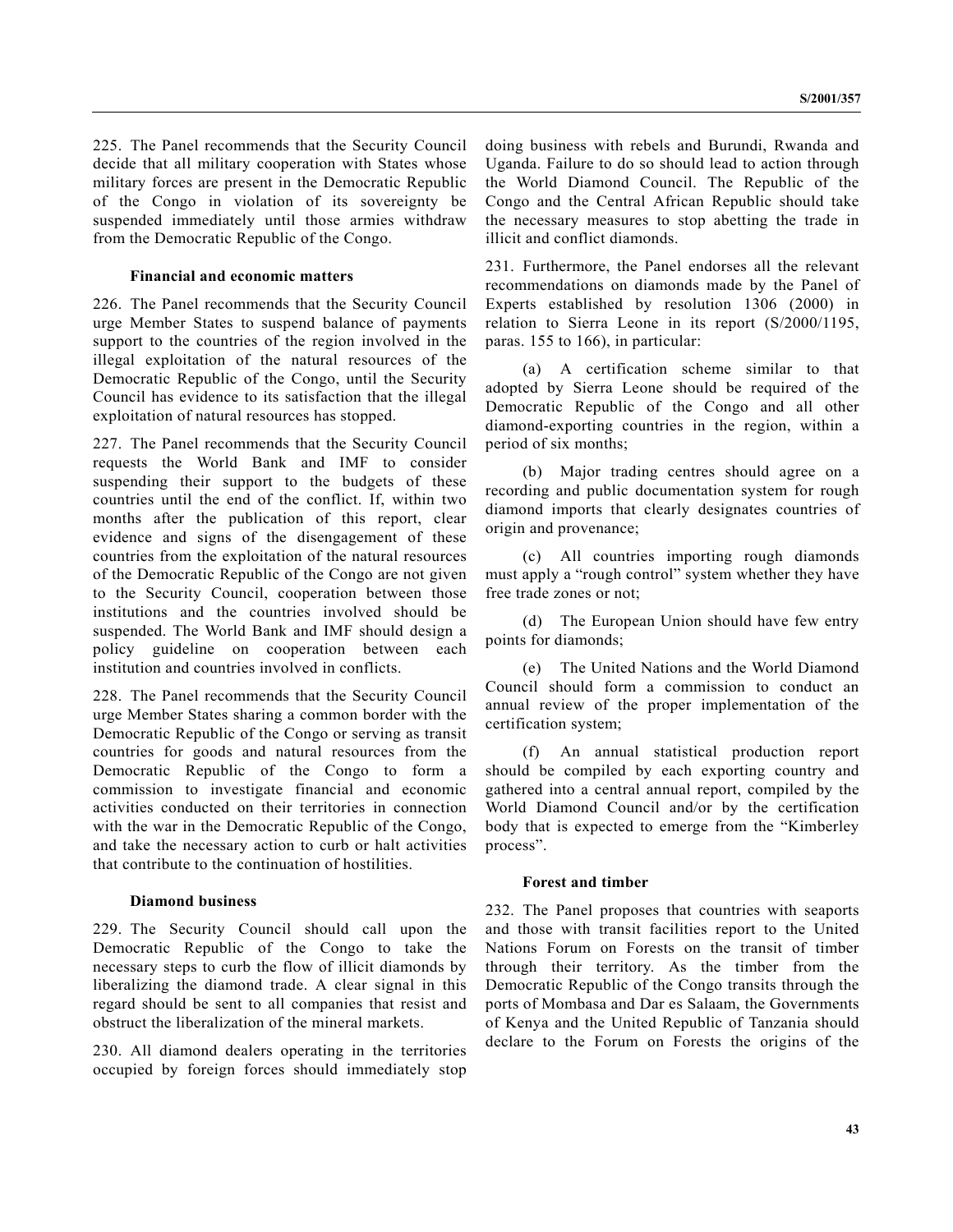timber that is being shipped from their seaports, as well as the certification documents of such timber.

233. The Panel recommends that the United Nations Forum on Forests unify the different schemes and procedures for timber certification. The certification scheme should be based on the broad framework of principles, criteria and indicators promoted by the International Panel on Forests and the International Forum on Forests. New criteria on "conflict timber" should be considered. The Forum on Forests should become or designate one single accrediting body for timber certification. The composition of such a body should reflect the diversity of actors and interests as well as the specificity of regions. Such a unified mechanism would prevent some "loose codification" and purely commercial certifying bodies from delivering or attempting to deliver certificates. The Panel urges the Security Council to declare timber and non-timber forest products coming from warring areas, "conflict timber and non-timber forest products". Countries importing non-certified timber should put in place minimum guidelines and sanctions for companies that import timber and non-timber forest products from countries at war or experiencing civil war related to the allocation or distribution of natural resources.

234. The Panel proposes, following the declaration on the control of illegal logging made by the Group of Eight in 1998, and the ongoing discussions on "conflict timber products", that a mandate be given to the United Nations Forum on Forests:

(a) To compile information in collaboration with various non-governmental organizations on illegal logging and "conflict timber products" in the world;

(b) To publish annually a list of countries involved in illegal and "conflict timber products" trade;

(c) To submit an annual report to the General Assembly of the United Nations.

235. The Panel recommends that countries of transit and final destination of the timber trade request from logging companies certificates of origin for the timber that is transiting through or arriving in their territory. Those countries should send copies of these certificates to Governments of countries of origin within three days. Failure to abide by this should be considered to be complicity on the part of those countries and they should be listed as countries facilitating "illicit timber"

and "conflict timber product" trade in the report of the Forum on Forests.

#### **Reparation and compensation**

236. The Panel recommends that individuals, in particular farmers, religious groups and companies whose properties, livestock and crops were damaged, looted or expropriated by the Burundian, Rwandan or Ugandan armed forces and their allies should be compensated by the States concerned. Properties confiscated should also be returned to their legitimate owners. The Governments of Burundi, Rwanda and Uganda and their allies should pay compensation to the companies whose properties and stocks of coltan, cassiterite, gold, timber and other materials which were confiscated or taken between 1998 and 2000. The Security Council may consider how the Office of the United Nations Resident Coordinator in Kinshasa could help in gathering information on the claims.

237. UNESCO, in collaboration with UNEP, the secretariat of CITES and non-governmental organizations working in the Democratic Republic of the Congo should assess the extent of damage to wildlife in Garamba Park, Kahuzi-Biega Park, the Okapi Reserve and Virunga Park, and propose sanctions to be taken against those Governments whose soldiers were involved in the mass killing of endangered species.

#### **Framework for reconstruction**

238. The Security Council would give mandate and means to a United Nations commission created to help the Government of the Democratic Republic of the Congo manage the transition in the formerly occupied regions. The Commission will help design and put in place the legal and administrative framework and create an enabling environment for economic activities. The Commission will also help put in place the necessary conditions for the enhancement of State authority and security over its territory.

#### **General**

239. The Panel recommends that the Security Council consider establishing an international mechanism that will investigate and prosecute individuals involved in economic criminal activities (such as Khaleb Akandwanaho alias Salim Saleh, Jean-Pierre Bemba, James Kazini, Mbusa Nyamwisi, Ateenyi Tibasima,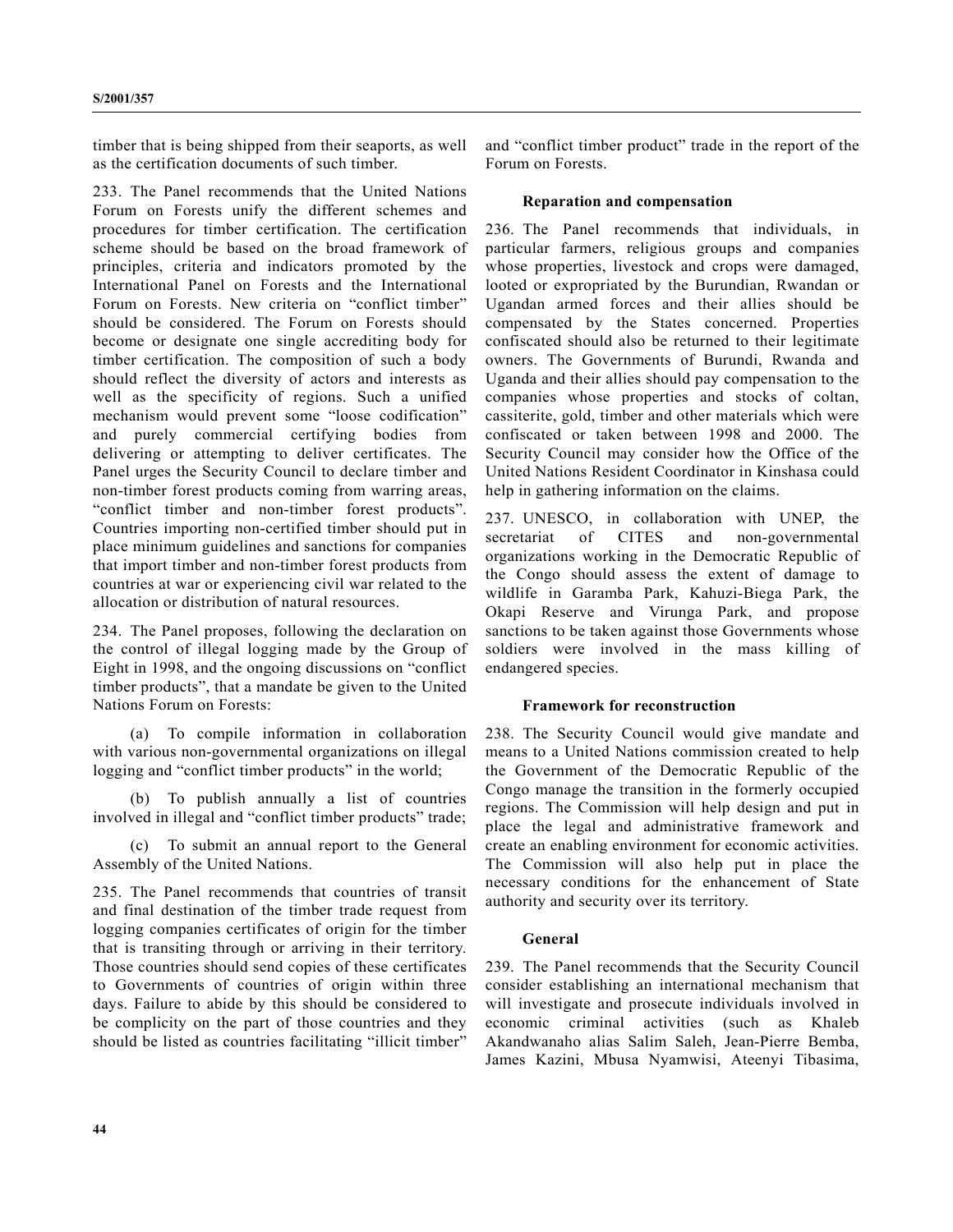Roger Lumbala, Aziza Kulsum Gulamali and others named in this report), companies and government officials whose economic and financial activities directly or indirectly harm powerless people and weak economies.

240. The Panel recommends that the Security Council consider establishing a permanent mechanism that would investigate the illicit trafficking of natural resources in armed conflicts so as to monitor the cases which are already subject to the investigation of other panels, such as those of Angola, the Democratic Republic of the Congo and Sierra Leone.

241. Member States should be encouraged to adopt legislation that will forbid companies registered in their territory from importing or exporting natural resources to or from invading countries.

#### **Security**

242. The Panel urges the Security Council to hold Governments of countries parties to the conflict in the Democratic Republic of the Congo, rebel movements and those military representatives cited in the report responsible if any harm is done to any member of the Panel. The Security Council should encourage individual countries to assist the Panel members by providing security to each of them well after the Panel is dissolved. The Security Council should urge the Secretary-General to make the necessary arrangements to ensure the security of the Panel members well after the Panel is dissolved. The Panel has received information of harassment in Bunia and other localities of individuals who may have been in contact with the Panel members. The Security Council should hold the authorities of Rwanda, Uganda, RCD and FLC responsible for any harm to witnesses who shared their knowledge with the Panel.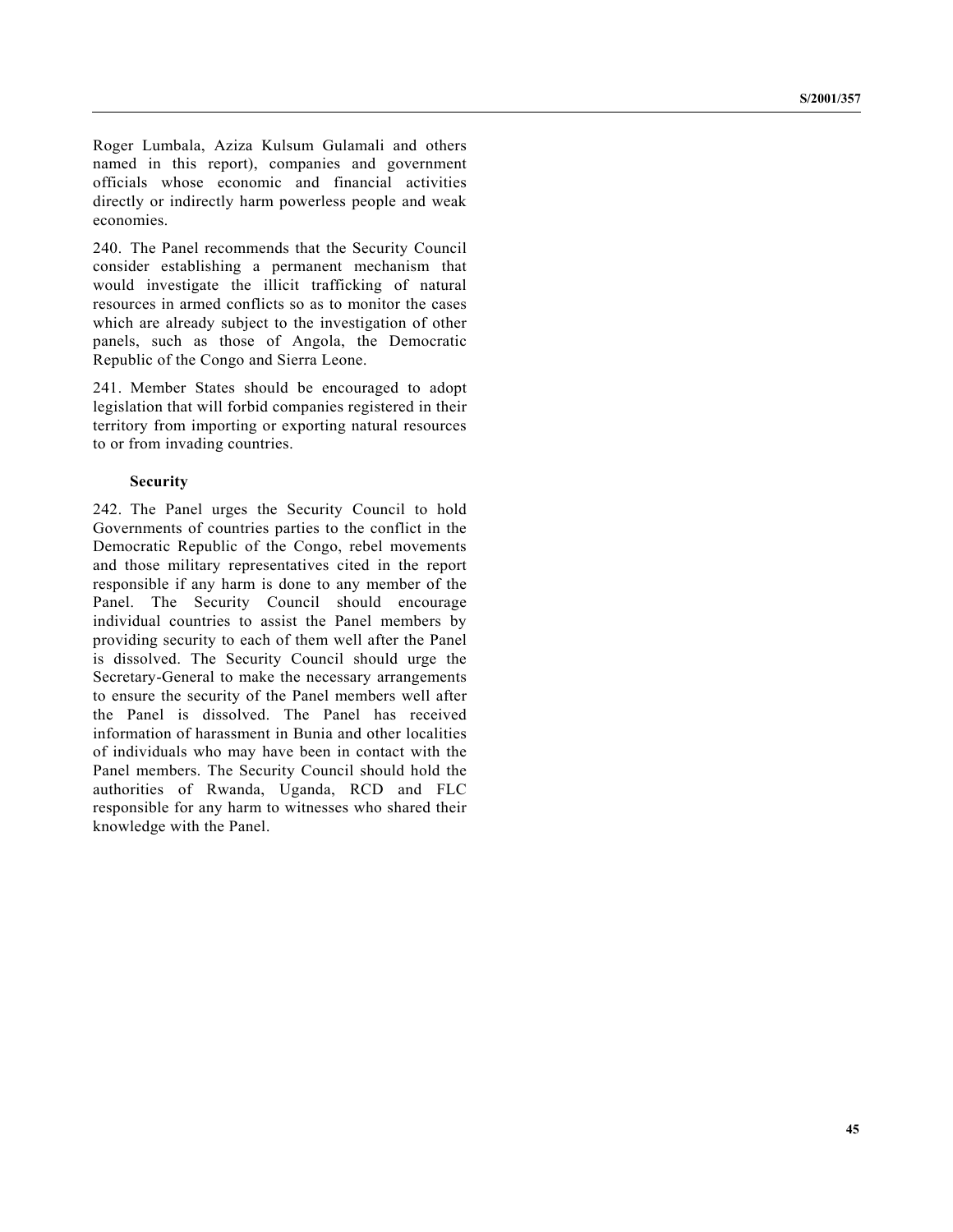# **Annex I**

## **Sample of companies importing minerals from the Democratic Republic of the Congo via Rwanda**

| Company               | Country of destination                                            | Merchandise               |
|-----------------------|-------------------------------------------------------------------|---------------------------|
| Cogem                 | Belgium                                                           | cassiterites              |
| Muka-Enterprise       | Belgium                                                           | cassiterites              |
| Issa                  | Germany                                                           | cassiterites              |
| Chpistopa Floss       | Germany                                                           | cassiterites              |
| Redemi                | Rwanda                                                            | cassiterites              |
| Banro-Resources Corp. | Malaysia                                                          | cassiterites, coltan      |
|                       | Canada                                                            | cassiterites              |
| <b>Bharat</b>         | United Republic of<br>Tanzania                                    | cassiterites              |
| Extano-Office         | Rwanda                                                            | coltan                    |
| Coopimar              | Rwanda                                                            | coltan                    |
| Geologistics Hannover | Germany                                                           | coltan                    |
| Rwasibo-Butera        | Switzerland                                                       | coltan                    |
| Eagleswings           | Netherlands                                                       | coltan                    |
| Veen                  | Netherlands                                                       | coltan                    |
| Soger                 | Belgium                                                           | coltan                    |
| Patel Warehouse       | Netherlands                                                       | coltan                    |
| Afrimex               | United Kingdom of Great<br><b>Britain and Northern</b><br>Ireland | coltan                    |
|                       | Netherlands                                                       | cassiterites              |
| Chimie Pharmacie      | Netherlands                                                       | coltan                    |
|                       | Belgium                                                           | coltan                    |
| Sogem                 | Belgium                                                           | coltan, cassiterites, tin |
| Cogecom               | Belgium                                                           | coltan, cassiterites      |
| Cogea                 | Belgium                                                           | coltan                    |
| Panalpina             | Kenya                                                             | coltan                    |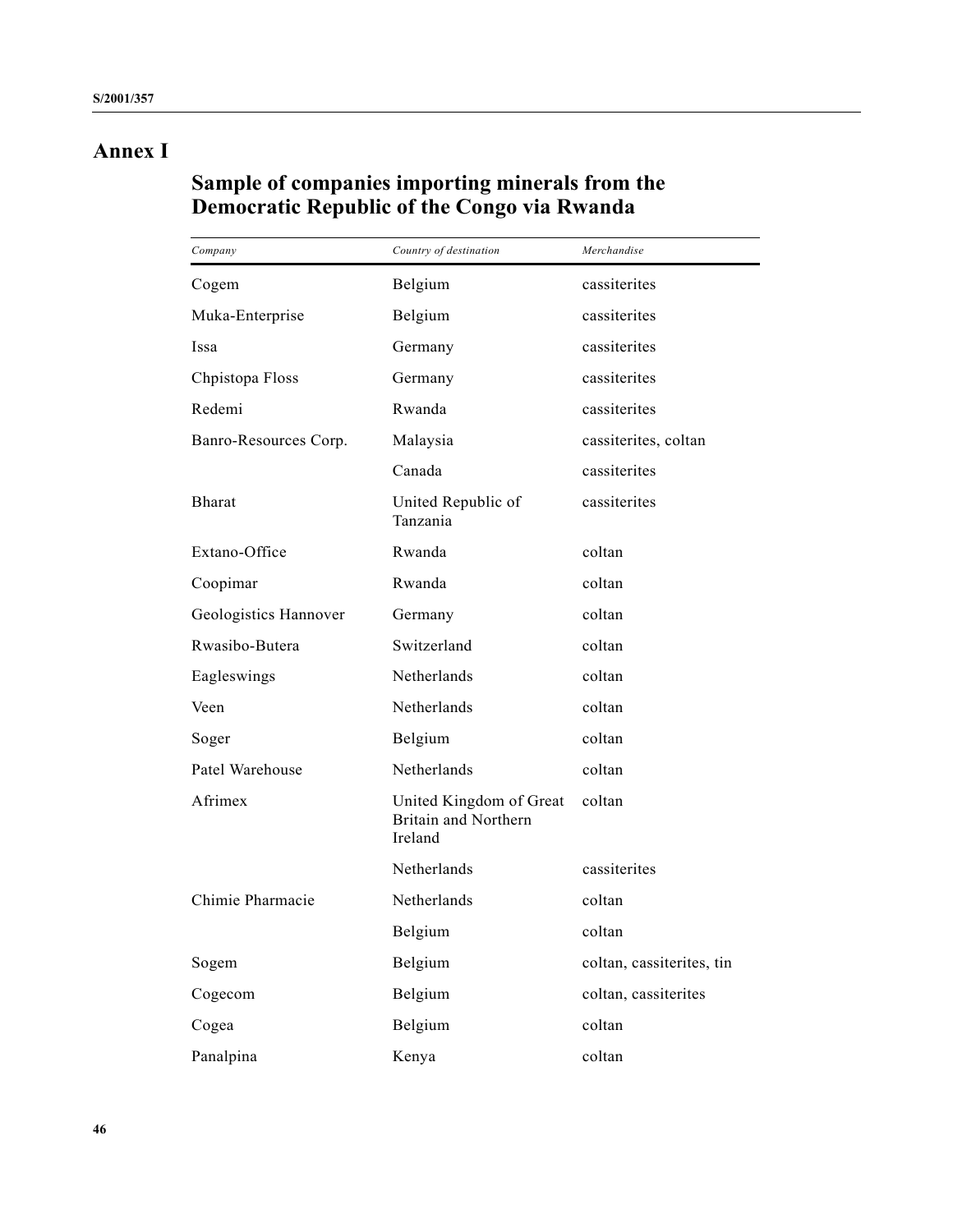| Company                | Country of destination                                     | Merchandise          |
|------------------------|------------------------------------------------------------|----------------------|
| Tradement              | Belgium                                                    | coltan, cassiterites |
| Ventro Star            | United Kingdom of Great<br>Britain and Northern<br>Ireland | coltan               |
| Raremet                | India                                                      | coltan               |
| Finconord              | Pakistan                                                   | coltan               |
| Finiming Ltd.          | Belgium                                                    | coltan               |
| Finconcorde            | <b>Russian Federation</b>                                  | cassiterites, coltan |
| Patel                  | India                                                      | cassiterites         |
| Cicle International    | Belgium                                                    | coltan               |
| Masingiro              | Germany                                                    | coltan               |
| Union-Transport        | Germany                                                    | coltan               |
| <b>Specialty Metal</b> | Belgium                                                    | coltan               |
| <b>MDW</b>             | Belgium                                                    | cassiterites, coltan |
| Transintra             | Belgium                                                    | cassiterites         |

*Source*: The Rwandan Revenue Authority.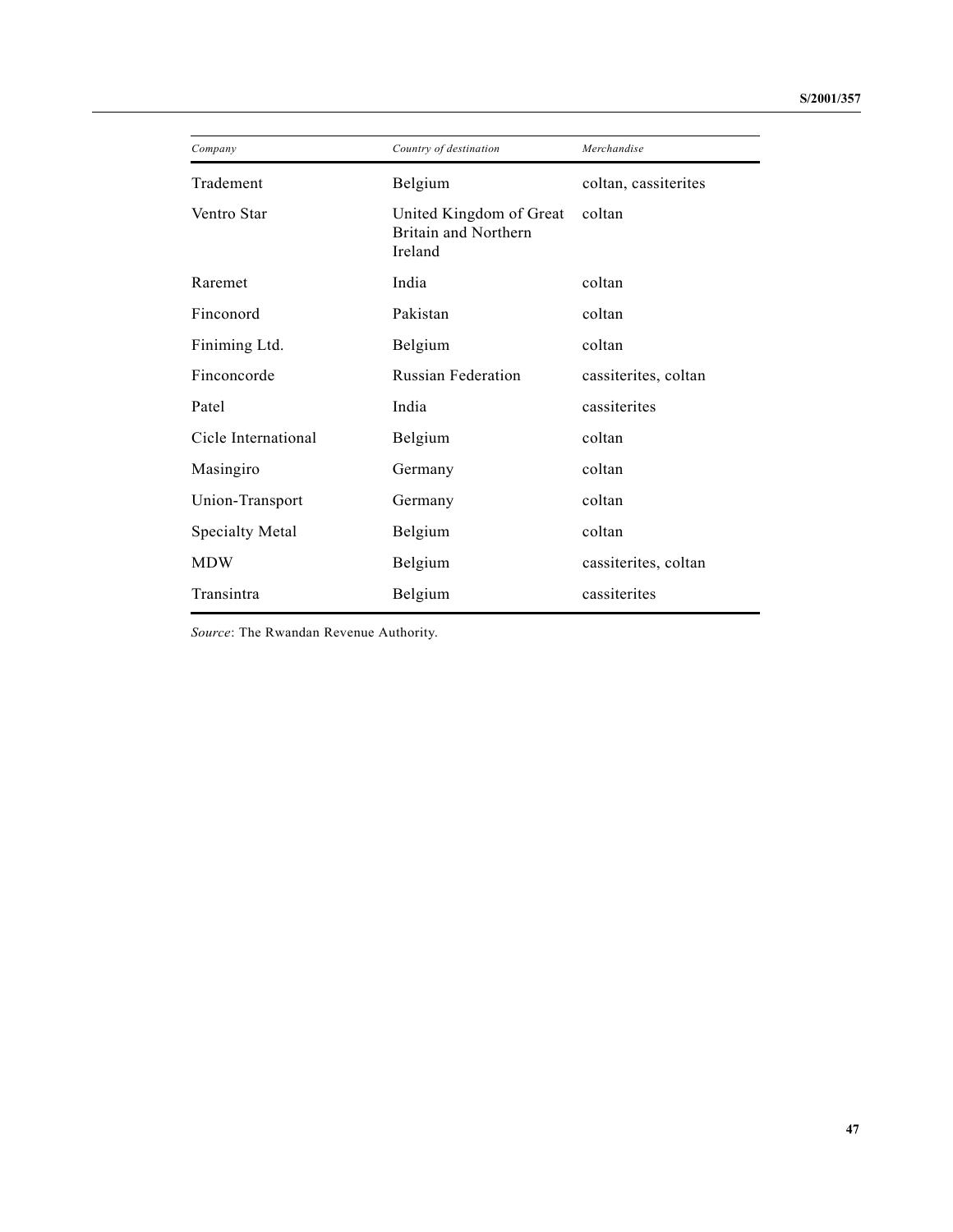## **Annex II**

## **Countries visited and representatives of Governments and organizations interviewed**

The Expert Panel on the Illegal Exploitation of Natural Resources and Other Forms of Wealth of the Democratic Republic of the Congo wishes to express its deep appreciation to the government officials, diplomats, non-governmental organizations, individual relief workers, journalists, and others who assisted it in its enquiries and helped to make this report possible.

The Panel further wishes to extend special thanks to the United Nations Organization Mission in the Democratic Republic of the Congo (MONUC), in particular Ambassador Kamel Morjane; to the United Nations Office at Nairobi, in particular Klaus Töpfer and Alexander Barabanov; and to the Office of the Special Representative of the Secretary-General for the Great Lakes Region of Africa, in particular Ambassador Berhanu Dinka.

Among countries involved in the conflict in the Democratic Republic of the Congo, the Panel would like to make special note of the cooperation received from the Republic of Uganda, which provided the Panel with all information that was requested.

The following list is incomplete in deference to the wishes of those who requested anonymity, in particular Congolese individuals who put their lives at risk in order to provide the Panel with information.

#### **Angola**

**Government officials** Vice-Minister of External Relations Vice-Minister of Finance Minister of Petroleum Minister of Geology and Mines

#### **United Nations agencies and offices**

Representative of the Secretary-General and Head of the United Nations Office in Angola United Nations Office in Angola

#### **Belgium**

#### **Government officials**

Ministry of Foreign Affairs Ministry of Communications, Civil Aviation Administration Ministry of Finance Ministry of Economy and Finance Cabinet of Deputy Prime Minister and Minister for Foreign Affairs Department of Customs and Accounts Office belge du commerce extérieur Département de douanes et droits indirects

**International organizations** Eurostat World Customs Organization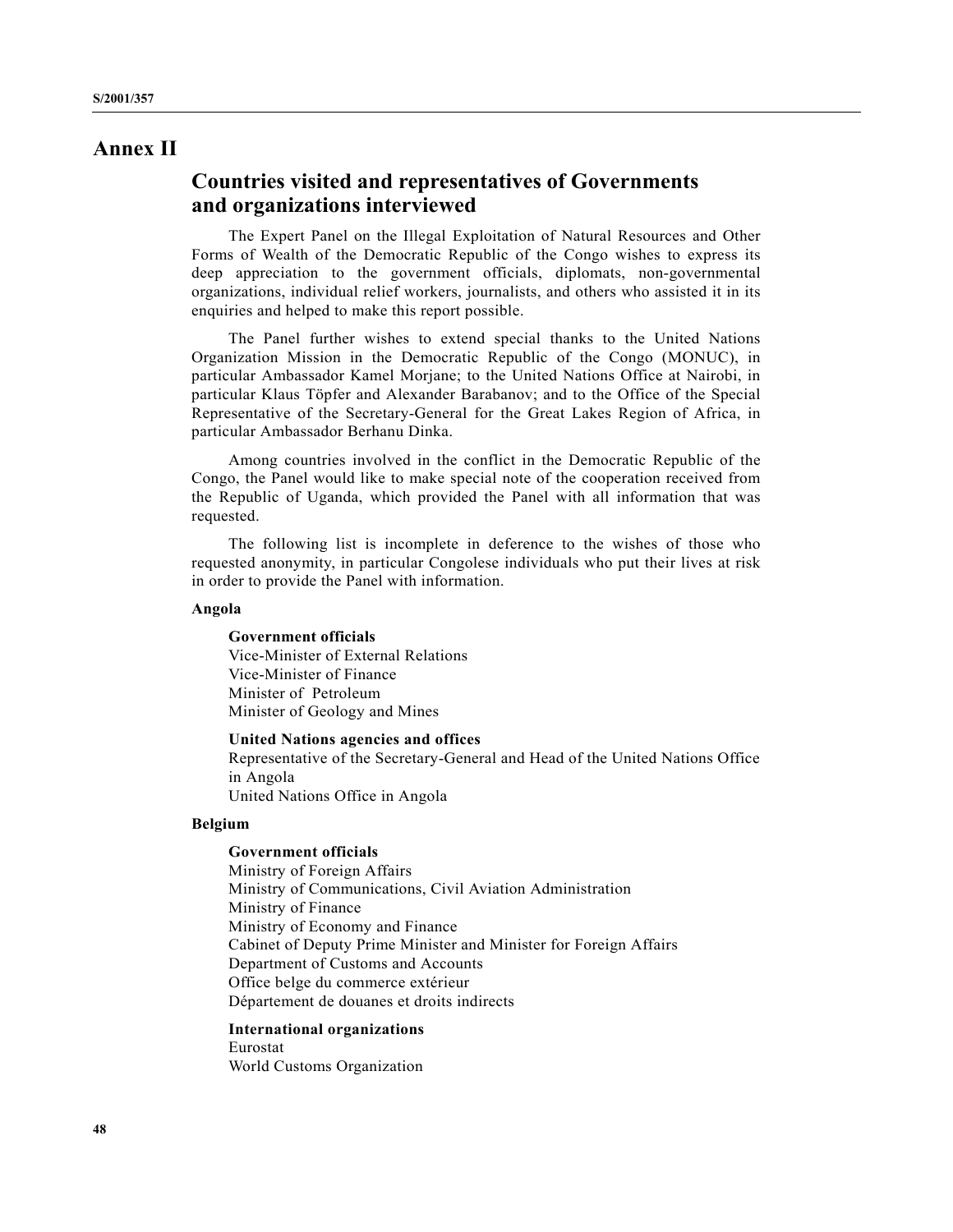**Other**

Belgolaise BHP Diamonds and Minerals BHV Diamond High Council Independent Diamond Valuators Institute of Politics and Development Management Langer Diamonds Nordiska Afrikainstitutet (Nordic Africa Institute) Royal Museum for Central Africa, Department of Geology and Mineralogy SwissCargo World Federation of Diamond Markets

#### **Burundi**

#### **Government officials**

His Excellency Major General Pierre Buyoya, President of the Republic of Burundi Minister of Agriculture and Livestock Ministry of Finance Minister of International Relations and Cooperation Minister of National and Regional Development and Environment Minister of Transportation, Post and Telecommunications

#### **Representatives of States**

Belgium Democratic Republic of the Congo France United States of America

#### **United Nations agencies and offices, and international organizations** MONUC

Office of the Special Representative of the Secretary-General in Burundi UNDP World Bank

### **Democratic Republic of the Congo**

#### **Government officials**

His Excellency Major General Joseph Kabila, President of the Democratic Republic of the Congo Commissariat général du Gouvernement chargé des affaires de la MONUC Banque nationale du Congo Banque centrale Département des Forêts Direction générale des contributions (DGC) Direction générale des recettes administratives, judiciaires, domaniales et de participations (DGRAD) Institut congolais pour la conservation de la nature (ICCN) Ministre des affaires foncières de l'Environnement, de la conservation de la nature et du développement touristique Ministre de l'agriculture et elevage Ministre des droits humains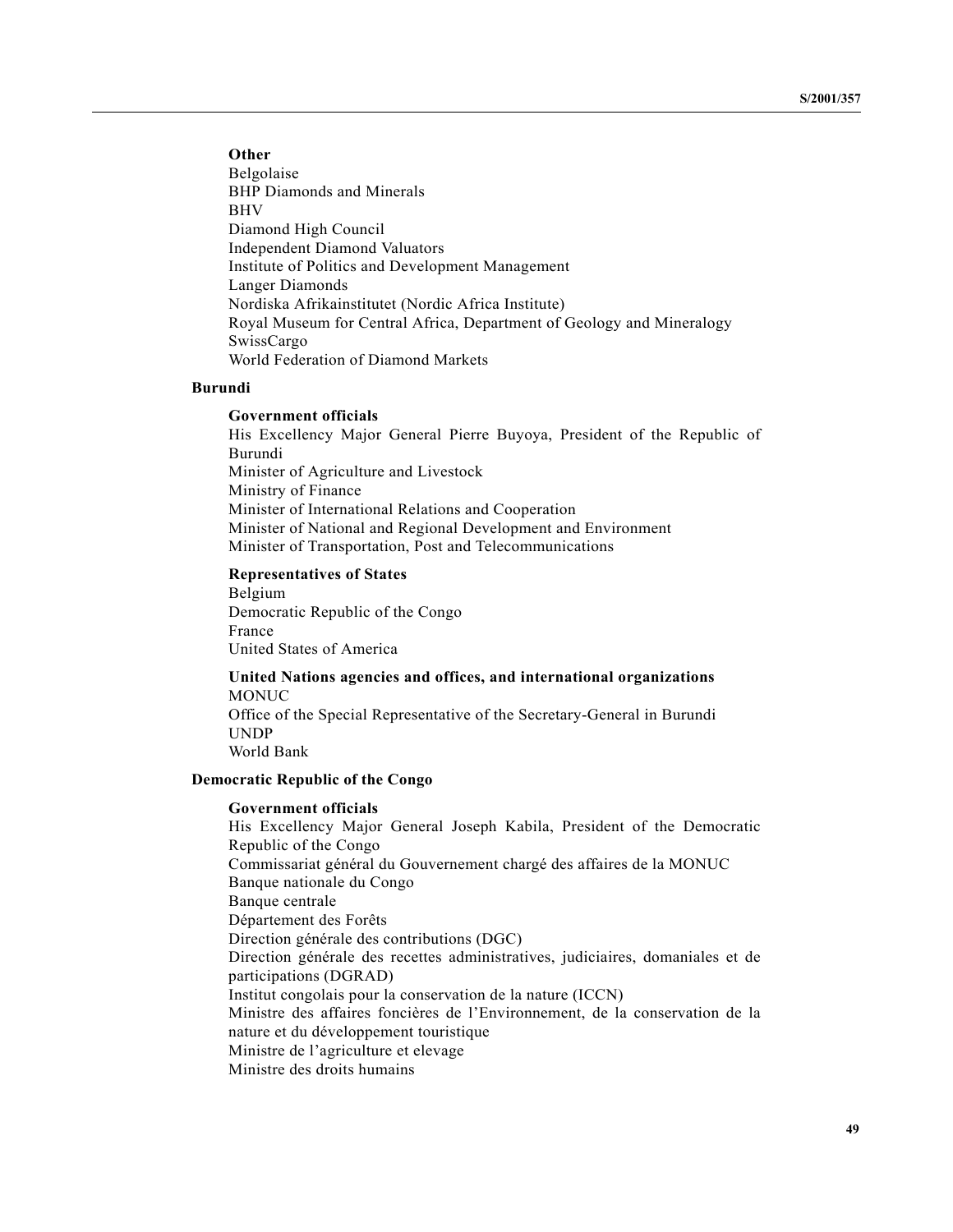Ministre de l'economie, du commerce, et de l'industrie Ministre de l'energie Ministre des finances et du budget Ministère des mines Ministre d'Etat chargé du pétrole Ministre des transports et communications l'Office des douanes et accises (OFIDA)

#### **Representatives of States**

Belgium China France Italy United States of America Diplomatic Corps of Kinshasa

#### **United Nations agencies and offices** FAO

Office of the Special Representative of the Secretary-General MONUC Office for the Coordination of Humanitarian Affairs Office of the United Nations High Commissioner for Human Rights UNDP UNHCR UNICEF WFP WHO

#### **Other**

COSLEG Holding Fédération des entreprises du Congo (FEC) Georges Forrest International Governor of South Kivu and Provincial Directors Observatoire gouvernance-transparence (OGT) Kotecha Group of Companies Mouvement pour la libération du Congo Olive Company RCD-Goma Rally for Congolese Democracy-ML/Kisangani Trafca World Resource Institute

#### **France**

#### **Government officials**

Ministry of Foreign Affairs Ministry of Defence Ministry of the Economy, Finance and Industry – Department of the Treasury French Development Agency Inspector General of Civil Aviation and Meteorology Direction générale des douanes et droits indirects – Sous-Direction de l'Union douanière et de la coopération internationale Bureau of Geological and Mining Research (BRGM)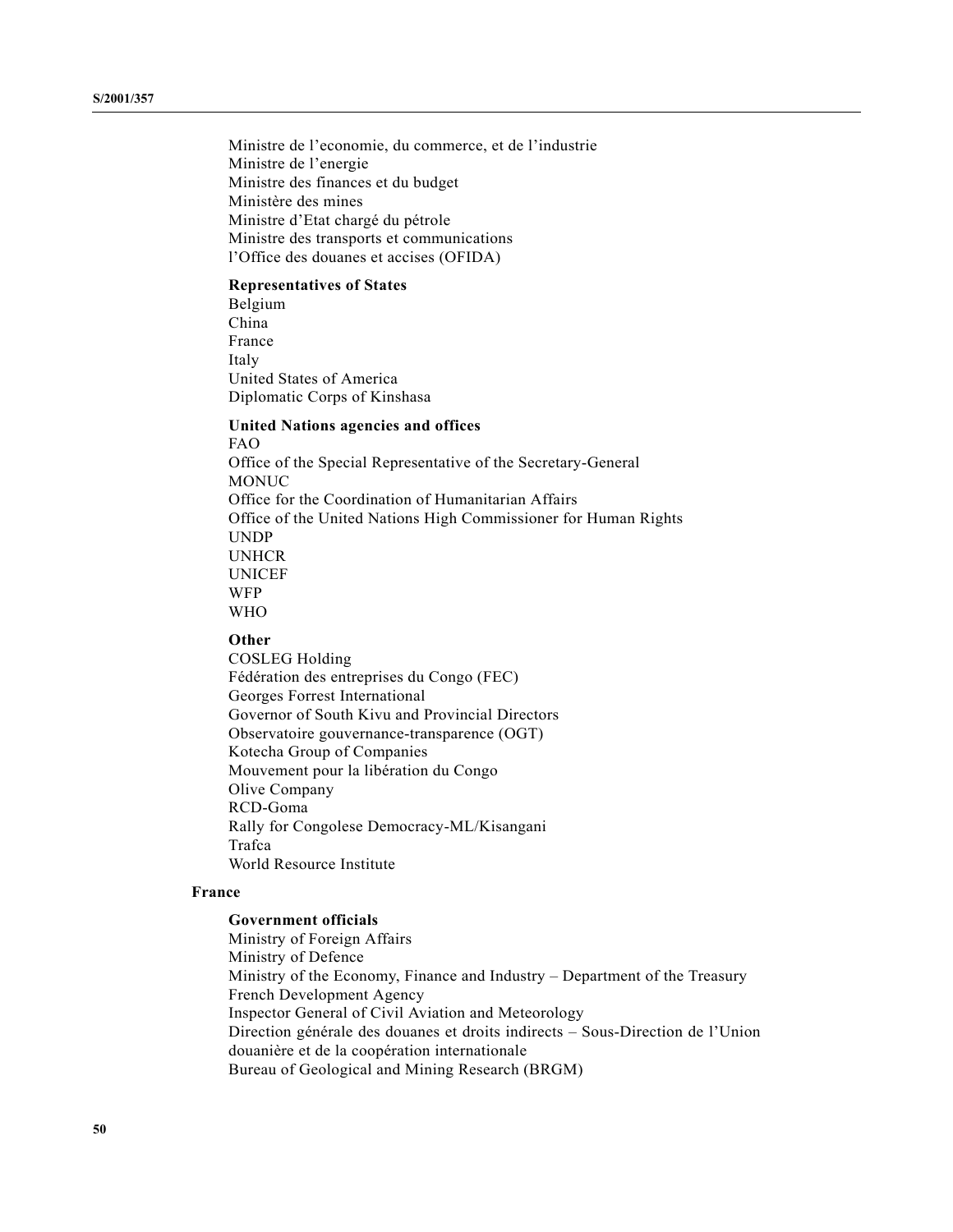#### **International organizations**

Organization for Economic Cooperation and Development

#### **Kenya**

#### **Government officials** Minister for Foreign Affairs

Kenya Ports Authority

#### **Representatives of States**

Belgium Democratic Republic of the Congo France Japan Russian Federation United Kingdom of Great Britain and Northern Ireland United Kingdom of Great Britain and Northern Ireland Special Representative for the Great Lakes Zimbabwe

#### **International organizations**

Office of the Facilitator for the peace process in the Democratic Republic of the Congo United Nations agencies and offices MONUC Office for the Coordination of Humanitarian Affairs Office of the Special Representative of the Secretary-General for the Great Lakes Region UNDP UNEP United Nations Office at Nairobi

#### **Other**

International Crisis Group (ICG)

#### **Namibia**

#### **Government officials**

Deputy Minister for Foreign Affairs, Information and Broadcasting Minister of Finance Deputy Minister of Defence Minister of Mines and Energy Minister of Agriculture, Water and Rural Development Minister of Environment and Tourism

#### **Representatives of States**

China France Russian Federation United Kingdom of Great Britain and Northern Ireland United States of America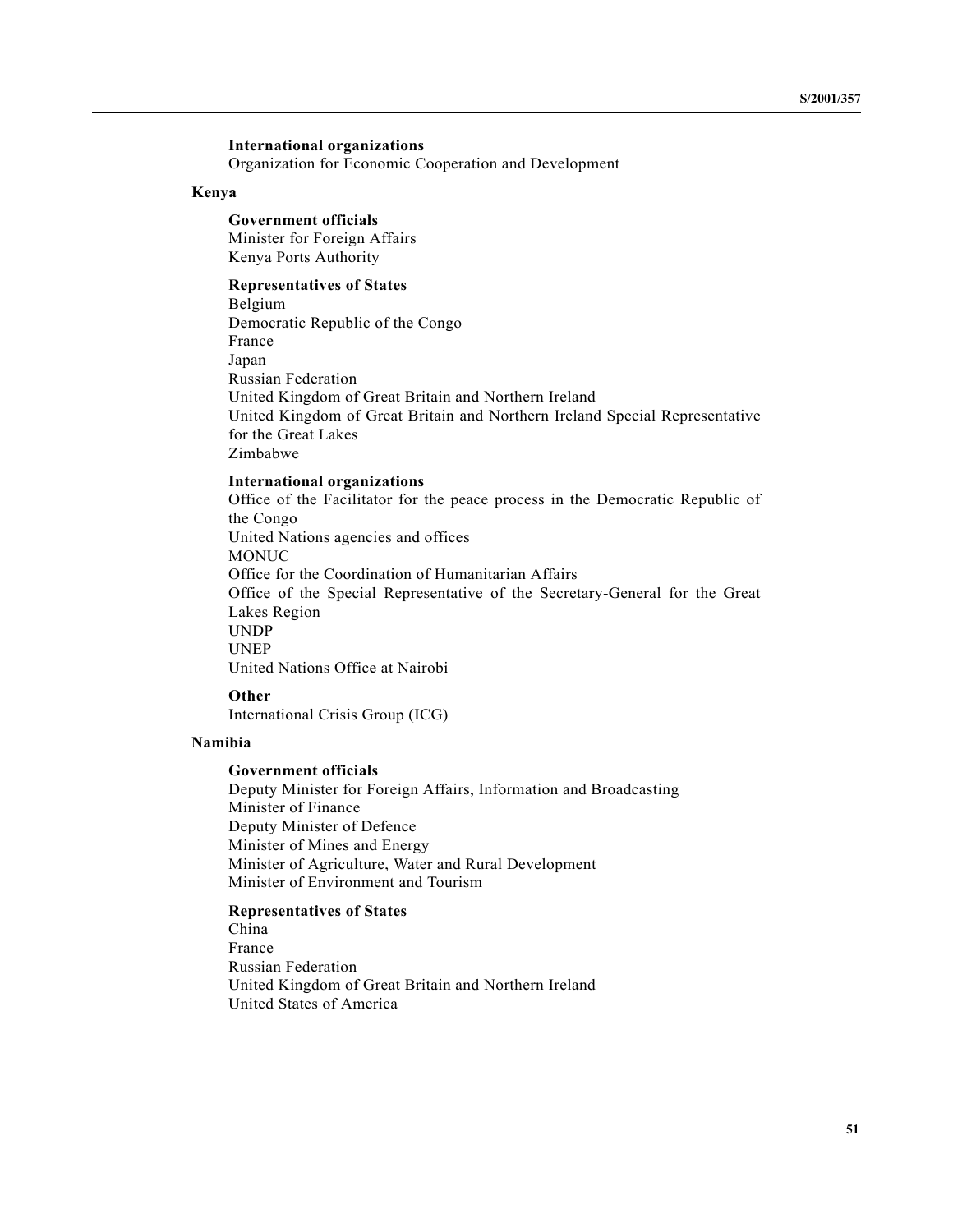#### **Rwanda**

#### **Government officials**

His Excellency Major General Paul Kagame, President of the Republic of Rwanda Chef d'Etat major Minister of Energy, Water and Natural Resources Minister for Foreign Affairs Minister of Finance and Economic Planning Minister of Agriculture, Forests and Livestock Minister of Works, Transport and Communications Minister of Energy, Mines and Water Minister of Land, Resettlements and Environment National Bank of Rwanda Secretary-General of Commerce, Industry and Tourism Rwanda Revenue Authority

#### **Representatives of States**

Belgium Canada China France Germany Netherlands Russian Federation Switzerland United Kingdom of Great Britain and Northern Ireland United States of America Office of the European Union Delegation

#### **United Nations agencies and offices**

#### ECA FAO

Heads of United Nations agencies represented in Rwanda International Criminal Tribunal for Rwanda MONUC Office for the Coordination of Humanitarian Affairs UNDP

#### **South Africa**

## **Government officials**

Ministry of Foreign Affairs

#### **Other**

Anglo-American De Beers

#### **Switzerland**

#### **Government officials**

Department of Foreign Affairs, Chef de la direction politique Swiss Federal Administration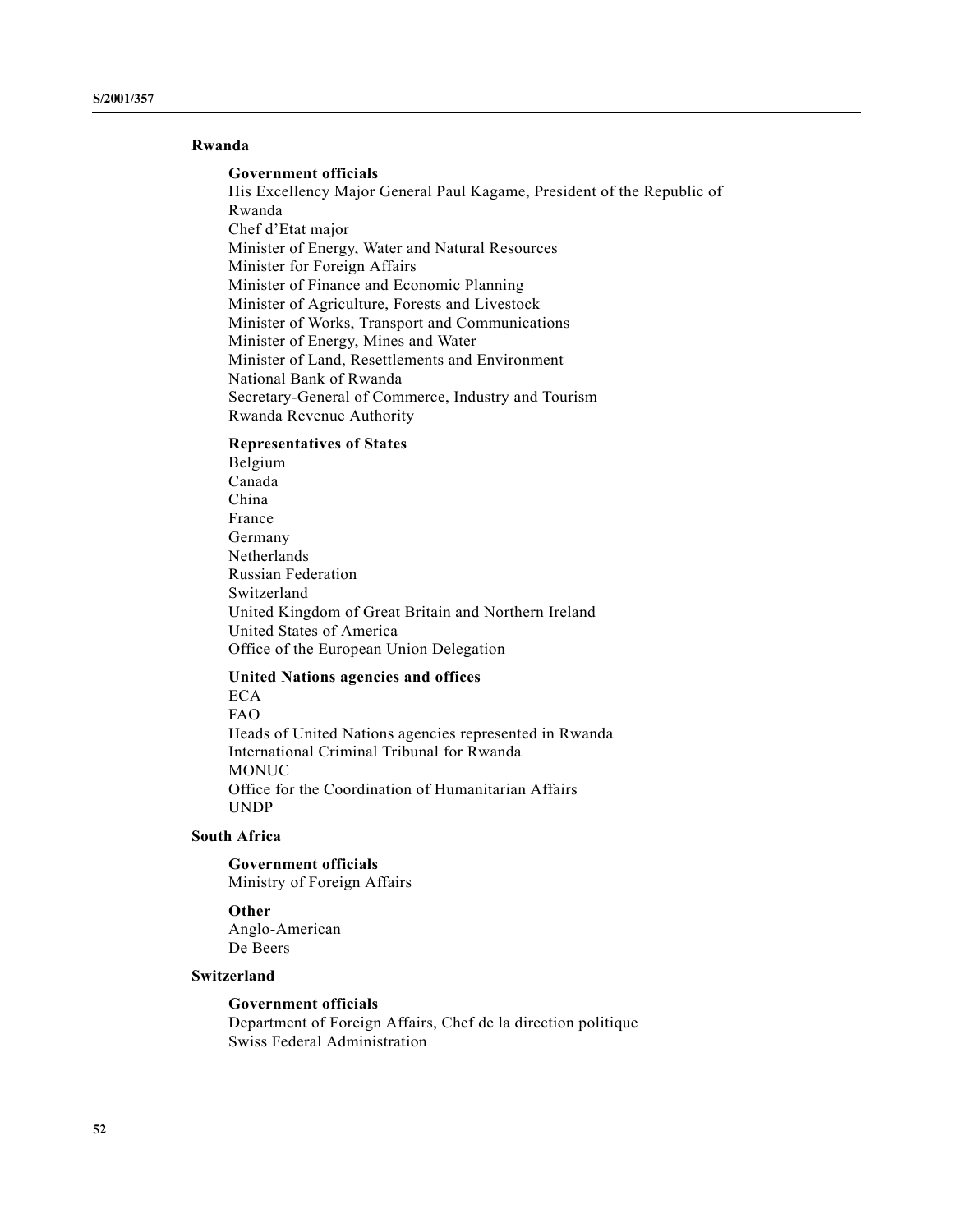#### **International organizations**

World Trade Organization

#### **Other**

Société générale de surveillance

#### **Uganda**

#### **Government officials**

His Excellency Yoweri Kaguta Museveni, President of the Republic of Uganda Civil Aviation Authority Internal Revenue Authority Minister of Agriculture Minister of Defence Minister of Energy and Mineral Development Minister of State for Environment, Water and Land First Deputy Prime Minister and Minister for Foreign Affairs Minister of Finance Minister of State for Planning and Investment Ministry of Works, Transport and Communications Parliamentary Committee on Presidential and Foreign Affairs Vice-President of the Republic of Uganda

#### **Representatives of States**

Belgium Denmark France Italy Russian Federation United Kingdom of Great Britain and Northern Ireland European Union Special Envoy to the Great Lakes

#### **United Nations agencies**

Office for the Coordination of Humanitarian Affairs UNDP Heads of United Nations agencies in Kampala

#### **Media**

East African Monitor New Vision Radio Uganda Top Radio Ugandan Television

#### **United Kingdom of Great Britain and Northern Ireland**

#### **Government officials**

Foreign and Commonwealth Office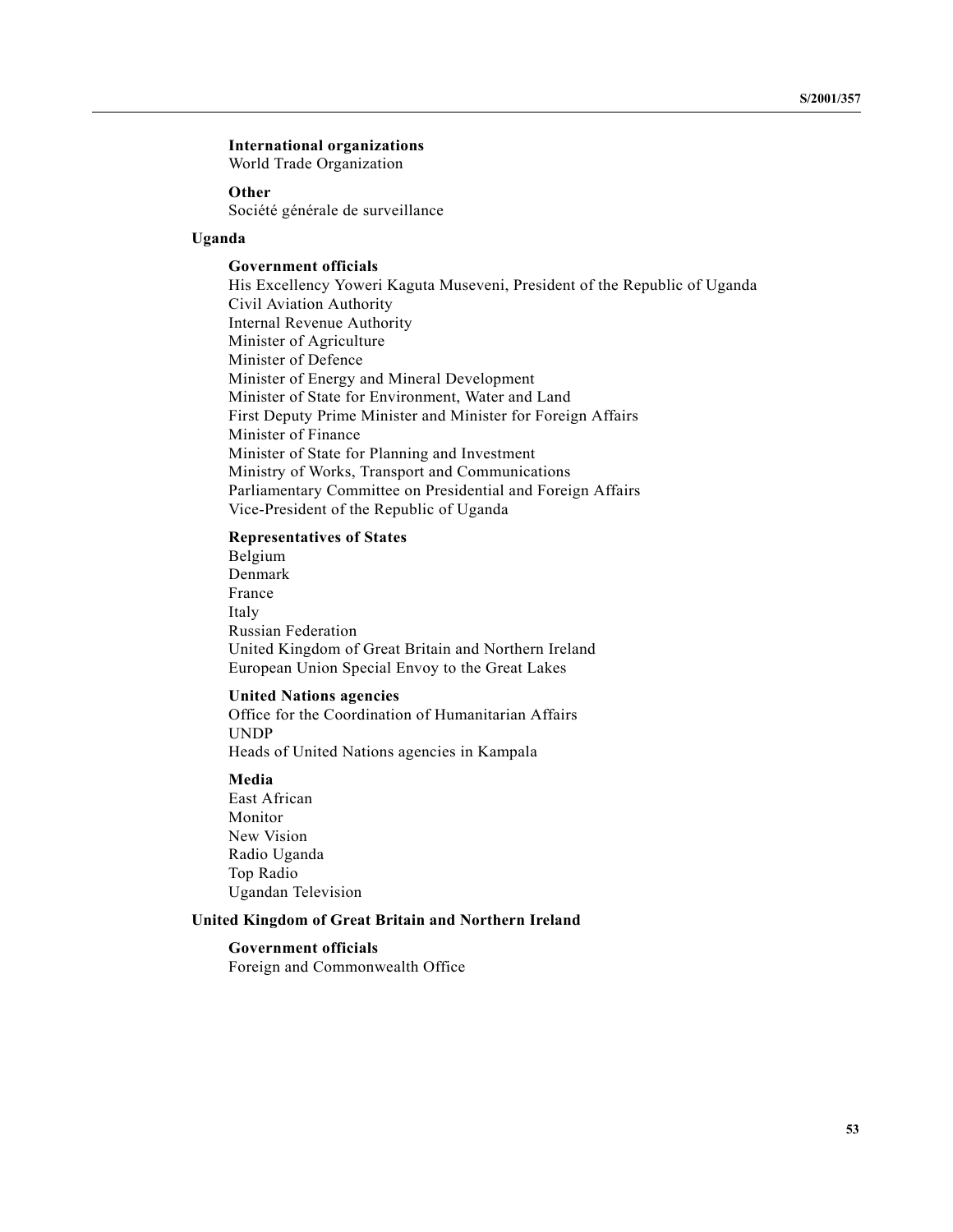### **Other**

Cluff Mining De Beers The Economist International Coffee Organization World Diamond Council

#### **United States of America**

#### **Government officials**

Department of State

– Bureau of African Affairs – Bureau of International Organization Affairs

Congresswoman Cynthia McKinney, Fifth District, Georgia

#### **United Nations agencies and offices**

UNESCO and United Nations Foundation/White Oak Conference

#### **International organizations** World Bank

#### **Other**

Oregon Certification Group SmartWood University of Maryland

#### **Zimbabwe**

#### **Government officials**

Senior Secretary for Foreign Affairs Minister of Energy and Mines Chief Executive Officer, Civil Aviation Authority

#### **Representatives of States**

Belgium China France Russian Federation United Kingdom of Great Britain and Northern Ireland United States of America

#### **United Nations agencies and international organizations** UNDP

Heads of all United Nations agencies represented in Zimbabwe

#### **Media**

Zimbabwe Independent newspaper Daily News

#### **Other**

First Banking Corporation Limited Zimbabwe Transparency International ZimTrade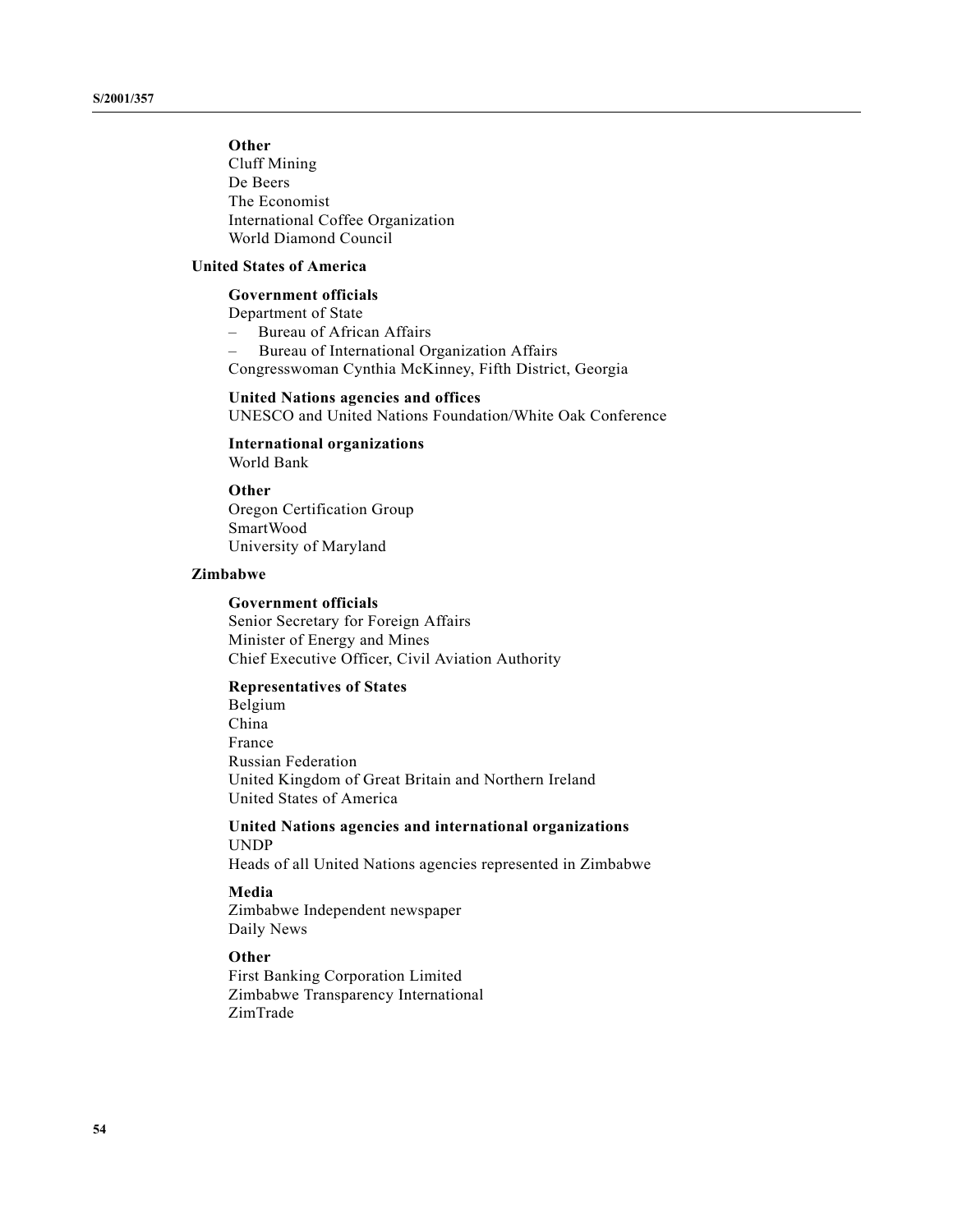# **Annex III**

# **Abbreviations**

| <b>AFDL</b>   | Alliance des forces démocratiques pour la libération du Congo-<br>Zaïre (Alliance of Democratic Forces for the Liberation of<br>Congo-Zaire) |
|---------------|----------------------------------------------------------------------------------------------------------------------------------------------|
| <b>BCD</b>    | Banque de Commerce et du développement (Trade<br>and<br>Development Bank)                                                                    |
| <b>BCDI</b>   | Banque de commerce, du développement et d'industrie, Kigali                                                                                  |
| <b>CEMAC</b>  | Communauté économique et monétaire de l'Afrique centrale<br>(Central African Economic and Monetary Community)                                |
| <b>CIFOR</b>  | Centre for International Forestry Research                                                                                                   |
| coltan        | columbo-tantalite                                                                                                                            |
| <b>COMESA</b> | Common Market for Eastern and Southern Africa                                                                                                |
| COMIEX(1)     | Compagnie mixte d'import-export                                                                                                              |
| COMIEX $(2)$  | La Générale de commerce d'import/export du Congo                                                                                             |
| COSLEG        | COMIEX-OSLEG joint venture                                                                                                                   |
| <b>ECA</b>    | Economic Commission for Africa                                                                                                               |
| <b>FAO</b>    | Food and Agriculture Organization of the United Nations                                                                                      |
| <b>FDD</b>    | Forces pour la défense de la démocratie                                                                                                      |
| <b>FLC</b>    | Front de libération du Congo (merger of MLC and RCD-ML)                                                                                      |
| Gecamines     | Générale de carrières et des mines                                                                                                           |
| IDI           | <b>International Diamond Industries</b>                                                                                                      |
| <b>IMF</b>    | <b>International Monetary Fund</b>                                                                                                           |
| MIBA          | Société minière de Bakwanga (Mining Company of Bakwanga)                                                                                     |
| <b>MLC</b>    | Mouvement de libération congolais (Congolese Liberation<br>Movement)                                                                         |
| <b>MONUC</b>  | United Nations Organization Mission in the Democratic Republic<br>of the Congo                                                               |
| <b>OECD</b>   | Organisation for Economic Cooperation and Development                                                                                        |
| OSLEG         | Operation Sovereign Legitimacy                                                                                                               |
| <b>RCD</b>    | Rassemblement congolais pour la démocratie<br>(Rally)<br>for<br>Congolese Democracy)                                                         |
| RCD-Goma      | Rassemblement congolais pour la démocratie, based in Goma                                                                                    |
| RCD-Kisangani | Rassemblement congolais pour la démocratie, based in Kisangani,<br>later based in Bunia and referred to as RCD-ML                            |